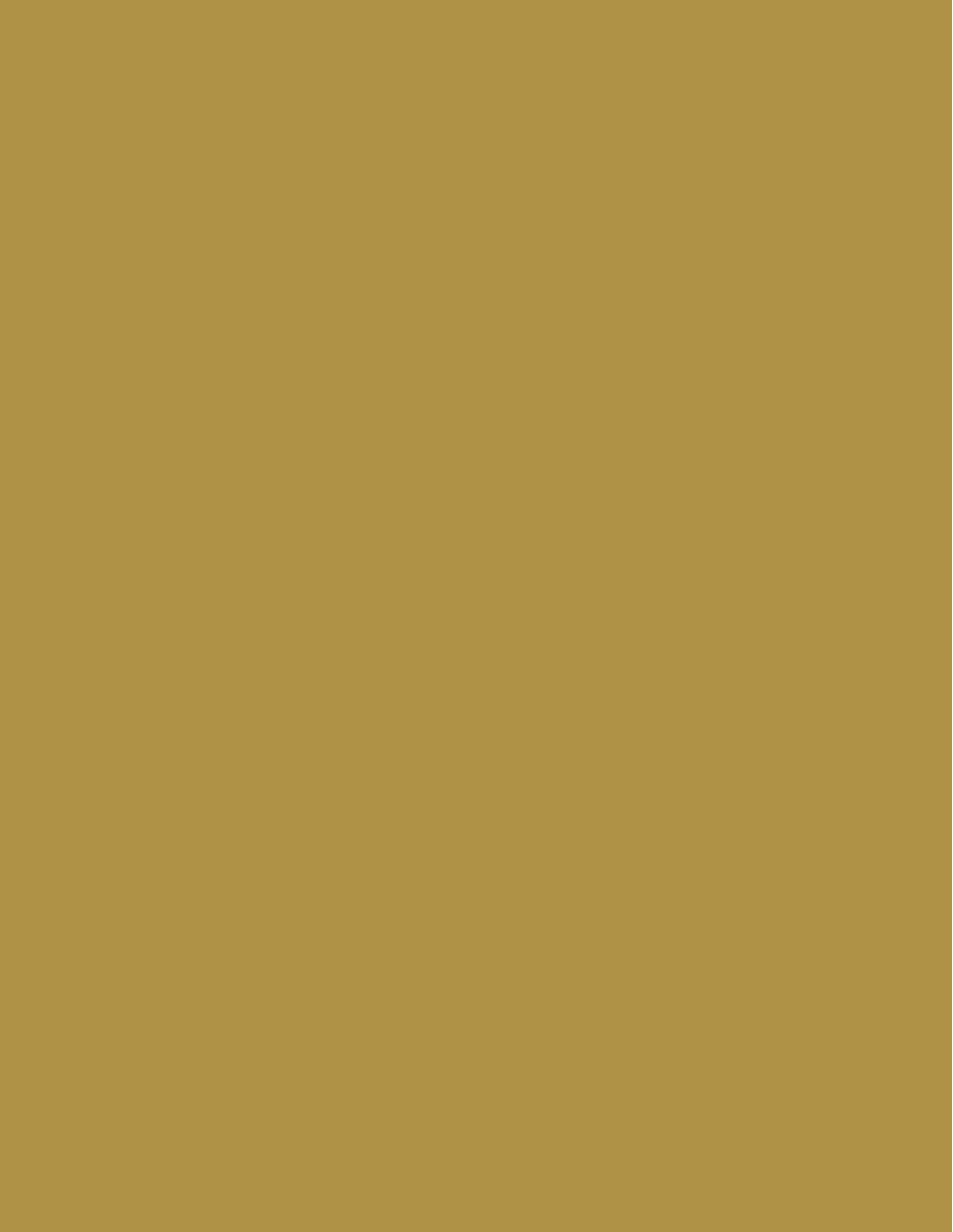# A Guide to Writing a Senior Thesis in History & Literature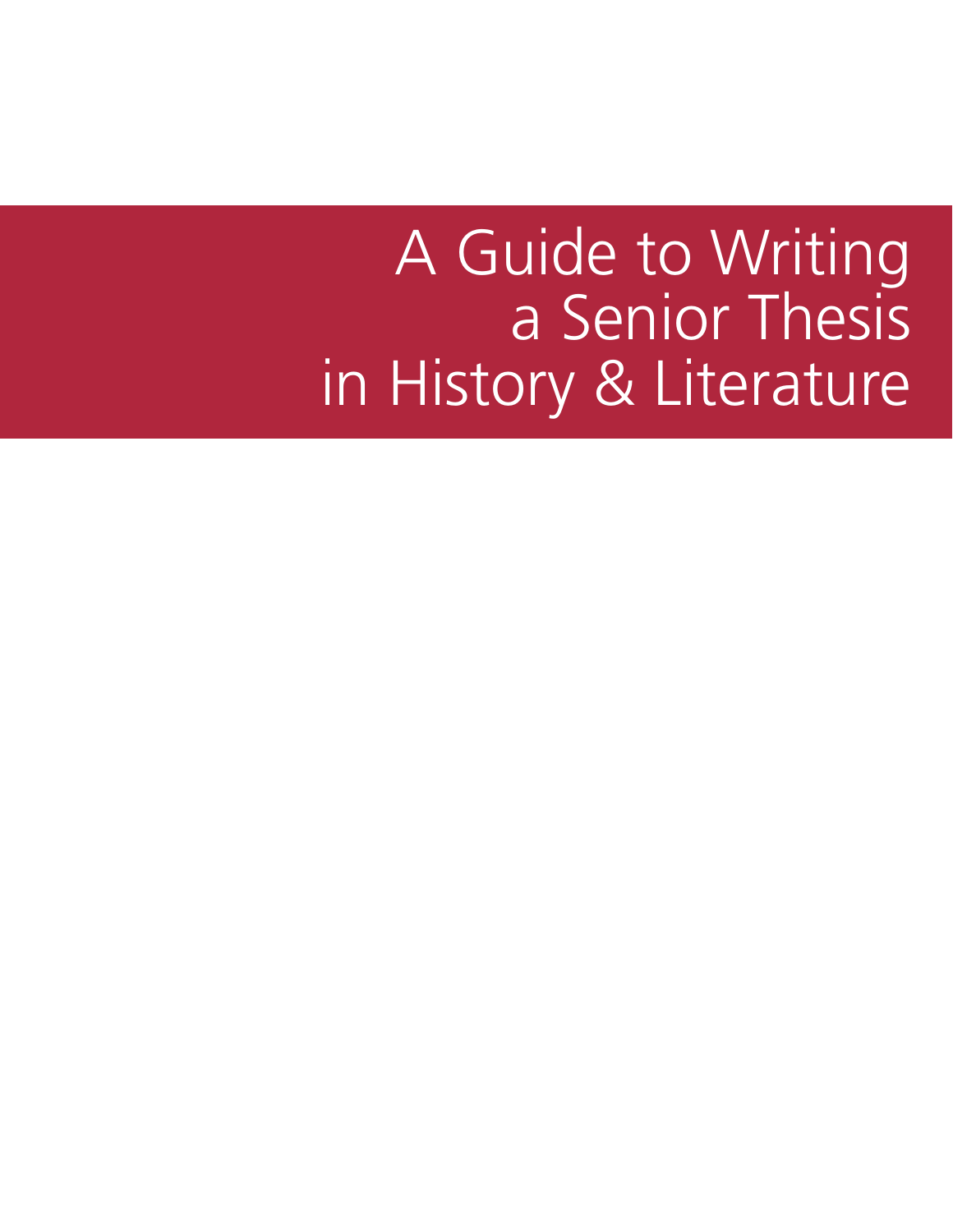Cover photo credit: Harvard Public Affairs and Communications Written by Andrew J. Romig, Copyright 2017, President and Fellows of Harvard College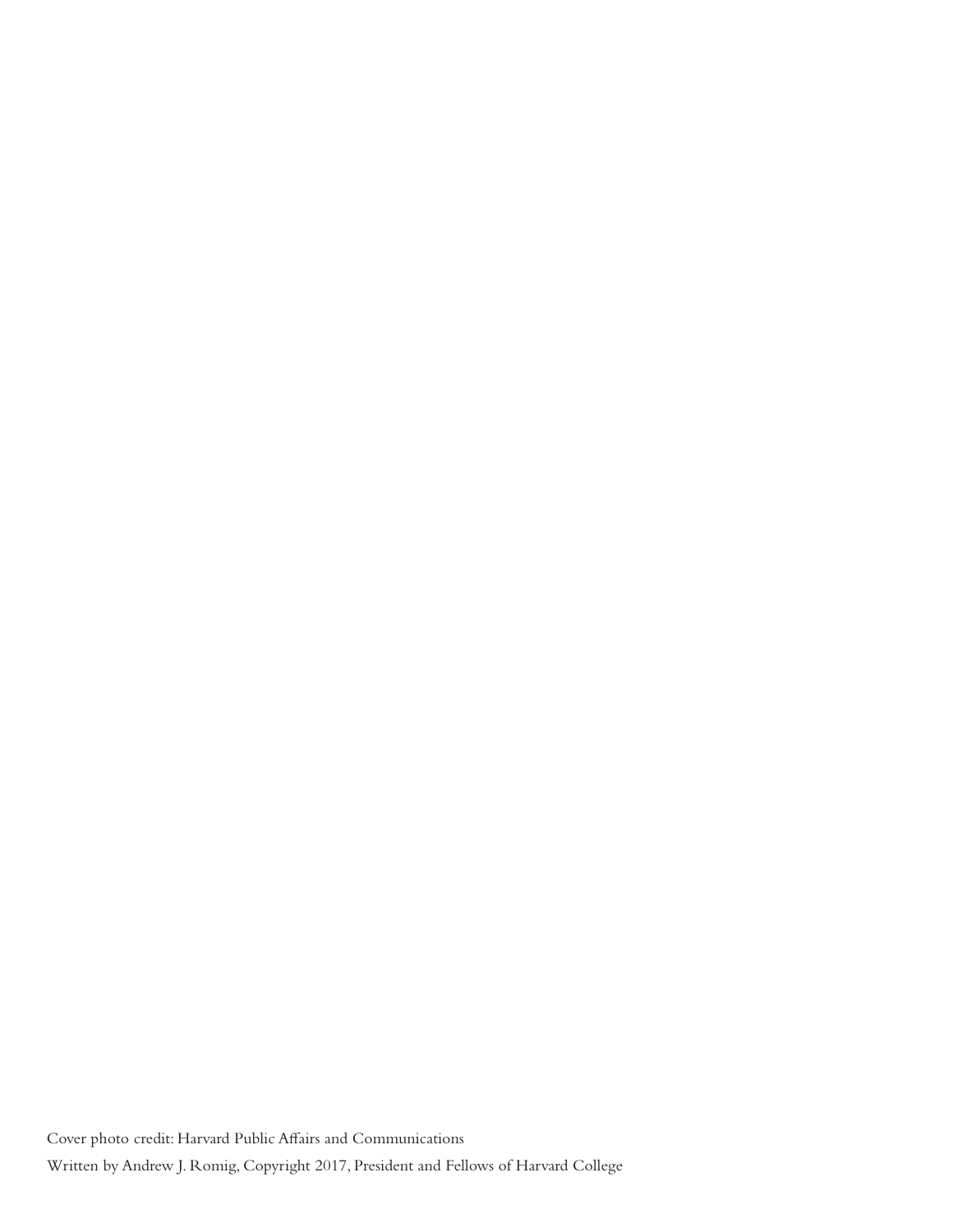# Table of Contents

| Introduction: The History & Literature Senior Thesis 1 |  |
|--------------------------------------------------------|--|
|                                                        |  |
|                                                        |  |
|                                                        |  |

|--|--|

| Resigning Yourself to Hard (but Ultimately Best) Choices 13 |  |
|-------------------------------------------------------------|--|
| Framing Your Question and Writing the Proposal Document  14 |  |
| Try Not to Argue: Let Your Sources Speak for Themselves 14  |  |
|                                                             |  |
|                                                             |  |
|                                                             |  |
|                                                             |  |

### Chapter Three: Researching and Writing

| Making a Plan: Thinking about Draft "Chapters" 18     |
|-------------------------------------------------------|
|                                                       |
|                                                       |
|                                                       |
|                                                       |
| Submitting a Draft Chapter for Concentration Review22 |
|                                                       |
|                                                       |
|                                                       |

| Developing a Productive Critical Eye: Thinking in              |  |
|----------------------------------------------------------------|--|
| Relative Terms about Precision, Clarity, and Persuasiveness 25 |  |
|                                                                |  |
| Finding the Best Structure for Your Ideas: Tell a Good Story27 |  |
|                                                                |  |
|                                                                |  |
|                                                                |  |
|                                                                |  |
|                                                                |  |
|                                                                |  |
|                                                                |  |
|                                                                |  |
| Celebrating the Process and Achieving Closure 31               |  |
|                                                                |  |
|                                                                |  |
|                                                                |  |
|                                                                |  |
|                                                                |  |
|                                                                |  |
|                                                                |  |
|                                                                |  |
|                                                                |  |
|                                                                |  |
|                                                                |  |
|                                                                |  |
|                                                                |  |
| Insert: Good Habits to Develop Early/Bad Habits                |  |
|                                                                |  |
|                                                                |  |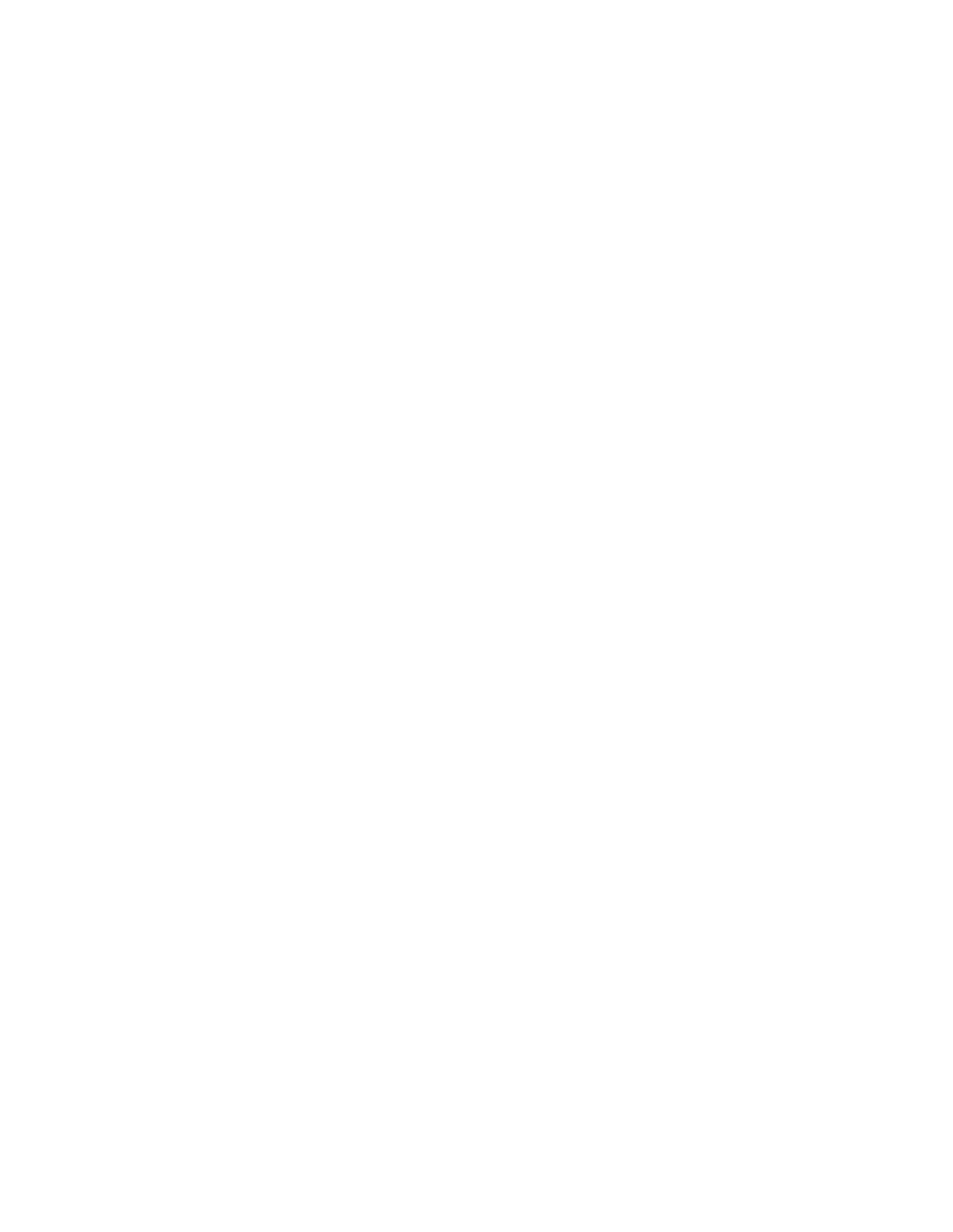## The History & Literature Senior Thesis

*Believe it or not,* the most difficult part of any extended research project is where you are right now: the beginning. It's difficult not just because it is all brand new to you (or at least it seems that way), or because you have the whole beast in front of you (or, once again, at least it seems that way). It's difficult because you've been a student for a long time now and you feel like you should know where to begin, but you're not exactly sure how to start, or with what.

By this time in your academic career, you've very likely heard that the first thing to do when faced with a large project is to break it down into smaller parts. This is excellent advice. The problem, however, is that this kind of advice is rarely followed with concrete ideas about *how* to break such a project down into its constituent pieces. In this handbook, we'll show you how. We'll walk you through the Hist & Lit senior thesis project step by step, showing you precisely where to begin, what to look out for along the way, and how to find the finish.

In trying to achieve this goal, we will attempt to walk a delicate line between clarity and rigidity. We want to be crystal clear about the steps of the process. We want to teach you all of the tricks of the trade. But we never want to suggest, even for a moment, that there is one, single "Hist & Lit Way" to conduct a research project, one ideal form for a Hist & Lit future that you must try to match.

This handbook is thus *not* a cookie-cutter template for the "perfect" thesis. It is a gathering of helpful advice designed to help you write the best thesis you possibly can. You will learn in the pages that follow that success in the Hist & Lit senior thesis project depends far less on following a specific set of rules than on imagination and efficient planning, mixed perhaps with a bit of elbow grease and a dash of firm perseverance. You will also learn that Hist & Lit senior theses may take many forms. Hist & Lit students have written amazingly creative projects over the years, and each reflects the individual ideas, interests, and views of its author. This is our ideal. We want your thesis to be your own and no one else's, something upon which you can gaze lovingly at the end of the year as a job worthwhile and well-done.

You'll notice early on that we break the thesis project down into essentially three moments: project development, researching and drafting, and revising (writing the proposal receives its own chapter, but it truly marks the end of the project development stage). Ideally, we want you to spend approximately 33% of your time on *each* of these moments. It is our experience that students typically invest far too much time on the research and drafting stage and far too little time on developing the project correctly and revising their work after its initial drafting. You will find, therefore, that in this handbook we place a great deal of emphasis on project development and revision.

where you<br>
to you (or, once<br>
to you (or, once<br>
to from a long sxactly sure<br>
first thing<br>
the to was the price to star in the bistor during the<br>
price to the power of the form for a<br>
esis. It is a<br>
esis project<br>
and of the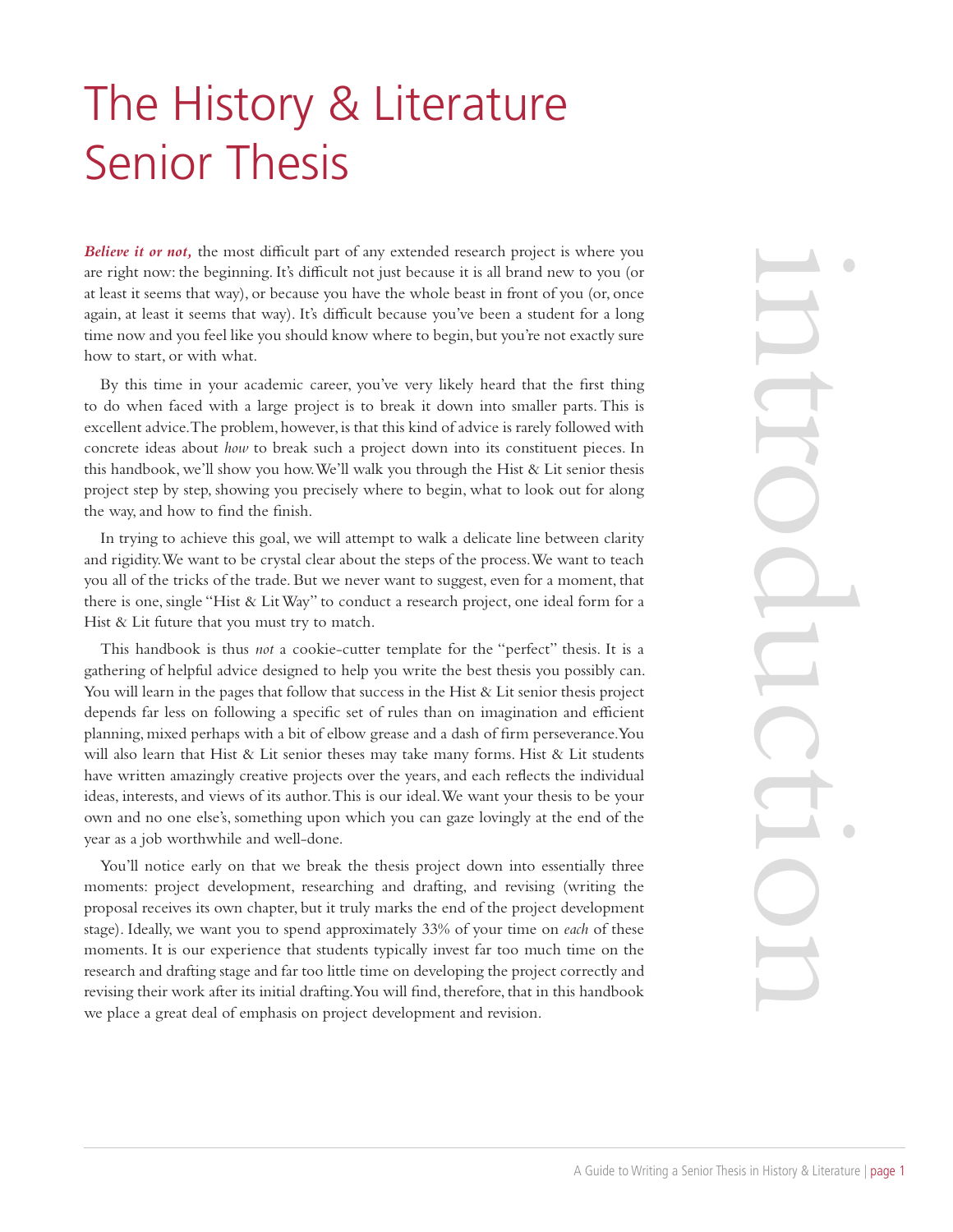We recommend that you read this handbook from cover to cover. Then, once you are familiar with its contents, you can refer back to it again (and again) along the way. Always keep in mind that if, as you read along, one of the suggestions doesn't sound useful to you, it's completely within your right not to follow it! (That's right. It's okay.) However, we strongly encourage you to follow the sage advice contained within these pages. Why? Because, quite simply, it works.

#### Rules of the Game

We have tried to build as much flexibility as possible into the Hist  $\&$  Lit senior thesis, but there are a few rules about what it absolutely must be and what it absolutely cannot be. Let's get those out of the way right now.

- A senior thesis must be an original research project of no fewer than 10,000 words and no more than 20,000 words, not counting notes and bibliography. Students may petition the Director of Studies to write a thesis that exceeds 20,000 words. Typical theses run somewhere in the range of 15,000–20,000 words.
- All candidates for an honors degree in History & Literature must prepare a senior thesis. Students who do not complete a thesis are not eligible to graduate with honors in History & Literature. Students who elect not to complete a thesis must first secure the permission of the Director of Studies to withdraw from candidacy for honors. To receive credit for History & Literature 99, students may submit two twenty-page papers (one each semester) or one fortypage paper (in early May). Alternately, students may take additional courses that count for concentration credit to replace one or both semesters of History & Literature 99.
- History & Literature theses cannot be "creative writing" projects, except in the case of some joint concentrators. We want you to be creative. All History & Literature theses should be creative. But you can't write fiction. No novels or plays or books of poetry allowed.
- History & Literature theses cannot recycle papers from other History & Literature tutorials or other classes. Each year, students ask whether they can build upon the work that they have done, for example, in their junior tutorial essays. This is, of course, just fine; and you can even use some of the material from said essays in your thesis if you must (it's not necessary to reinvent the wheel). However, your senior thesis should be a completely new project. If you wrote on William Carlos Williams as a junior, it's fine to write about him again as a senior. But you must ask a new question and/or look at different texts — that is, you must forge a new path.

That's it. Those are the rules. The rest of what follows is, once again, a series of guidelines and suggestions and general musings only, designed to help you to direct your energies and to clarify your thinking and your writing.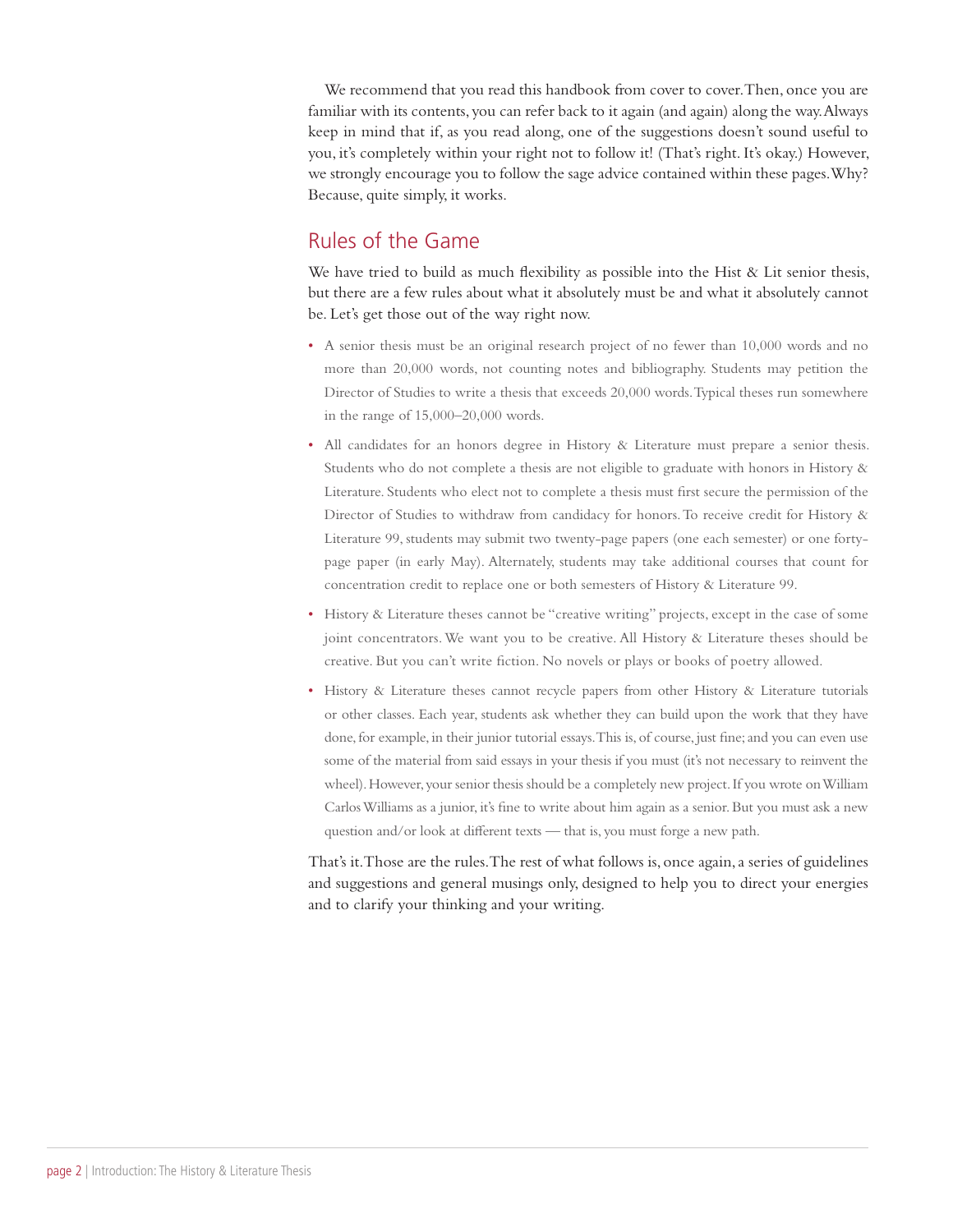#### What's Inside

Before moving on, let's take a quick look at what's under the hood.

**Chapter 1, "Developing the Project,"** talks about how to develop your interests into a thesis project. You'll learn strategies for exploring and articulating what fascinates you about your History & Literature field. And then you'll learn about how to move efficiently from thinking about your project in terms of "topic," which is too broad to define your thesis, toward thinking in terms of the basic building blocks of an extended research project: primary sources and questions.

**Chapter 2, "Writing the Proposal,"** helps you to organize your raw materials from the project development stage and then decide upon the best possible research question to guide your thesis work. Your research question will be the key element of your History & Literature senior thesis proposal. In this chapter we talk about what the proposal is. We talk about what it isn't. And we give you a few strategies for how you might approach it.

**Chapter 3, "Researching and Writing the Rough Draft,"** lets you read more about, you guessed it, conducting your research and writing the rough draft of your thesis. We'll talk about how to stay active as you engage your source material and search for answers to your research question. We'll explain how to break down the writing of the rough draft into manageable pieces. And we'll suggest some techniques designed to help you to keep your thoughts flowing from that brain of yours onto the page, where they can be seen and shared.

**Chapter 4, "Revising, the Final Frontier,"** teaches you about the skill (and it is a skill, which you can develop and improve through practice) of revising your work. Here you will learn about the place where your thesis, like Frankenstein's monster at the flash of the lightning strike, will truly come alive.

**Chapter 5, "Finishing the Job,"** is really just a brief guide to the end of the project, containing a few words on proofreading, formatting, and matters such as the kind of paper you should use, where to buy thesis binders, etc.

The **Appendices** at the end of the handbook contain basic advice about funding your research, some sample documents, and other goodies.

#### Acknowledgments

A Gordon Gray Faculty Grant for Writing Pedagogy funded the completion of this guide. History & Literature would like to thank Jim Herron and the Expository Writing Program at Harvard for overseeing and facilitating the process. Thanks also go to Sigrid Cordell Anderson for commenting helpfully on early chapter drafts, and to the students of History & Literature classes '07, '08, and '09, who provided helpful thoughts and "wish lists" for thesis guide content.

This handbook began under the direction of Kimberly Davis, who initially spearheaded the project. Jeanne Follansbee, Stephanie Lin, and Amy Spellacy commented and contributed during the drafting. And finally, future History & Literature seniors owe a great debt of gratitude to Iliana Montauk '06. It was she who came to us originally with the idea for a senior thesis guide, and it was her enthusiastic leadership that helped initially to lift the project off the ground.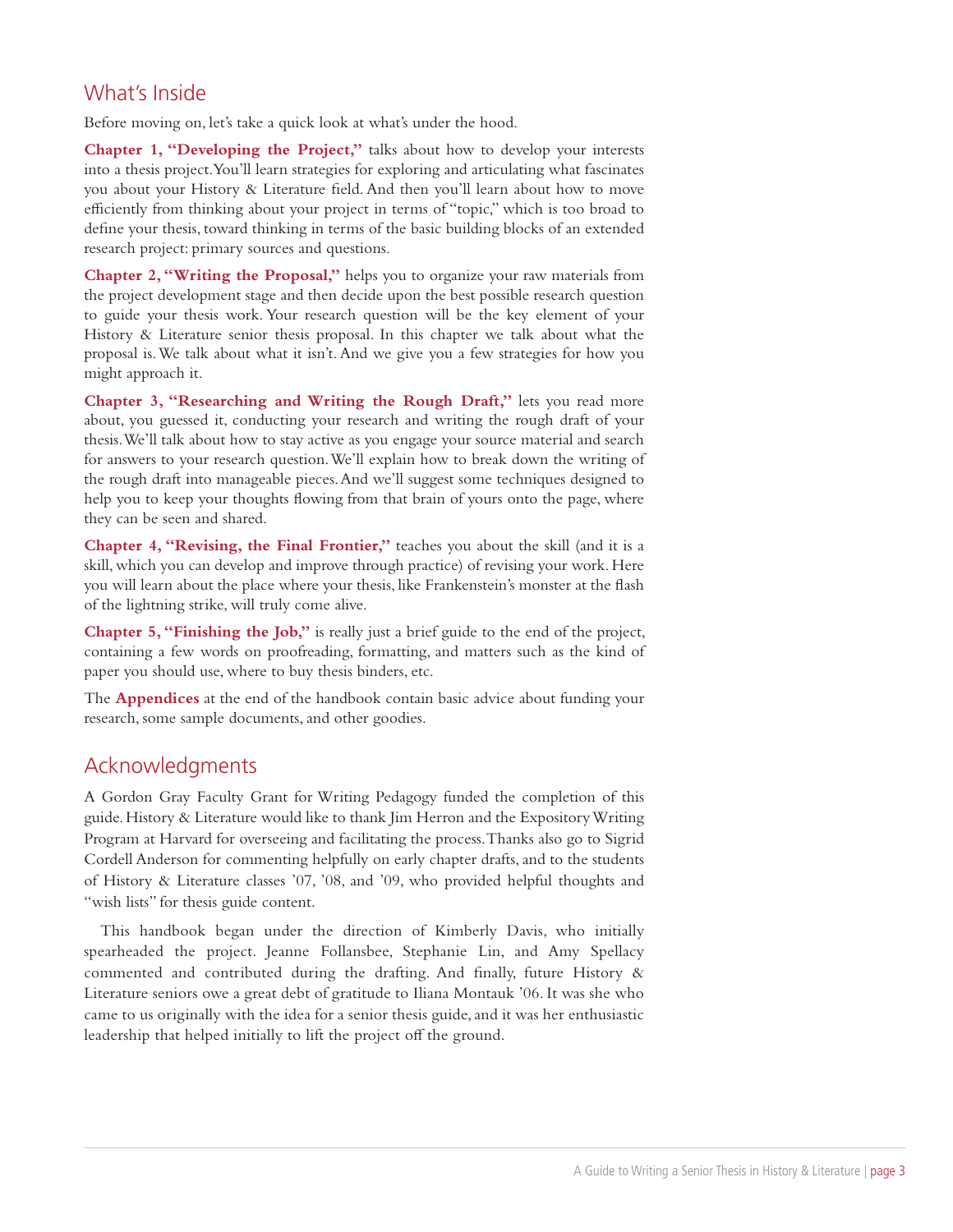## Your Relationship with Your Advisor

*There is one key element* **of the senior thesis year for which no handbook will ever be a substitute, and that is your thesis advisor. (In this handbook, we use the terms "advisor" and "tutor" interchangeably. Your senior thesis advisor will be a tutor from the Hist & Lit tutorial board, and you may have an additional advisor who is an outside faculty member at Harvard. The senior thesis project is truly an independent project, and so must ultimately be all your own. However, you are lucky to have at your side a friendly, knowledgeable guide whose sole job is to help you along the way. This is your advisor.**

**You should discuss potential thesis advisors with your junior tutor. In Hist & Lit, students may request to work with particular advisors. Look through the tutors' interest pages on the Hist & Lit website. Peruse the list of members of our Committee on Degrees. And be sure also to consider newly hired tutors whose interests might dovetail with your own.**

**Before you leave for summer after your junior year, we ask you to hand in a form where you state in a paragraph your ideas about the general topic of your thesis and include a brief bibliography. There you may list your preferences for tutors, if you have them. During the summer, the Director of Studies and Associate Director of Studies use these forms to create the best working relationship possible for each and every student. We try to honor student wishes whenever possible, but students should also understand that we cannot always do so. (It depends mostly on balancing teaching loads evenly across the tutorial board.) Even if you aren't matched with your first choice, you can be sure that the tutor with whom you will be working will be well-qualified to help you through the entire thesis process, from start to finish.**

**Tutors in Hist & Lit tend to be an amazing bunch. They are extremely dedicated professionals and it is their job to coach you through the senior thesis project. But you have a job in all of this, too, and it's more than just to write the thesis. It is your job to help them help you. That is, it's your job to be honest with them, to tell them what you're thinking, and whenever possible, to tell them in as precise terms as possible how they can help you most.**

**Each step of the way, you should work in close contact with your advisor. Your tutor will often be your best sounding board for testing out your ideas. As soon as you can, you should be talking to your tutor about your interests. Talk about the texts and ideas that you think you might want to study further. Talk about the questions you have.**

**HL99 is graded separately each semester with a satisfactory (SAT) or unsatisfactory (UNSAT). A semester grade of SAT is awarded when you produce a proposal and draft chapter in the fall and a completed thesis in the spring. Your thesis will receive grades (and comments!) in the spring, but your tutor will not have any say in those grades. That's right: your senior tutor will never grade your senior thesis. This differs from junior tutorial, when your tutor was one of the readers of your junior essay. In senior tutorial, your tutor's first and only duty is to be your mentor and advocate.**

**Here are a few further thoughts that will help you to build a strong relationship with your tutor from the very beginning that will last through the entire year.**

#### **How should I relate to my tutor?**

**There are many kinds of relationships that Hist & Lit students have with their tutors. All should be professional. It's okay (and usually most beneficial) to develop a comfortable, informal rapport with your tutor. But remember, too, that your senior tutorial is a class that should be treated with the same amount of respect as any other.**

#### **What can I and can't I expect from my tutor?**

**Your tutor will help you to build your project from the ground up. He or she will help you to find resources and will point you toward the correct people at the library and in the rest of the university at large. He or she will read drafts and comment on them. He or she will also read some of the pertinent texts along with you in order to help you think about how to tackle them.**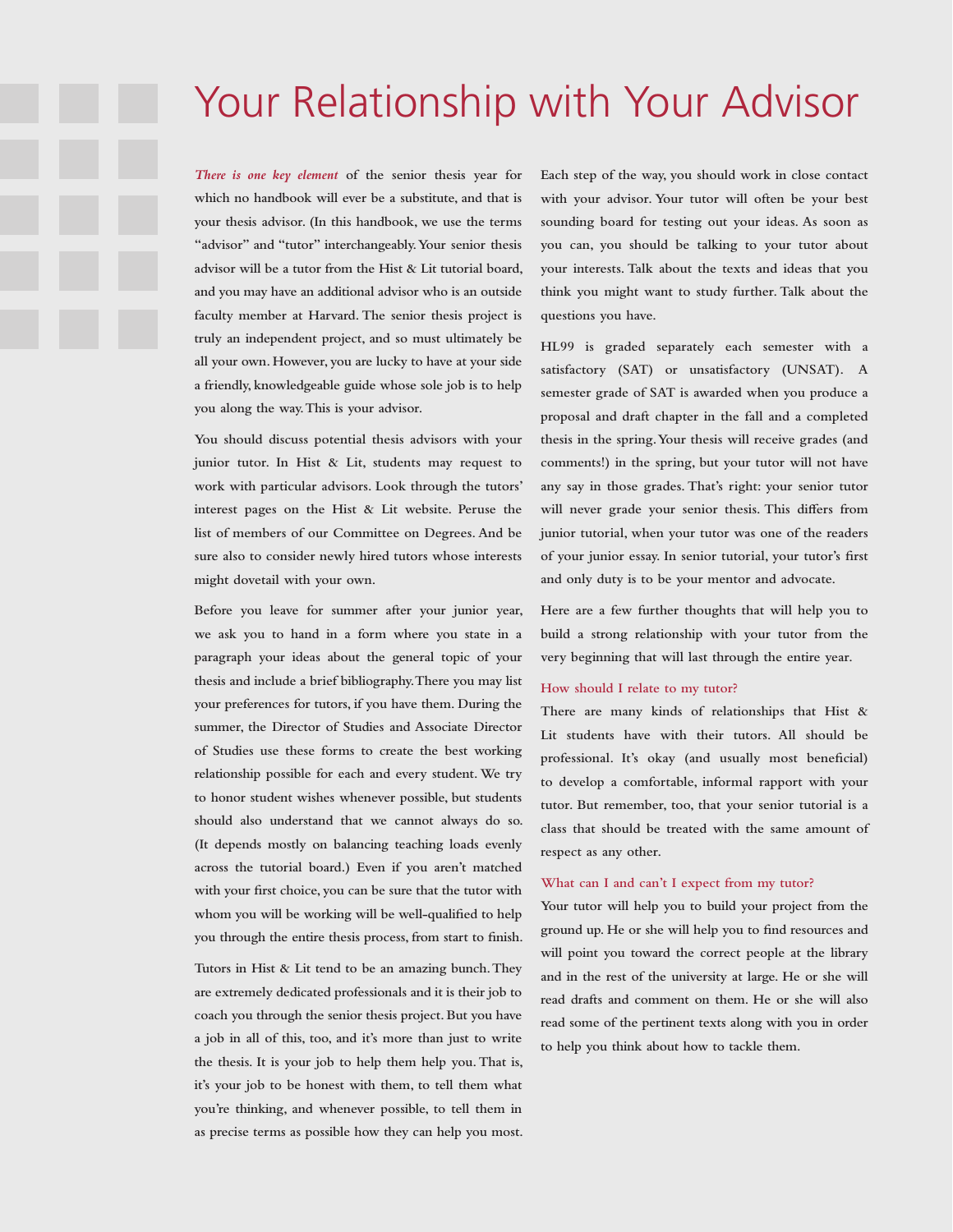**Your tutor will not, however, do your work for you. That is, your tutor will help you find the right direction, but don't expect your tutor to give you all the answers. Definitely don't expect your tutor to dictate to you your research question or provide you with the structure for your research and writing. Your tutor's job is to help you to write the best thesis that you are able to write. Nothing more, nothing less.**

**Remember that Hist & Lit tutors will be more than generous with their time, but they can't be there for you 24 hours a day, 7 days a week. In your very first meeting with your tutor, be sure to have a frank conversation about your respective schedules. Talk about the communication method (email? Skype? carrier pigeon?) and the hours of the day that are best. Talk about what you and your tutor expect for response times to emails. Some people check email often; others not so often. Either is okay. It's simply important that you and your tutor agree on what to expect from one another. And before you leave for winter break, make a plan with your tutor for how and when you'll be in contact in December and January.**

#### **How can I help my tutor to help me?**

**Communicating what you want and need most to your tutor is actually sometimes more difficult than it sounds, but it's crucial for a successful tutor-student relationship. One way to begin this process is to think carefully about your experiences in the past and especially about the comments that you've received on your papers during your time at Harvard. Look for patterns. Do you have trouble organizing your arguments? Tell your tutor. Do you have trouble organizing your time? Swallow your pride and tell your tutor. Are you a strong close reader, but maybe you have trouble connecting those readings to larger issues? Tell your tutor. Or maybe you tend to think big and your professors have always told you that you need to do a better job of grounding your arguments in more evidence? That's right: tell your tutor.**

**Remember most of all that your tutor can't help you if you don't tell her or him what's on your mind, and your tutor certainly can't help you if he or she doesn't know that there is an issue that needs attention. The absolute worst that you can do, therefore, is clam up and not seek help from your tutor when you need it. It is unfortunately a very common impulse among students, so avoid it if you have it. Always keep in close**  **communication with your tutor, especially if you ever feel stuck. Whatever you do, don't ever go AWOL, either physically or mentally, even if your first instinct is to try to hole up and just "get it done" (whatever "it" happens to be at that stage of the game). It can only hurt you.**

**I'm thinking about working with a faculty member who's not on the tutorial board as my thesis advisor. How do I make this happen, and what are the pros and cons?**

**The best match for a thesis advisor is someone who is interested in your topic and who will be an effective critic and editor, even if she or he is not an expert on your topic. Be sure to choose someone with whom you are likely to be comfortable working on a week to week basis — to whom you would feel comfortable turning not only when things are going well, but also if you run into trouble with your work. This is perhaps the most important element of an advisor-student relationship, more important than specific expertise. Keep in mind that you can always consult about bibliography with experts in your field even if they are not your assigned advisor.**

**You may not choose for your advisor a teaching fellow or lecturer who is not affiliated with Hist & Lit, or a professor from outside of Harvard. But if you believe that a member of the Harvard faculty not on the Hist & Lit tutorial board would be your best advisor, go to that faculty member and present your thesis ideas as clearly as you can. Ask her or him whether she or he would be willing and available to advise your thesis.**

**If you choose to work with a faculty member not on the tutorial board, we will provide a concentration advisor who will keep you in touch with Hist & Lit requirements and who will help you to prepare for your oral examination. Note that it will be your responsibility to negotiate the specific role that your concentration advisor will play in your thesis work itself.**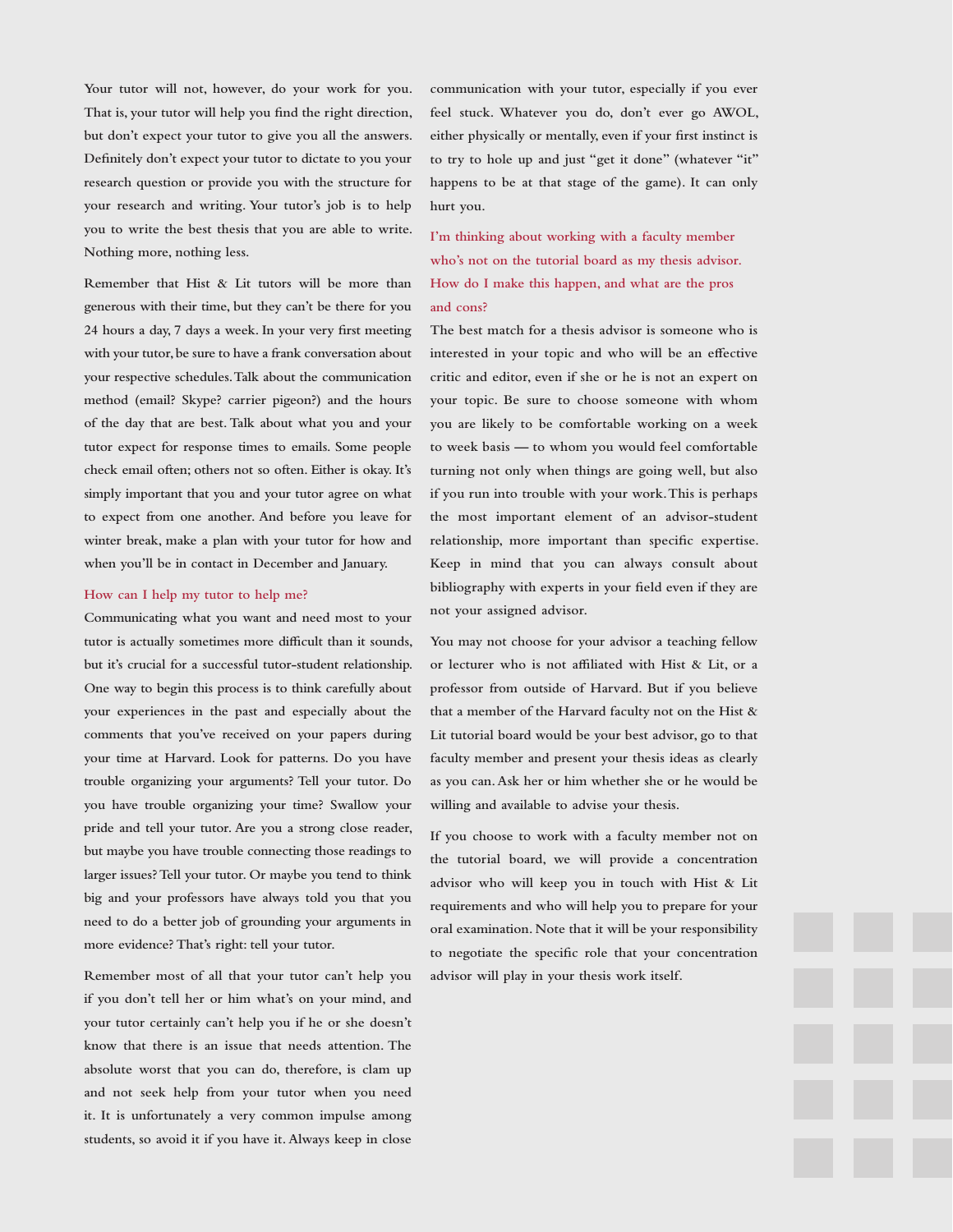## Developing the Project

*Runners, to your marks ...* It's a cliché, and you'll hear it from your tutors and professors more than once if you haven't heard it already, but the senior thesis is a marathon, not a sprint. If you have had the typical college experience thus far, practically every other assignment that you have completed as part of your coursework has been a sprint. It's been an essay on which you spend a few weeks at the very most (and usually much less time than that) to conceive and to complete. In a sprint, it is possible to expend all of your energy in one burst and still reach the finish line. You might collapse in a heap of sweat and exhaustion at the end, but you can still make it.

A senior thesis cannot be a sprint. If you try to complete it in one single burst of energy, you will collapse in that heap of sweat and exhaustion long before the finish is even in sight. You won't make it. For the senior thesis, you have to complete the project one step at a time. You must methodically pace yourself so that you have enough in the tank throughout the course of the race to make it to the end.

Think of project development as your training for the marathon to come. You've done a great portion of this training already. You have learned, that is, in your classes and your sophomore and junior tutorials, how to ask analytical questions and how to conduct research. You've learned how to write a formal essay in which you introduce an argument, defend that argument with evidence, and conclude that argument by explaining its wider significance.

In project development, the idea is to generate the raw materials of an extended research project — as many of them as you possibly can — in a methodical and efficient manner. It's important to take your time, to cast your net widely, and to keep an open mind. You want to make sure *not* to make final decisions about what your project will look like too hastily. You will, of course, eventually have to make some hard choices and stick with them, so prepare yourself for that. But that comes later. During the project development stage, you must allow yourself to dream a little.

#### Organizing Your Time

The first step in any large project is to map out a clear work schedule for yourself. Ideally, you want to integrate your thesis schedule comfortably into your schedule for other classes, extracurricular activities, and life in general.

Start by mapping out all of the senior thesis deadlines so that you can have a firm idea in your head of how much time you have for each step of the process. Your work calendar should, at the very least, include the deadlines for the thesis proposal and the draft chapter. Then, after you've learned more about each stage of the project by reading this handbook, you should use your calendar to set more individualized deadlines. As you progress through the first semester of your senior year, you will eventually want to work out a plan for each month and even each week of the project. You should regularly talk about your calendar with your tutor, who can help you to set realistic goals for your time and a comfortable schedule for your drafts.

page 6 | Chapter One: Developing the Project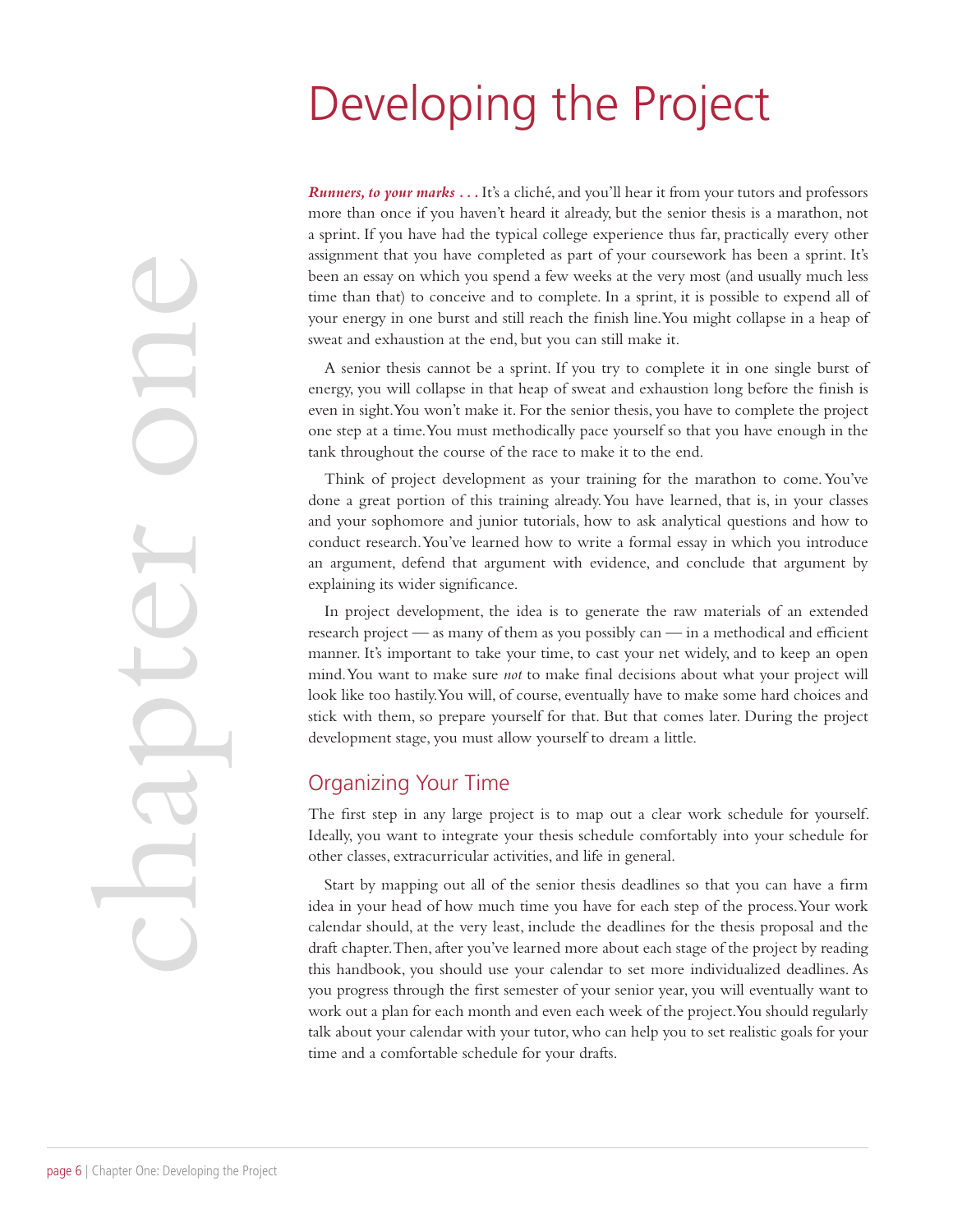On a week to week basis, we recommend that you spend as much time on your thesis work as you would for a normal class. If you think about school as a 40-hour work week, and if you are taking a regular load of four classes, this means that you should probably devote about 10 hours of your time each week to HL99. We all know, of course, that it is a rare Harvard student who works only a 40-hour week. College life tends to expand hours. We also realize that some weeks have more time in them for thesis work than others. But if you plan to spend, on average, about 10 solid hours per week on your thesis work, you will make steady progress from start to finish.

It's also important to remember that your senior thesis is only one aspect of your life, not your entire life. The best theses are almost always *not* the ones that are all-consuming in a given student's life. Shutting yourself out from the rest of the world to the neglect of everything else will not help you to be more "serious." It actually will cause you to lose perspective, which does not make for good analytical thinking and writing. Keep your perspective. Stay integrated with the rest of your life.

#### From "Topics" to the Basic Building Blocks of Research

Once you've thought a bit about time organization (and remember, you will modify your schedule regularly throughout the course of the project) it's time to dive in. The main trick to being methodical and efficient in the project development stage is to start thinking about your thesis project, as soon as you possibly can, in terms of three basic components:

1. topics of interest,

2. the primary sources that you might use to study those interests,

3. the questions that you have about your primary sources (and how they speak to your interests).

How you go about searching for and finding these components is, of course, completely up to you. But find them you must. There is no option there.

It's perfectly natural to begin a project by describing its "topic." Maybe you're thinking of writing about protest songs in the '60s. Maybe it's the medieval papacy. Perhaps eighteenth-century Paris has always tripped your trigger. These are all great general topics. It's important to know, however, that a "topic" is far too broad to define your research project. Why? Because a "topic" alone doesn't in and of itself lead to a compelling scholarly argument. For that, you need to move from thinking about "topic" toward thinking about the primary sources that you will use and the questions (ideally one single question) that you will be asking.

Interests, primary sources, questions. Eventually, you will narrow your project down by picking the "best" in each of these categories (more about that in Chapter Two). But for now, in the project development stage, you want to generate as many interests, primary sources, and questions as you can. These are the basic building blocks of any research project, and the only blocks with which you should be playing at this stage of the game.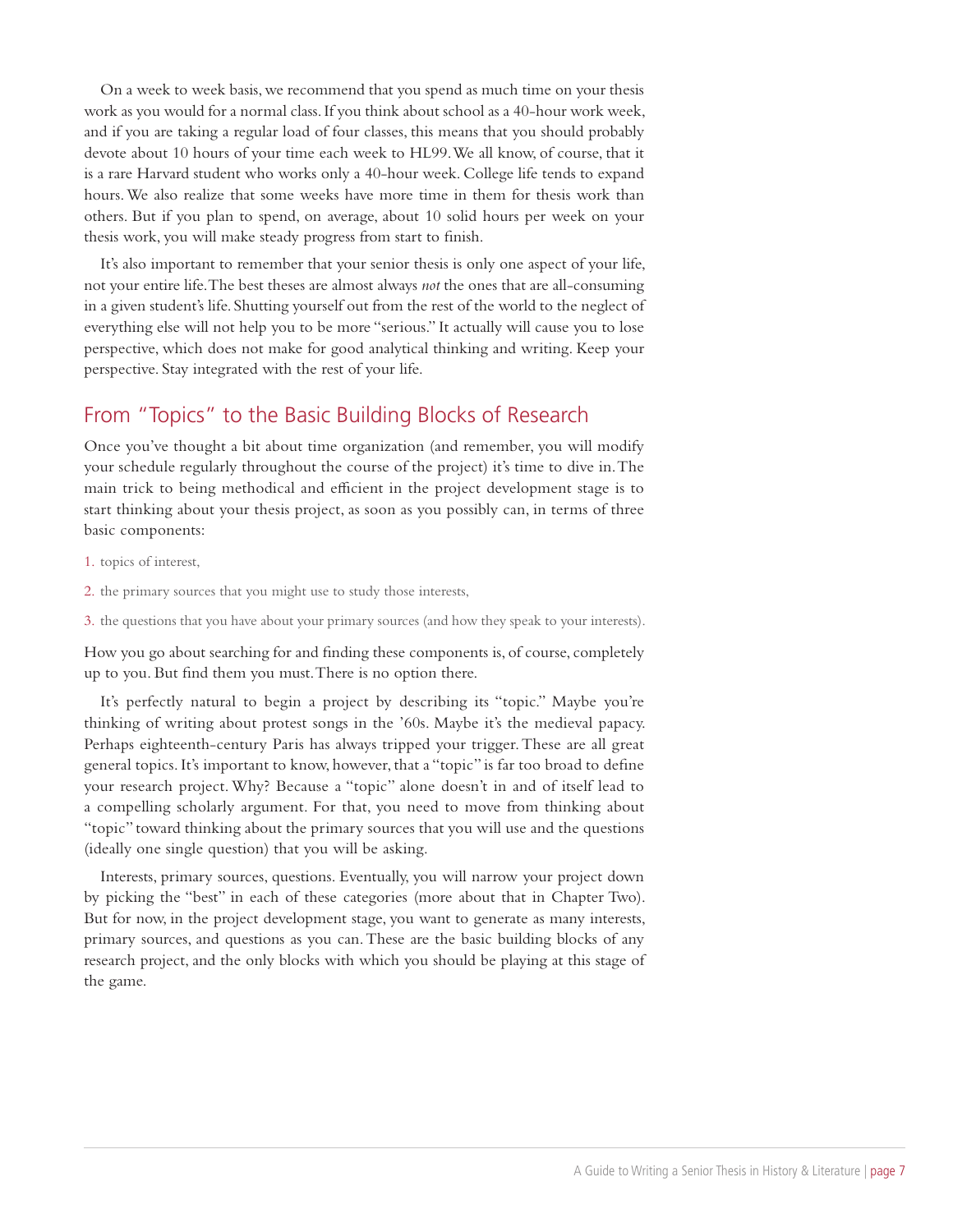#### Storming the Brain

The following brainstorming exercises are designed to help you move from thinking about broad, general topic ideas, to thinking about primary sources, and then finally toward more focused questions. Each exercise requires you to commit yourself to a twenty- or thirty-minute session (no more, no less!). It's probably best to do them on separate days, but it's up to you. The only real rule is that you have to find a quiet and calm place with no distractions. This is key. If you're distracted, these exercises are not nearly as useful.

You'll rarely if ever hear anyone say it, but brainstorming actually takes *practice*. You get better at it the more you do it. So it will be very helpful to commit yourself to several sessions. You don't want to overdo it, of course, but you should at least do them more than once. And in addition to your timed sessions, you might even want to have them working perpetually in your head "on the back burner" as you go about your daily business.

Sit down with your computer or some paper and a writing implement of your choice and just write what comes to mind. Take a deep breath. Relax yourself. Write. Remember that these brainstorming exercises are not tests, and no one will grade you on the lists that you generate. You don't even have to show them to anyone if you don't want. They are yours and for you alone.

Here again, in question form, are the fundamental issues that you must ponder:

- What within my field am I interested in studying further?
- What primary sources could I realistically use to study those interests further?
- What, exactly, are the questions that I have about those sources and interests?

#### Brainstorming Exercises

**Exercise A (20-30 minutes): Brainstorm topics of interest.** In the first brainstorm, your job is to write down all of the possible "topics" that you might be interested in researching further with your thesis. Here is where you list all of the themes, people, places, texts, events, movements, images, etc., that you might possibly want to study in detail. Nothing is off limits here. This is your chance to think big, so you can, if you like, indulge your grandest aspirations. The only criterion is that whatever you write down must capture your imagination and make you want to know more. What have you come across in the past years that has fascinated you? What has surprised you? What authors and genres and events and people keep you "coming back for more"? Just write down whatever comes to your head. You will have plenty of time to revise later. Want to study poverty? Write it down. Love? Fine. Put it on there. Do you like seventeenth-century art? Write that down, too. Interested in Shakespeare? T.S. Eliot? World War II? Women? Men? Frontier dentistry? Just write anything down that comes to mind that you might consider to be a topic of possible research interest to you. As you can probably guess, the purpose of this list is simply to help you locate the general areas where you might conduct further research. Think of these as the rough locations on your treasure map where you might start digging for your specific research question later.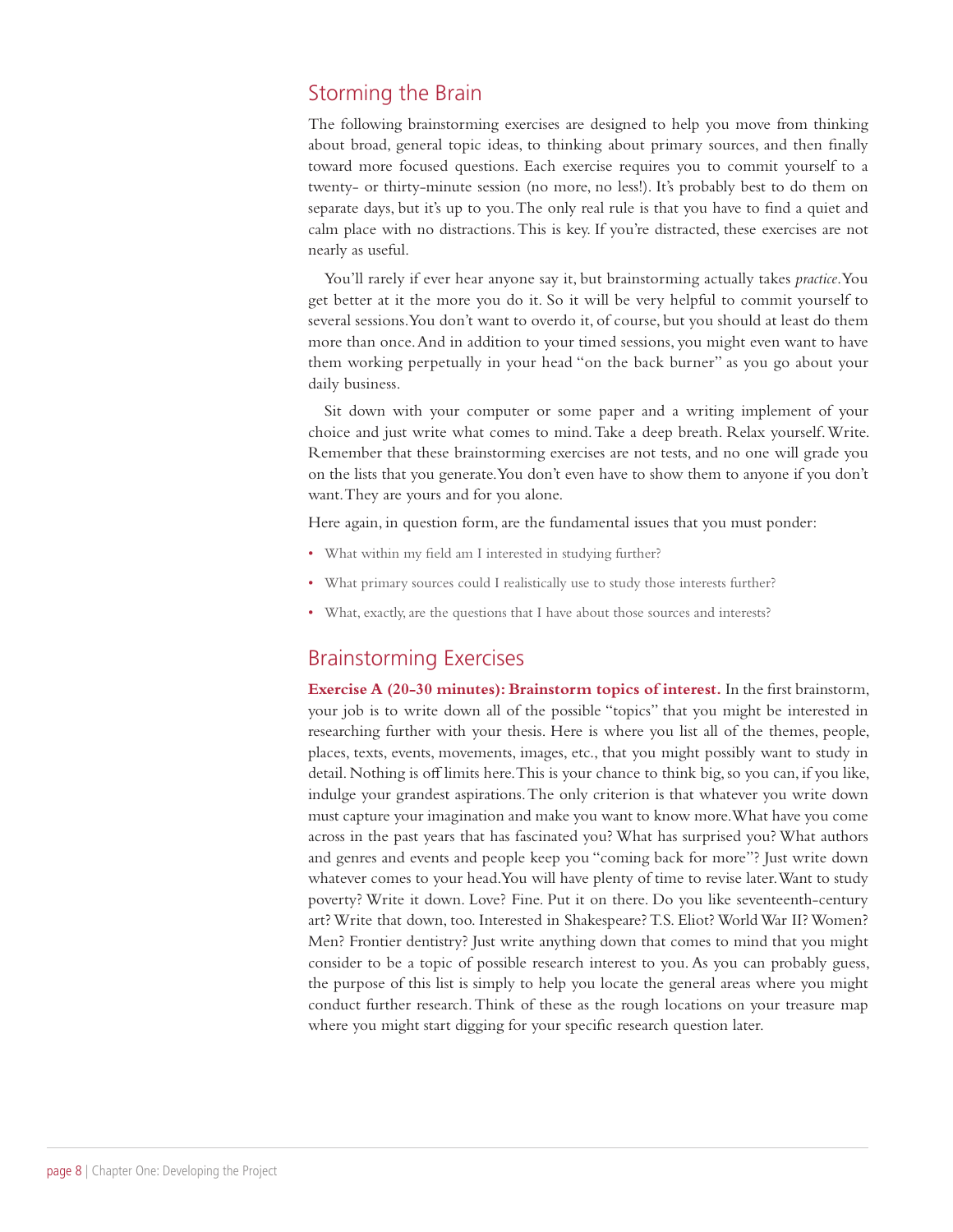**Exercise B (20–30 minutes): Brainstorm primary sources.** In the second brainstorm, your job is to take that first list of general topics of interest and then, *for each item*, write down all of the possible primary sources that you have come across in the past that you might use to study those general topics. There are a few items to think about with this second exercise. First, you will notice that in this brainstorm you will generate a very different type of list than in the first. You will generate, that is, a list of specific titles — "*The Tempest*" could be on this list, but "Shakespeare" could not; "the WPA slave narrative records" would work quite well, but "slavery" or "oral histories" would not. (It's perfectly okay, by the way, if you can't remember a name or title completely. As long as you are referring to a specific source, just jot it down to the best of your memory: e.g., "that cool poem about pirates" is perfect.) Second, remember that primary sources don't necessarily need to be written records. They can be photos, songs, paintings, buildings, maps — virtually anything that you can analyze. Third, note that you may not be able to come up with any primary sources for some, perhaps several of the more general "topics" from the first brainstorming exercise. That tells you something important about where you might conduct some supplemental, preliminary research later on. For now, just take brief note of these topics and move on to the next exercise when you're ready.

**Exercise C (20-30 minutes): Brainstorm questions.** For the last brainstorming exercise, your job is to take stock of both lists that you generated earlier and then to start asking some questions about the items on those lists. Don't be critical at this point. As with the first list, here, the sky is the limit. Just write the questions that come to mind any questions, all questions. How did industrialization influence Russian poetry at the turn of the century? Why did Graham Greene write *The Quiet American?* Don't worry yet about whether they are "good" questions (there will be plenty of time for that later). Just be sure to ask as many questions as you possibly can. Ask questions not just of your topics of interest, but of the primary sources that you listed as well. You will be tempted to ask whether there are other primary sources that you don't know. That's an important question, so write it down. But try also to ask questions of the primary sources that you do know. Questions, questions, and more questions. You can never ask too many questions during project development. And the more you ask, the more you will know that you are on the right track toward developing a strong thesis.

#### Supplementing Your Brainstorms: "Pre-research"

With each of these brainstorming exercises, you may feel the need to research your ideas further in order to augment your lists. You may need to do this the most when developing your list of primary sources. That is, you may find, through brainstorming, a particularly intriguing topic of interest and a fine set of burning questions about that topic. But then you may have no idea about whether there are actually primary sources available to you that will help you to find some answers. You will want to review old courses and papers and classroom discussions to see whether anything else jogs your memory. You'll pull out those old notes and syllabi and use them to supplement the brainstorming lists that you initially drew up. And then, you'll do some sleuthing for new information, too. This will lead you to exploratory library visits and internet queries in order "to read more about it."

Remember what a primary source is? Primary sources are the documents and "data" that we analyze in our work. In History & Literature these are the "texts" (and remember that "texts" are not just written) that we analyze and discuss. Secondary sources comment on and/ or analyze primary sources.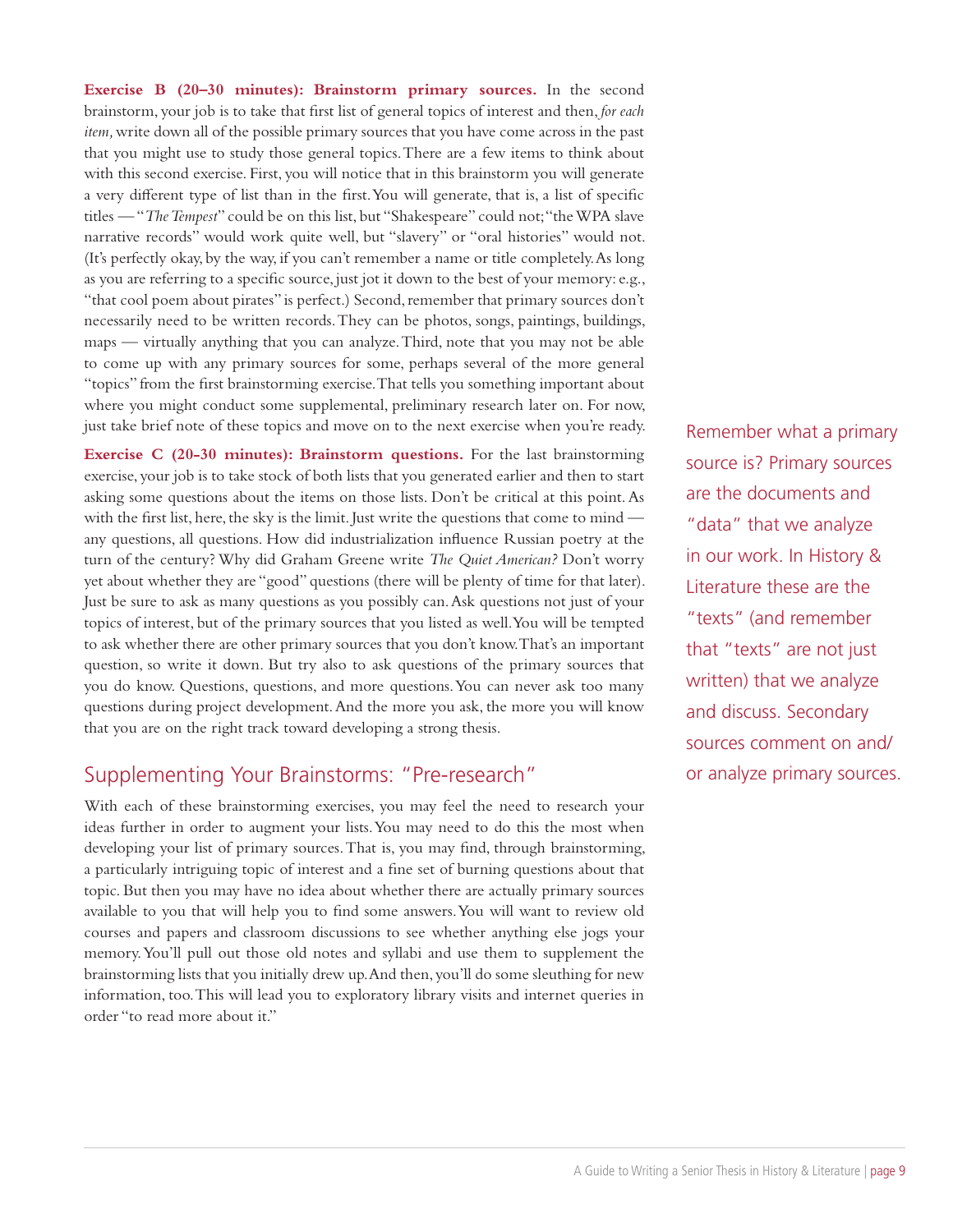This supplementary work of conducting pre-research in order to fill out your brainstorming lists is the last crucial part of the project development stage. It's also extremely fun, because your job is simply to explore. Go to the library and search the catalogs. Read, but also talk to human beings. Get in touch with the Hist & Lit research librarian, Steve Kuehler, at kuehler@fas.harvard.edu. Make an appointment and go ask some questions. This may require some courage, but it will pay great dividends if you do it. Go and talk to members of the tutorial board and other Harvard faculty who teach in your field. You'll be amazed at how much you can learn just from sending an email or two and setting up a few short meetings.

Our main recommendation about "pre-research" is that you only do it *after* you've brainstormed interests, primary sources, and questions each at least once all by yourself. The purpose of brainstorming, after all, is to free up your brain and to allow it to "speak" to you without prompting. Your goal is quite literally to tap into the recesses of your unconscious to learn what truly fascinates you and what you really think. If you conduct pre-research first, you can't be sure that your ideas — especially your ideas about what interests you — are your own and not from others.

Keep in mind, finally, that going out and exploring in order to develop your brainstorm lists is certainly research and a critical part of the senior thesis process, but it is not yet your research project per se. It is still project development. You can think of it, if you like, as collecting the necessary ingredients and stocking the kitchen for a delicious meal that you will cook later. You will take *some* of those ingredients and mix them carefully and in the proper measure in order to create the research project itself.

#### Chapter One Recap

Writing a senior thesis is a long haul, so you can't try to do it all at once. You need to pace yourself and not try to take on too much, too soon. You must also remain open to the possibility of new ideas.

The basic building blocks of a research project are interests, primary sources, and questions. A "topic" is too broad to define your research. You must figure out what primary sources are available for you to study and what questions you wish to ask about your interests and about those primary sources. The project development stage is difficult because it requires you to face the big picture. But the goal of project development is simply to gather potential raw materials, nothing more. If you take your time, focusing on one building block at a time and then adding a bit of sleuthing for supplemental information, you will have generated all of the basic elements that you will need for choosing a strong research project that's right for you.

Brainstorm interests, primary sources, and questions. Write down your ideas. Explore. Then brainstorm, write, and explore some more. That, in a nutshell, is project development.

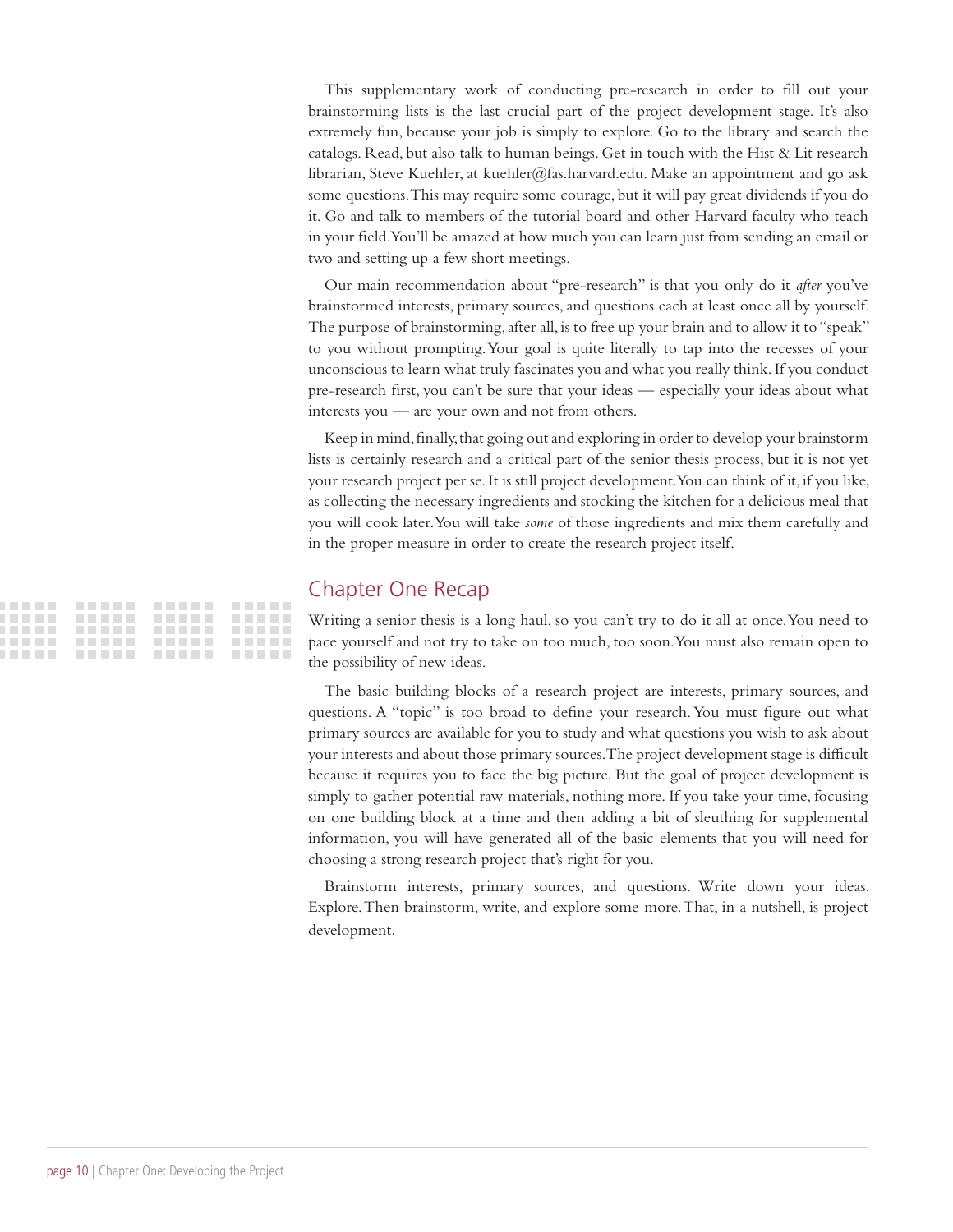# Writing the Proposal

*Okay, you've spent some time* gathering together the basic building blocks of a research project in the form of articulated interests, primary sources, and a whole slew of questions. Now your job is to start sifting through those raw materials and evaluating them. With a ruthless critical eye, you must systematically discern which materials you will actually use for your senior thesis project, and which materials you will set aside for another day.

Going back to the marathon metaphor, think of this next stage as the moment when you truly start to settle into the race. You've rid yourself of all your pre-race jitters. The initial adrenaline rush has fully subsided. You're now "in the zone," relying completely on your training rather than raw instinct. There is no turning back now, so the next step is to create for yourself a comfortable running pace where you're not expending any excess energy. You need to set your sights on your goal and build a firm picture in your head of the marathon's route: where the hills are, where the down-slopes should be (where you can take a little rest), and perhaps most importantly, where all the landmarks are so that you'll be able to gauge your progress along the way.

In thesis project terms, this means that you need to zero in on the precise research question that will drive your project to its final completion and then draw up a plan for answering it. You need, that is, to write your project proposal.

#### The Thesis Proposal Assignment

The end of the project development stage begins when you start to write up your thesis proposal for concentration review. The assignment calls for all students to submit a proposal of one page only, single-spaced, attached to another single-spaced page of relevant bibliography (both primary and secondary sources). The guidelines are strict because all of your tutors meet to discuss each and every student's proposal. For this discussion to work, proposals need to be short, concise, and very much to the point.

It's easy to see this and immediately be frightened by the prospect of your tutors meeting in a closed session to discuss your projects. Actually, it's one of the greatest perks of being a Hist & Lit concentrator. The sole purpose of this tutor meeting is to help you. The tutors are instructed to answer one question and one question only: do they think that this project, as proposed, is viable? Do they, that is, think that a student can reasonably complete the proposed project in the amount of time available, and with the resources that are available? That's it. They do not meet to "judge" your proposal. They certainly don't meet to judge you. Think of it instead as a group of scholars all taking an interest in what you are doing and lending a helping hand.

chapter two X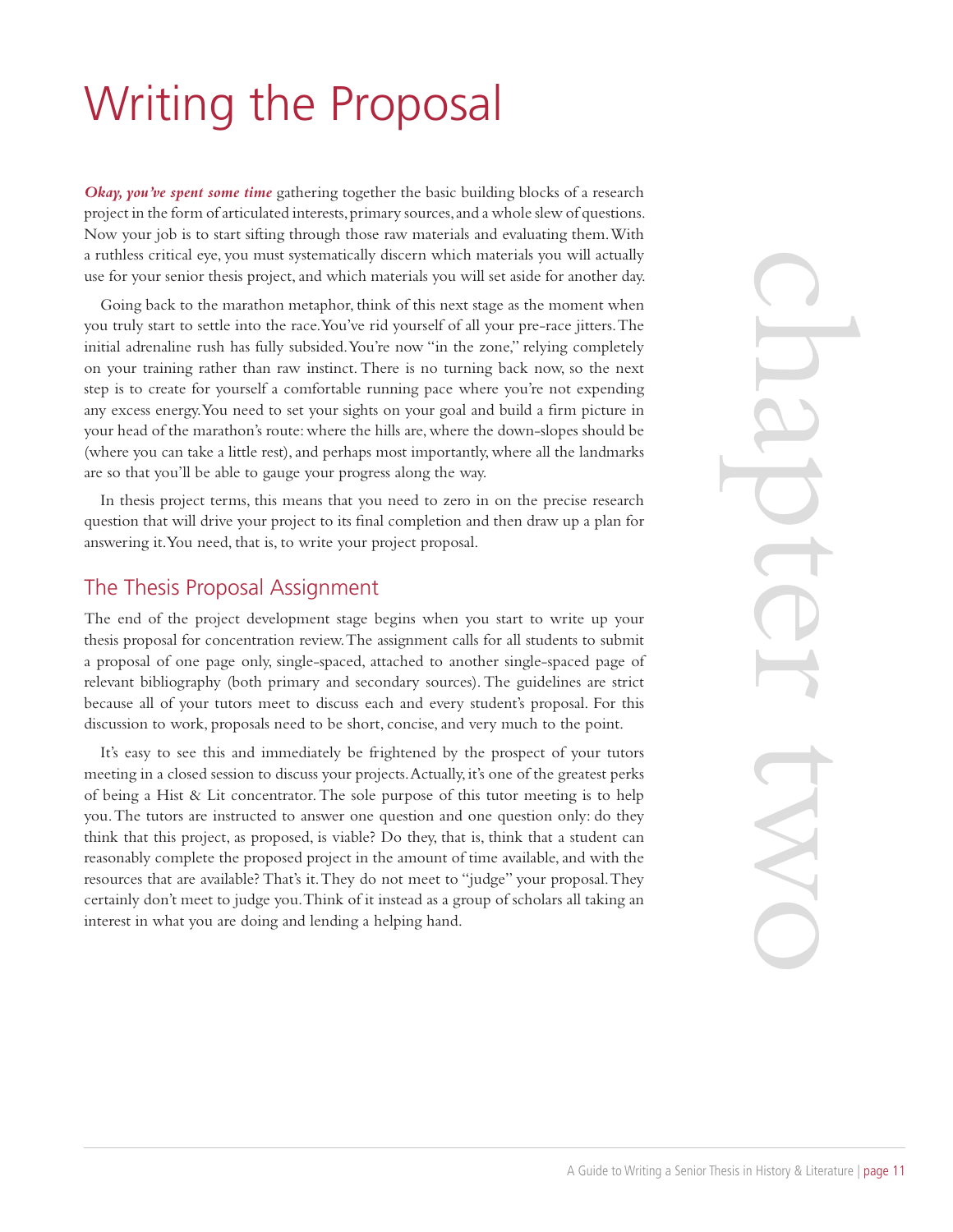#### Finding Your Research Question

The central element of a strong project proposal is a focused and well-designed research question. The prospect of having to reduce all of your ideas down into a single question might send you into a panic. But you shouldn't panic. The most difficult aspect of finding a research question is the fact that the process requires you to be realistic (sometimes painfully so) about what is possible. Finding a good research question requires you to come to hard realizations about what you can actually accomplish in the time that you have and with the resources that are available to you.

What's nice is that there are only three fundamental criteria for a good research question and you have 100% control over all three. The rub is that your question must meet *all three* criteria for it to work. In the last chapter, we suggested that you write down every interesting question that came to mind. We urged you not to be critical yet, but rather just to write and to dream. Well, now is the time to start being critical. If a potential research question meets only one or two of the three criteria — even if you *love* it and you think it's the only question that you would possibly be interested in studying further (you would be wrong in this thought, by the way) — it won't work and you absolutely must eliminate it from contention.

Finding your research question can take several weeks of hard work, perseverance, and some very difficult choices, so prepare yourself for that now. You will need your tutor to help you, for often he or she will be the best and most objective judge. It will be important to be as open as you possibly can be to her or his ideas.

Here are the three criteria against which you will test every potential research question you have:

- **Your question must genuinely intrigue you.** If you look at the question and yawn, it's not a good research question for you.
- Your question must be analytical in nature. If your question is a "fact-finding" question, it's probably not a good research question. On the other hand, if your question articulates a genuine puzzle, has no obvious answer, and instead requires you to interpret several elements of a given topic and then formulate an opinion about it, chances are good that it's a good research question. Here's a trick: "fact-finding" questions tend to start with the interrogative words "what," "who," and "where." Analytical questions tend to start with the interrogative words "how" or "why." Think about it. Another great trick is to recognize that an analytical question creates a good discussion (at the dinner table in the dining hall, with your roommates, in the classroom — anywhere). A fact-finding question does not, because once you've discovered the answer to a fact-finding question, the discussion is over. Analytical questions have many possible "right" answers. This multiplicity of possible answers leads to discussion and debate (even better!) when people favor (as they tend to do) one of those answers over another. A good analytical question is exactly the same as a good question for discussion.
- **Your question must be answerable.** Last, but not least, we come to the criterion that is the most difficult to meet. There are a lot of great questions out there that are both interesting and analytical, but that are nevertheless still not good questions for a Hist & Lit senior thesis project. This is because many questions are ultimately unanswerable with the evidence available to you and in the time that you have. Once a question has satisfied criteria  $#1$  and  $#2$ , you have to think honestly about how you would go about answering your question. You have to think about availability of resources: *Is there a body of source material available to you upon which you can*

A strong research proposal revolves around a focused, well-conceived research question.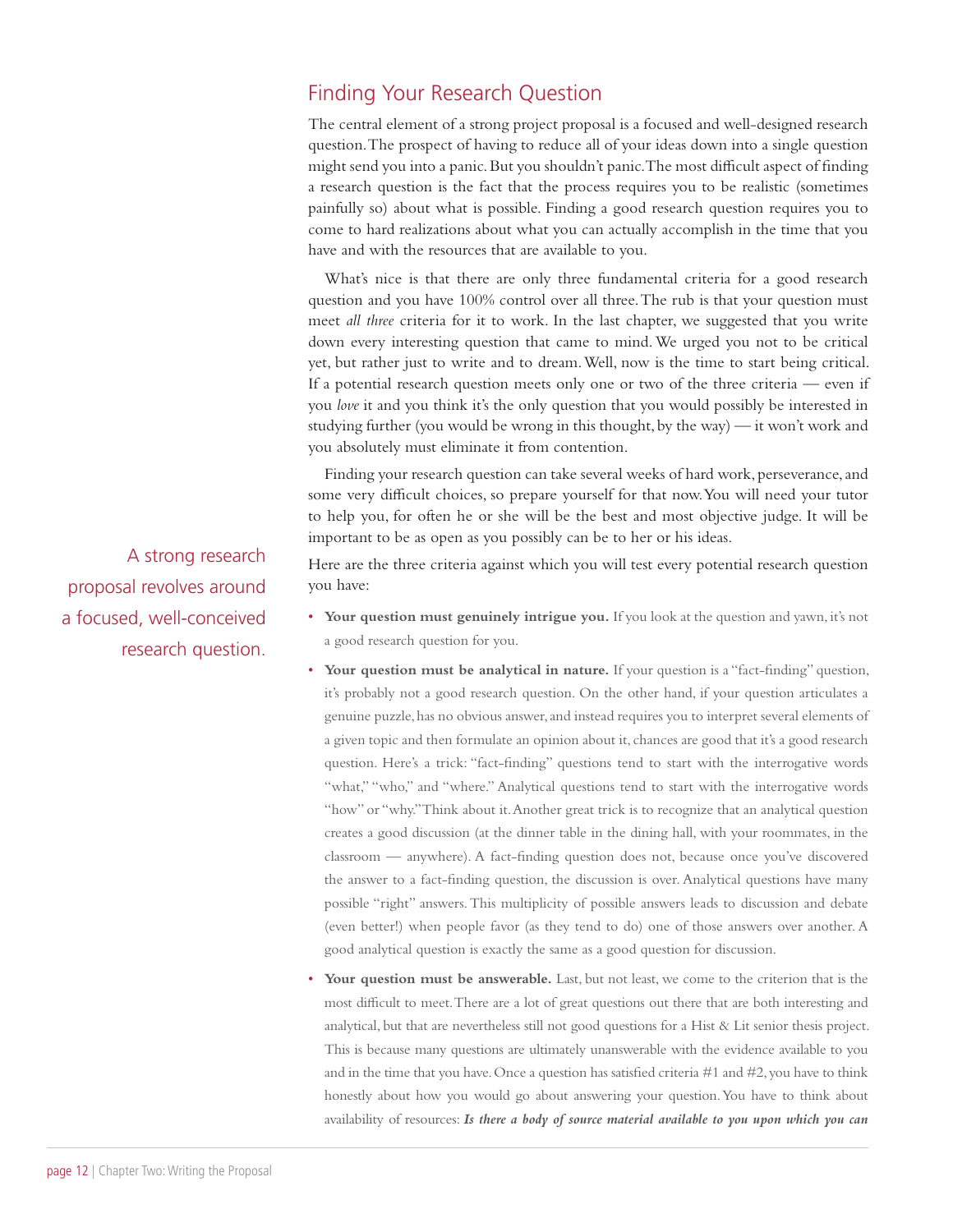*realistically draw? Do you have to go somewhere else to get it? Will it be available to you when you go? Does it cost money?* You have to think about the actual contents of your source material and whether that material could actually answer the question that you ask: *How likely is it that the source material will actually be able to answer my question? Does the source material contain enough data/evidence to make an argument?* And then, you need to realize that while six months may seem like a lot of time right now, in research terms it can be lightning quick. You therefore must think about the time that you have to conduct your research: *Can you possibly read and digest your source material in the time that you have to complete this project? Is it truly pos5sible to conduct all of your research in the time that you have? If it's a potentially enormous source base, can you logically narrow it down to a more manageable size?*

#### Resigning Yourself to Hard (but Ultimately Best) Choices

Remember that, as you test your favorite questions against these three criteria, you will of necessity have to let go of some of your senior thesis dreams. (Not your dreams in general, just your dreams for the senior thesis!) Do not discount this fact: it's VERY HARD to let some of those dreams go. But let them go you must. For the most frequent and most dangerous pitfall that students run into in their senior thesis projects, hands down, is the pitfall that comes from starting their project with an unanswerable research question (i.e. a question that is too big, that has no sources, etc.).

Trust that if you throw out the unanswerable, unworkable questions now, even if you love them, your future self will thank you, thank you, thank you for doing it. It can mean all the difference between a successful and unsuccessful project. Remember also that if a question initially seems to be unworkable in light of the three criteria, it may not be totally lost. You may be able to turn an unworkable question into a workable one by doing some more preliminary research. You might not, for example, be able to answer your burning questions about the 1937 Paris Exhibition and fascism or about the influences of Dickens' *Tale of Two Cities* on the London upper class with one body of sources. But your tutor, or a librarian, or one of your professors might be able to help you find another body of sources that would work.

You will discover that in this stage you will eliminate almost all of your favorite questions. You might even eliminate every single one of them, in which case you will need to brainstorm some more and repeat the process. Don't get discouraged if this happens! Work with your tutor. And remember that you're doing yourself a huge favor when you throw out the unworkable questions. You're only setting yourself up for hardship otherwise. If you do the senior thesis project in the right way — i.e. in the way that is the most efficient and the most enjoyable — it's this stage that takes the most and hardest work. But eventually, with perseverance, you will find that some questions will, like the very best cream, rise to the top.

Again, enlist the help of your tutor. Show your tutor the ideas and questions you've come up with and tell him or her why you think a question is a good one. Conversely, if you love a question, but suspect that it might not meet all of the criteria, talk to your tutor about that, too. Your tutor may agree with you that even though the question interests you, it might not be the best question for a senior thesis. But your tutor might also know about ways to turn it into a question that does work. You'll never know until you talk it out. This conversation will take up the first few weeks of senior tutorial, both in person and via email. But the more you talk it out now, the higher your success rate will be later.

The most frequent and most dangerous pitfall that students run into in their senior thesis projects is the pitfall that comes from starting their project with an unanswerable research question.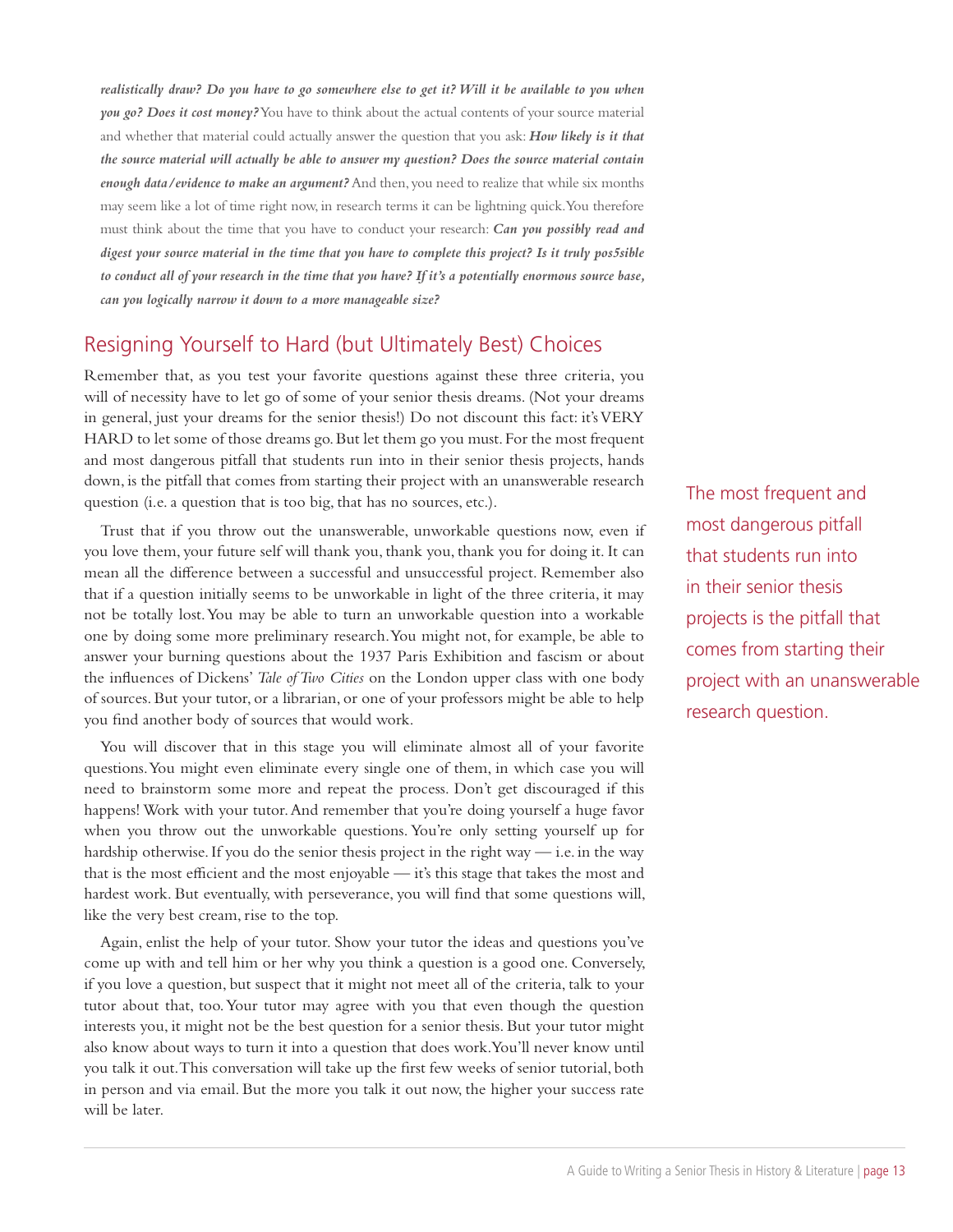#### Framing Your Question and Writing the Proposal Document

Once you have found your strong research question, your job in the proposal is to frame it for an audience. This is the actual writing of the thesis prospectus document itself. If you consult the small but useful selection of sample prospectuses in **Appendix B**, you will see that there is some room for modest creativity. No two thesis prospectuses are exactly the same. But generally, yours should begin with a general introduction of the context for your question. *Briefly* introduce the period and geographical location of your study. Discuss the main issues that your study will address. The idea is to take your readers, who you must presume know very little about your thesis subject, and teach them the basics of what they need to know in order to understand and follow your research question.

After introducing your question and providing context, you must situate your research question within a scholarly discussion. This will require some library time, but not as much as you might think. You must explain whether your research question has been asked and answered by others. If the answer is yes, you must discuss where your question has been asked before and describe the answers that scholars have provided thus far. Include, if you can, some information about why you feel that the answers that other scholars have provided are insufficient, or how your project will contribute to the debate by bringing new sources into the conversation. If no scholar has ever asked the question that you are asking (this is more unlikely), the burden is on you to explain the ways in which your research question can contribute to scholarship about your primary source base.

Once you have introduced your question and situated it within scholarship, you must describe the primary source base that you will use to answer that question. If you've done the hard work of project development discussed in this handbook thus far, this part should be very simple. Make sure you've clearly written your name, field in Hist & Lit, tutor, and working thesis title at the top of the page. And finally, tack on a bibliography of the primary sources and secondary sources that are relevant to your thesis proposal.

#### Try Not to Argue: Let Your Sources Speak for Themselves

You will probably think of some possible answers to your question, and you might even have some ideas about a provisional argument. Before you include an argument in your proposal, however — even a provisional argument — stop for a minute to consider this. Remember that you haven't done much research yet. Is it reasonable for you to know enough to answer your question before you've researched it fully? If you try to formulate an argument before you've conducted your research, you risk running into the problem of not allowing your sources to speak for themselves. That is, if you begin your research with an argument already firmly in place, you end up trying to "prove" that argument with your sources. This may work out if your argument is supportable. But if it's not, you're in trouble. Start instead with your well-designed, strong research question and then allow your sources to help you focus on the best answer. In short, let your sources talk to you.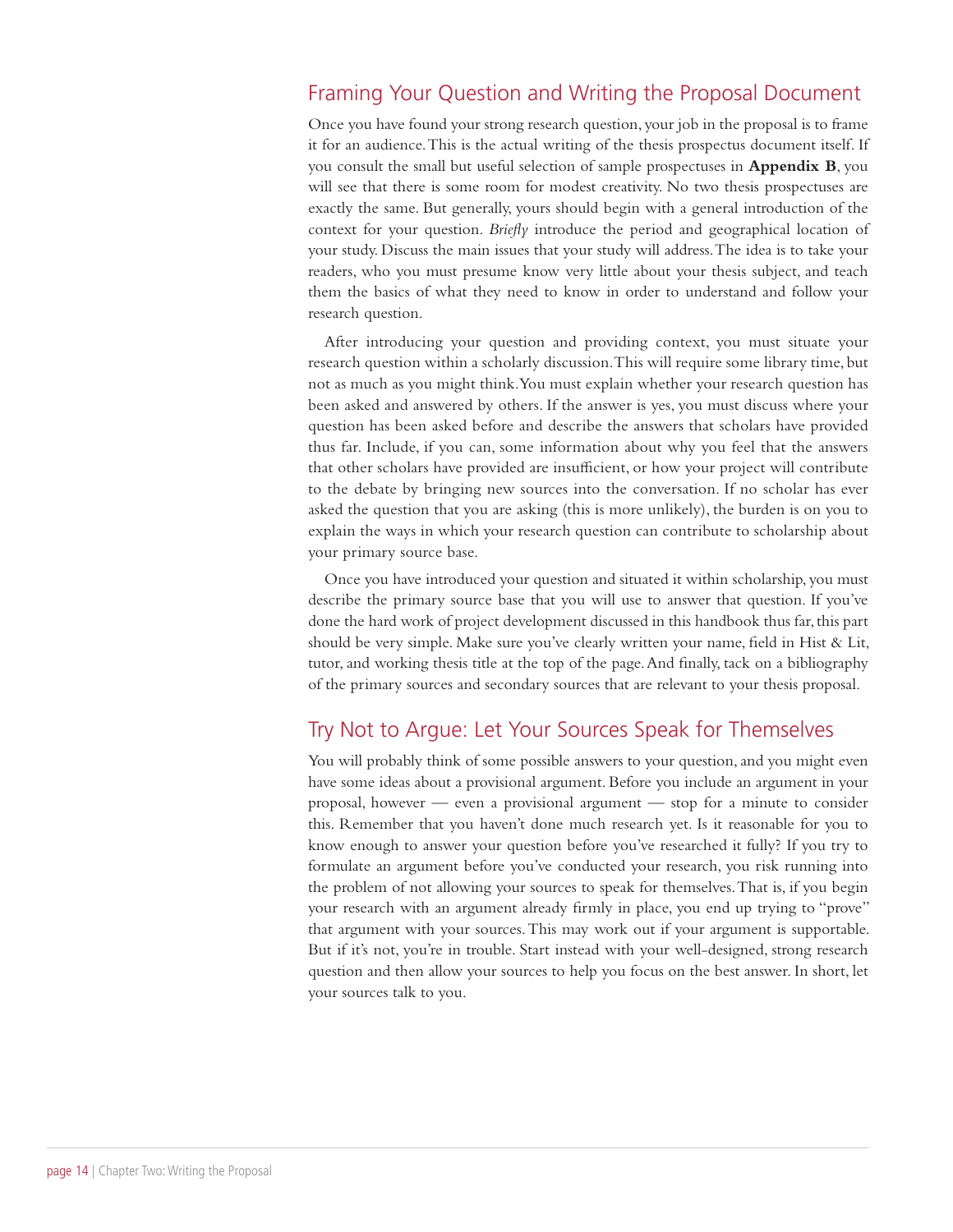### Is There Any "Give" in the System?

Now, you might be thinking, "The proposal is due only a few weeks into the semester, so what if I'm still not entirely sure of what I'm doing when I submit my proposal? What if I change my mind?" These are perfectly logical questions to be asking at this point, but our response is that you shouldn't worry.

Might your research question change over time? Yes. It's possible, even probable, that your research question will evolve as you move further down the path. You will make adjustments to it (usually you will narrow it even further) based on what you find as part of your research. This is perfectly normal.

It does happen, however, that students will have their proposals accepted by the tutorial board and yet still find it necessary, later in the game, to change their project in a dramatic way. If at any time in the project you think this might be necessary, you should talk to your tutor immediately! Ninety-nine times out of 100, your tutor will be able to help you to right the ship and continue along your way. But if you and your tutor agree that a change is in order, you simply need to talk to the Director of Studies about it and come up with a new plan.

#### Rewriting Your Proposal

Once the tutors have met to discuss your proposals, they will decide whether you should move on from the development stage of your senior thesis work to the research and writing stage. Your own tutor will report back to you about the discussion. Often, tutors will have some very specific advice for ways in which to make your project better: ways to narrow your question productively, primary sources about which you might not know, and scholarship that will be helpful for you to consult and to think about as you continue your work.

Sometimes, however, the tutors will require students to rewrite and to resubmit their proposals. If this happens to you, don't be embarrassed. It simply means, once again, that they thought that you would have difficulty completing your project as proposed. The Director of Studies will contact you to inform you that you should revise and resubmit your proposal, and your tutor will give you specific information about what you will need to change.

It cannot be reinforced strongly enough: if this happens to you and you are asked to resubmit, you should not sweat it. Every year, students are asked to rewrite their proposals, and all go on to complete their projects. It is not punishment. It is simply to help you to develop your project further and to find that workable research question.

If you are asked to rewrite and resubmit your proposal, it is not punishment; it is simply to help you to develop your project further and to find a strong, workable research question.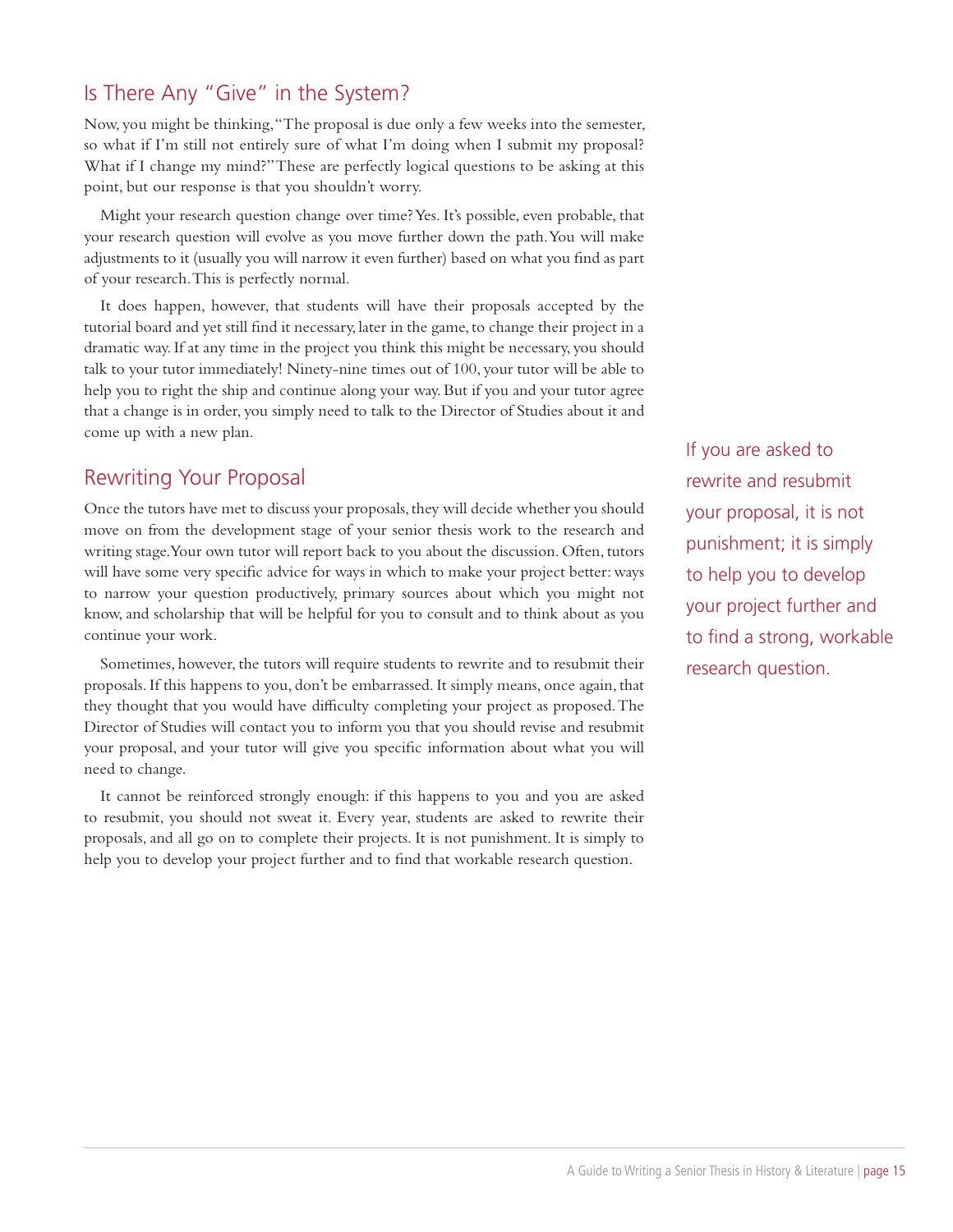### Chapter Two Recap

As you write up your thesis proposal, the most frequent and most dangerous pitfall that students encounter in their senior thesis projects is the pitfall that comes from starting their project with an unanswerable research question. Do everything you can to avoid this trap.

Another very common mistake that students make is to write a proposal in which they plan to "prove" a hypothesis or argument though their research. Frame your thesis proposal around a viable research question: a question that interests you, a question that is analytical, and a question that is answerable with the sources that you have and in the time that you have.

Finally, if you are asked to revise and resubmit your proposal, it is not punishment. It is simply to help you to develop your project further and to find a workable research question.

Don't forget to refer to **Appendix B** in the back for some sample senior thesis proposals written by Hist & Lit students in the past!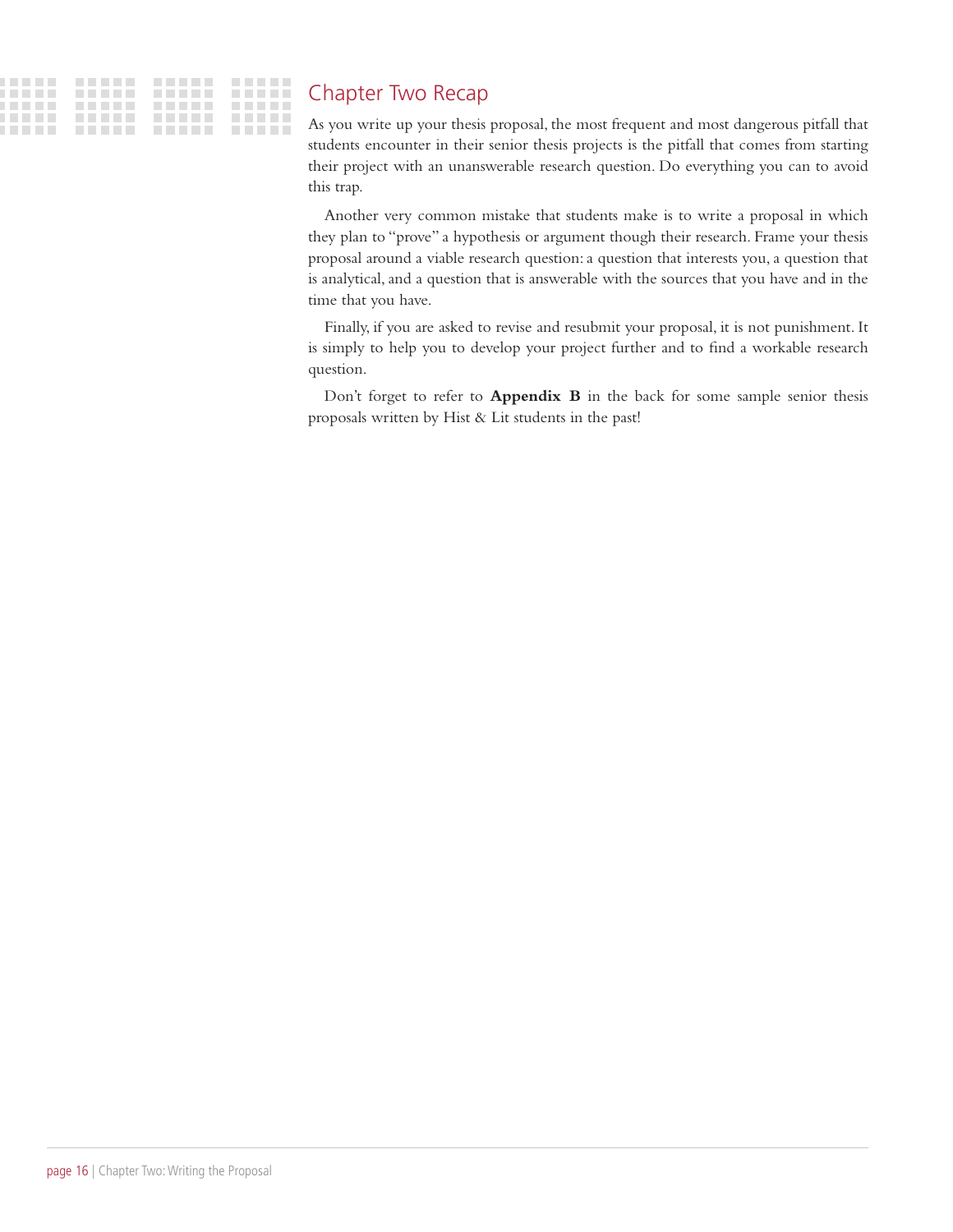# Researching and Writing the Rough Draft

*So, now what?* You've done so much already. You've explored possible topics and developed them by thinking about primary sources and questions. You've winnowed your ideas down to a strong guiding research question — one that interests you, that is analytical, and that is answerable. And you've framed your research question in your thesis proposal and had that proposal fully vetted by the Hist & Lit tutorial board. What's next?

Now it is time for the researching and writing phase of the project to begin. Ideally, researching and writing should be complementary, integrated activities. The one selfcritique that virtually all seniors express after finishing their theses is that they wish they had started to write earlier than they actually did. In this chapter, we will therefore try to provide you with strategies designed to help you to research and to write at the same time. The idea to keep in mind is that the goal of this stage is *not* to write the final draft. The goal is to create a rough draft, which is utterly and completely different.

Too often, students do not distinguish enough the essential differences between a rough draft and a final draft. A rough draft is not just a less-polished version of the final draft. It is a completely different animal! In writing the rough draft, you are only creating for yourself a tool for discovering your ideas and gathering them together in a coherent form. It is a crucial tool, one that you cannot do without. But it is a tool nonetheless, and so it is important that you not agonize over it and that you write it as quickly and efficiently as possible.

#### Being an Active Researcher

Remember that your goal in research is very simple: it is to answer your research question — nothing more, nothing less. Because you have asked an analytical question (i.e., a question with more than one possible "right" answer and that therefore is a good question for discussion), you won't be able to find your answer just by "looking it up." You will need to collect evidence. You'll need to listen to what that evidence tells you. And you'll need to use that evidence to decide for yourself the best answer to your question.

To conduct research efficiently, you will need to concentrate on being active and never passive. Being an active researcher does not mean only that you are "alert" while reading, with pen and paper always at the ready, although perhaps it means that, too. It means that you should constantly be engaging your source material head-on, interrogating it with your research question and pulling out any answers that it might yield. You should be acting upon your sources, rather than just allowing them to act upon you.

The main reason that students grow passive when researching is that they lose sight of the question that they are asking. Without the question in mind, it's impossible to know what, exactly, might be important in the sources. As a result, students either try to note

chapter three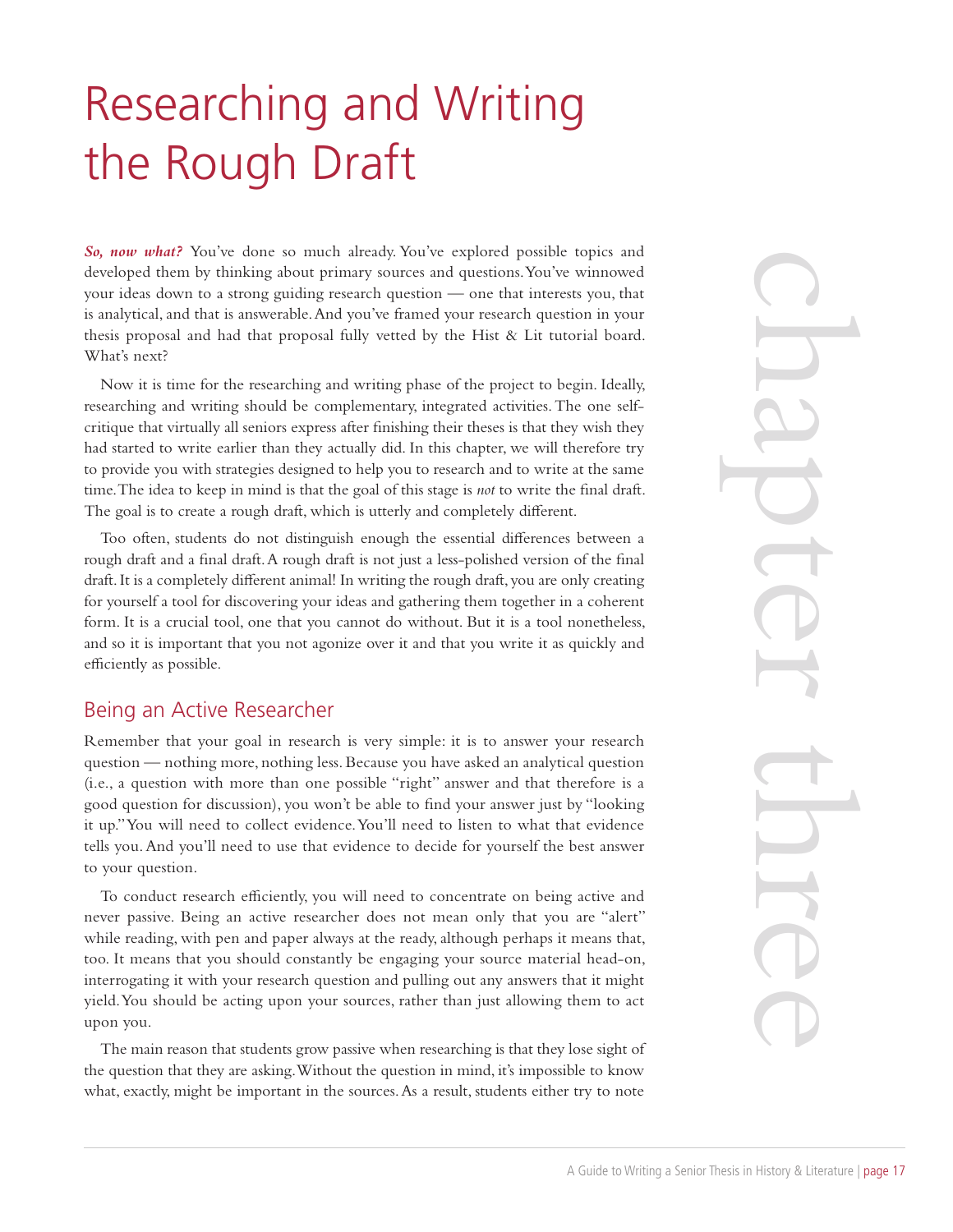everything down or (more common) they note nothing at all. To avoid this time-andenergy-wasting passivity, recite your research question like a mantra in your head. Write it on a note card or a post-it and attach it to your computer. Write it on the back of your hand if you must. Just do whatever you can to keep it at the forefront of your mind. If you do that, you will always be active as you research.

### Making a Plan: Thinking about Draft "Chapters"

To find answers to your research question efficiently, you want to begin by organizing your research into small, manageable parts. The best way to do this is to start thinking about a provisional structure for your rough draft document right away. This may seem premature to some of you, but remember that the rough draft is just a tool that you are creating for later use. It's not your final draft. It's a preliminary organization of your research in loose essay form, and nothing more.

Any project will have many possible organizational structures, so the idea is to find a strategy of approach that works best for you. In close conversation with your tutor, think about the best ways to organize your research work into logical, workable pieces. These pieces will become the provisional "chapters" of your rough draft.

Usually, your source base will dictate how you structure your rough draft. Think first about natural divisions that exist in your sources. Can you divide your source base by texts? By genres? By themes? Locations? Authors? Chronology? A provisional organization scheme might place a primary text or set of texts at the center of each draft "chapter." It might focus on particular chronological moments, or individual locations relevant to your research.

For whatever logical organization scheme you choose for your research, sit down again with your work calendar and figure out deadlines for each "chapter" of your rough draft. Remember that these chapters are provisional only. They may not correspond at all to the chapters of your final draft. They are simply a way into your project so that you can interrogate a logical portion of your source base with your research question and present how the evidence leads you to an answer or set of answers.

#### Taking Notes and Writing Daily

When taking notes, be sure to do more than just write down page numbers and quotations. Your notes should also consist of more than a collection of highlighted passages in your books or sticky-note arrows affixed to pages. You must realize that the purpose of taking notes is not just to cull data from your source material. It is to transfer what is going on in your mind as you read and interpret the evidence into written form. In other words, your notes need to do work for you. They need to help you to combine researching and writing into a single exercise.

You will need a good system for recording your findings accurately and consistently. If you read ten different books about how to conduct research, you will learn ten different note-taking techniques for your research. We're not going to tell you here precisely which one you should use. You've learned plenty during your time in high school and college, and it's quite frankly a choice that students need to make for themselves. So, whether you're most comfortable using spiral notebooks, legal pads, note cards, or computer note-taking and database software, it's important that you find a note-taking technique that consistently works for you and that ultimately allows you to record your data and ideas in a usable form.

Are you thinking about conducting human subject research, like doing oral history interviews? Find out whether your project needs review and approval by visiting the Undergraduate Research Training Program (URTP) Portal, https://cuhs .harvard.edu/urtp-portal. Contact the Director of Studies with any questions!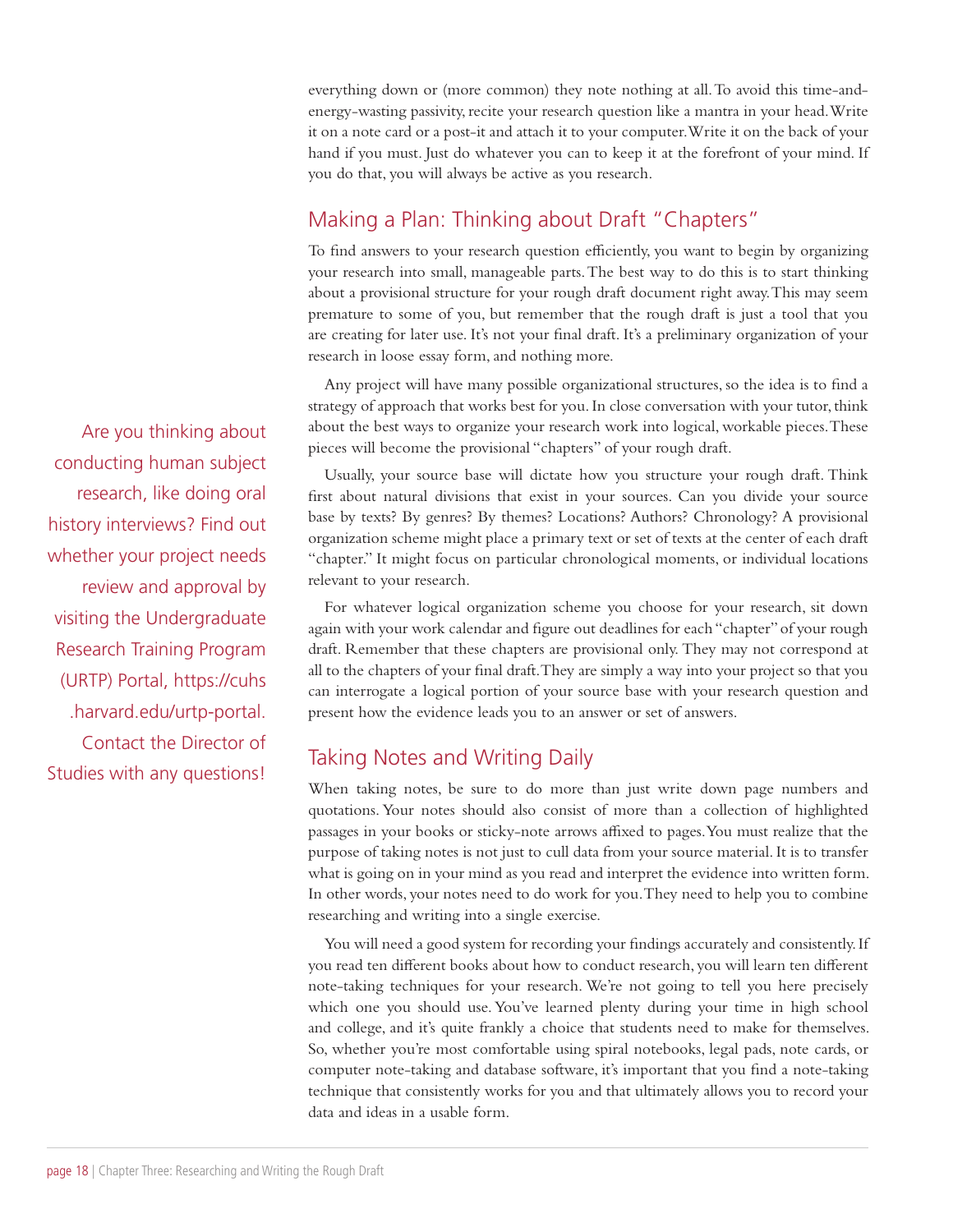You will also need to find a good routine for your research sessions in which you both read and write. For each session, be sure to allot enough uninterrupted time (an hour is fine; two to four hours are usually best). Then plan to spend about 80% of your session time reading and annotating (i.e., noting information with page numbers, highlighting, jotting down thoughts in a notebook or on a computer or in margins or on post-its whatever helps you to record your data in usable form). After this, we suggest that you spend the last 20% of each session actually writing paragraphs or pages.

The trick — and this trick works wonders — is to spend this last  $20\%$  of your time writing in complete sentences. Forcing yourself to write in complete sentences each and every time you research will help you to formulate your ideas coherently and completely. Students grow comfortable writing in short-hand when they take notes, and the effect is that their thoughts are never allowed to take full form. If you spend some time writing every time you research, you'll be amazed at how quickly you'll amass page after page of written work — work that you can then directly transfer to your rough draft. Record data and jot down thoughts and ideas for an hour or two or three or four, write some sentences, and you're done for the day. Research really can be as simple as that.

Here is a series of exercises that we suggest for your complete-sentence writing sessions at the end of a day's research:

- **Briefly summarize.** Summary is not always the most useful tool to the researcher because it does not require analytical thinking. So be careful not to overdo it. However, writing out a *brief* summary (three or four sentences usually does the trick) of a text or a passage in your own words can sometimes help you to see elements that you may miss the first time through. It can also be useful later as you compile your rough draft when you need to give a short synopsis for your reader. Again, it's important to write out these summaries in your own words. It will force you to see things through your own eyes and not through the eyes of others.
- **Work out possible arguments in answer to your research question.** For every piece of primary or secondary source evidence, write out in paragraph form what that source tells you in light of your research question. This is not the same as a summary. Instead, you're putting the content of your source material to analytical use and writing out how it could help you to answer your research question. You will find sometimes that the source material on which you worked that day helps you to answer your research question very little, or even not at all. If this is the case, try to write about why it does not help you, and then also try to write about the kinds of questions that your source *could* help you answer. Remember that if a source does not answer your research question, it's not necessarily useless. It might (by *not* answering your question) actually help you to sharpen your research question by showing you what is not relevant.
- **Put the source in dialogue with the rest of your source material.** Last, try to write some sentences in which you answer for yourself how the material relates to other source material that you have consulted. Does it contradict? Does it support? Does it suggest a pattern? Or does it seem inconsistent with what you've already learned? If it is a secondary source that makes an argument, do you agree or disagree? Why?

Remember that your tutor is not your only resource! Our Hist & Lit librarian, Steve Kuehler, can also help with your research questions. Get in touch with him at kuehler@fas.harvard.edu.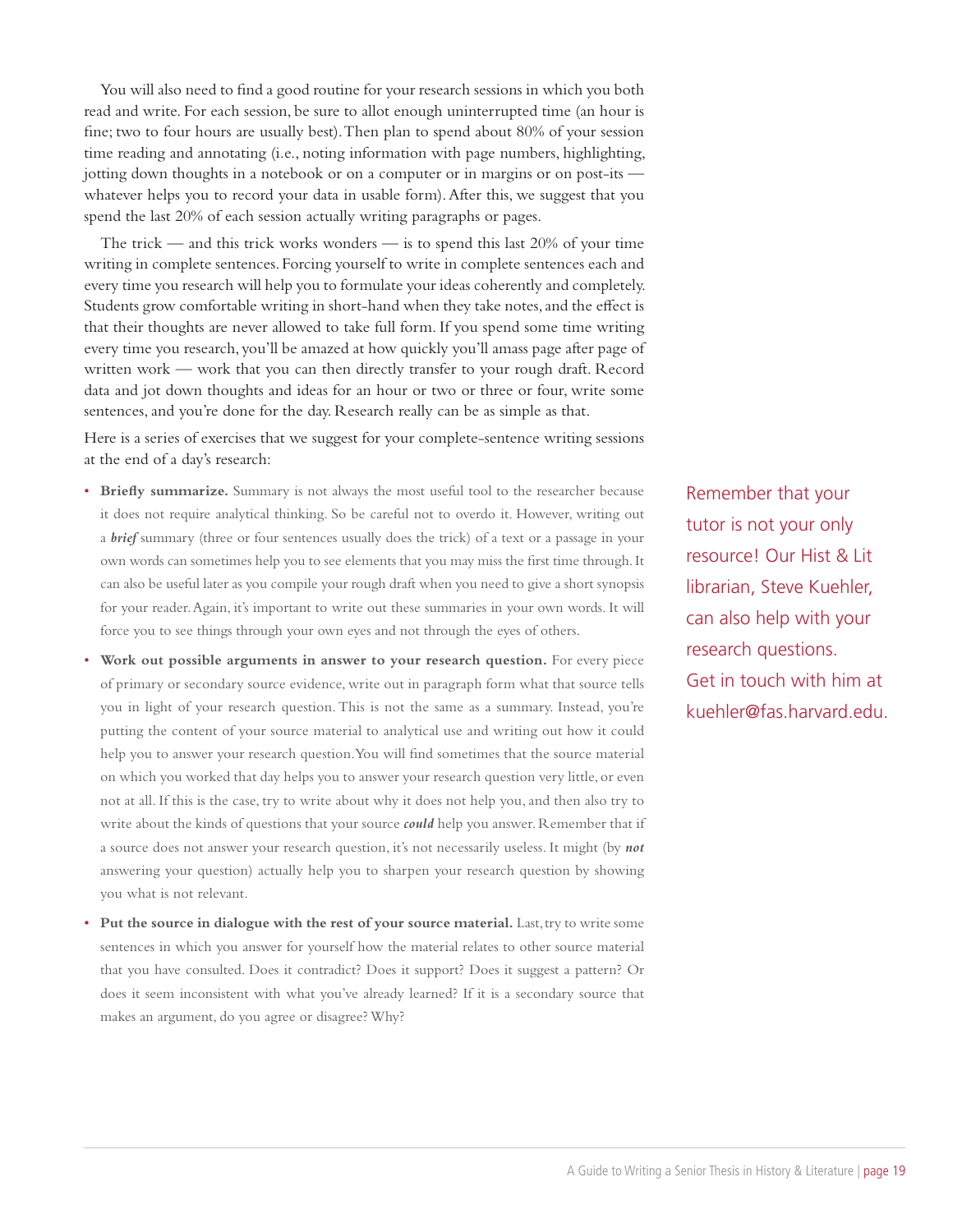Keep in mind that in these short writing exercises, the only "wrong" way to do them is not to write in complete sentences. Otherwise, the sky is the limit. What you write is all your own — it's simply a means for you to put your thoughts on paper in usable form. Realize also that these exercises do not have to take a great deal of time. Do yourself a favor and keep it simple. Answer the simple questions that we suggest and rattle off a paragraph or two in 15 or 30 minutes. If you're inspired to write more, terrific; but if not, you're done for the day!

#### Assembling the Rough Draft

You should begin compiling your actual rough draft document as soon as you possibly can. You want to give yourself some time to gather data and to ponder the evidence that you find, of course. But as early as you can, you should start thinking about possible answers to your research question, and how you might present those answers in essay form. In your weekly sessions with your tutor, talk in as much detail as possible about what you are finding, or not finding, in your research. Brainstorm together about how you might use your evidence to formulate an answer to your research question. And then take the complete sentences that you've been writing at the end of each research session and start to arrange them in loose essay form, filling in the gaps along the way whenever you feel you are able.

For the drafting itself, you have a large number of very good resources available to you through the Harvard Writing Center and Expository Writing Program. These can help you with outlining, structuring, and executing your writing. But basically, you should focus your efforts on four main elements. You need all four of these elements for a complete rough draft, but it's not necessary (and probably not even useful) to try to write them out in order.

Here are the four elements that every rough draft must contain:

- **An introduction of your argument.** This is where you introduce the basic question that you are answering in your research and place your answer in dialogue with other scholars. You already did some of this in the thesis proposal. But in the rough draft, you want to flesh out the ideas and discussion a bit more. You want to write out all of the details that are necessary for understanding your research question and the sources that you are using. You want to write about the scholarship that addresses your research question, and about how your argument relates to this scholarship. Does it agree? Does it disagree? Does it modify? In what ways? Spend some time exploring these issues with your tutor, and write down what you think.
- **An answer to your research question.** This answer is your main argument, or thesis statement. Remember when we advised you not to argue in your thesis proposal? Well, the research phase is where you start to think about arguing. Formulating an argument takes some hard work. It requires you to let your evidence speak to you and not the other way around. Don't be too hasty to reach a conclusion, but as you read, always be thinking about the possible answers to your research question. Talk them over with your tutor every step of the way. And write them down. Each of your thesis chapters should have an argument, and all of those arguments should address the thesis's research question.

Back up your work after each work session. Senior surveys have reported that almost 10% experienced computer failure at some point during their thesis work. Don't be a victim of bad luck!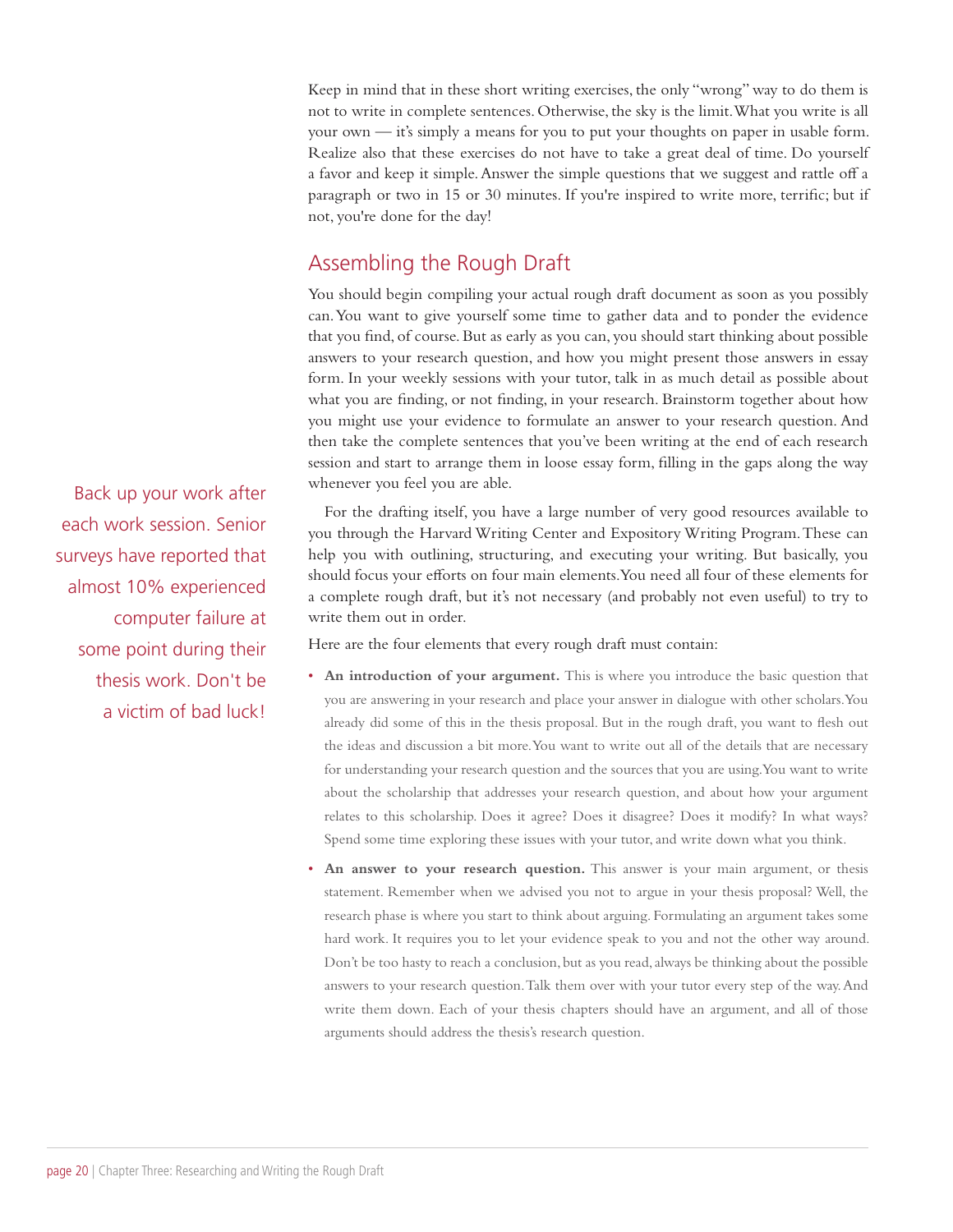- **A presentation of how your evidence supports your argument.** This is the largest part of your rough draft, where you write out how the evidence that you are gathering in your research leads you to your argument. Here is where you will translate the provisional structure for your rough draft into "chapters" of your draft. For each draft chapter you will write out, in as systematic a manner as possible, how a given portion of your research data answers your research question. This part of your rough draft will feel clunky. Parts of it might feel bloated. Others will feel incomplete. Pieces will be disconnected, disjointed, and disordered. Some sections might even feel a bit wrong. That's all okay. The goal here is to lay out your evidence for yourself and yourself alone, to describe what it says and how it supports your argument. That's it.
- **A basic statement about the implications of your argument.** This is a component of the rough draft that students often skip, but it's the most important part! This is where you start to write out your thoughts about the broader implications of your answer to your research question. It's where you return full circle to the information that you provided in the introduction of your argument. Write out how your argument allows you to understand your primary sources in a new way. Write out how your argument allows you to contribute productively to the scholarly debate about your subject. And write about how your argument leads to new questions and new ideas.

Remember that there's nothing really at stake in the rough draft. It's just a narrative of your notes — a gathering place for your ideas, loosely structured in essay form. You will notice that nowhere have we even remotely suggested that you're writing "Your Thesis" in this stage. You are writing its early, distant, evolutionary cousin. Once you've finished the rough laying out of your ideas and evidence, *then* (and only then) you will use the rough draft as the final tool that you will need to put together the final product.

Again, regular communication with your tutor will be vitally important as you compile your rough draft. Remember that you can't expect your tutor to do your research or to answer your question for you (why would you want that anyway?). But in your weekly conversations with your tutor you should slowly but surely start to consolidate what you are finding in your primary source materials and begin to narrate those findings on the page. Bounce your ideas off of your tutor. Tell her or him what your hypotheses are and about the evidence that leads you to those hunches. Your tutor will help you to know whether your evidence actually supports what you are saying and will help you to develop those ideas and hypotheses into strong arguments.

#### Thinking about Audience

This is rarely discussed enough when students first learn to write, but writing is often significantly easier when you picture yourself writing "to" someone. Your thesis has a natural audience already built into the system: members of the tutorial board and/or other Harvard faculty who have some expertise in your field. But this isn't quite the audience that you should be picturing as you draft. To write the rough draft usefully and to write it clearly, it can be extremely helpful to picture a particularly friendly, intelligent person in your life to whom you imagine that you are writing directly, as though your thesis were a letter. This person could be your tutor, if you like. But it is usually better to choose a close friend or family member.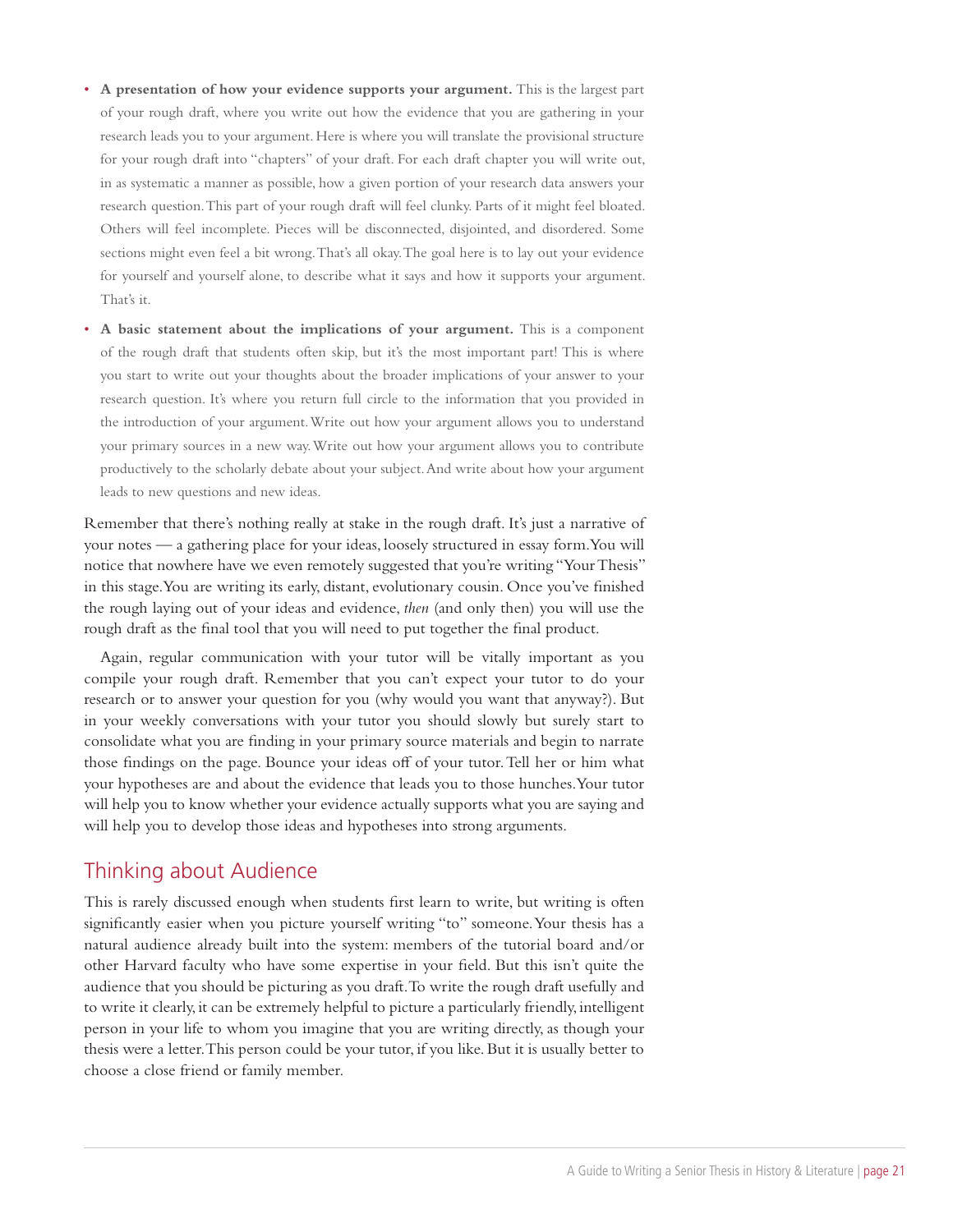The idea is to picture someone who is a receptive, warm, and completely nonjudgmental force in your life. This might be your roommate, your best friend from childhood, a member of your family, etc. It ultimately doesn't matter whom you picture as your audience, but it should be a real person whom you know personally, and it should be a person who doesn't necessarily know a whole lot about your topic and ideas. Writing "to" this person will help you to explain your ideas clearly, carefully, and confidently.

### Citing Sources and Avoiding Plagiarism

One last concern to consider carefully as you research and write your rough draft is plagiarism. By now, you should know that plagiarism is bad, but if you haven't heard it yet, here it is, just for the record: Please do not steal other people's words or ideas. It's not a nice thing to do. It's horribly self-destructive. And it's incredibly unnecessary.

But this is not the kind of plagiarism that we're most worried about. While some plagiarism is intentional, some plagiarism actually happens by accident. Note well: both kinds of plagiarism, intentional and unintentional, result in the *same* penalty — they are, that is, equal crimes in the eyes of the Harvard Honor Council.

You must never allow accidental plagiarism to happen to you. You must cite every word and every idea in your rough draft that is not your own. The way to do this is to be vigilant and methodical about exactly writing down where your information is coming from as you take notes. If you quote verbatim, do so self-consciously and explicitly; use clear quotation marks and write down the author, title, and page number of the source. If you are working in translation, you must cite the name of the translator. And then, as you write your rough draft, you should try to write out citations that are as complete as possible. This is sometimes frustrating because citing sources takes time. But any time that you devote to citation now is time that you won't have to spend later. And it will help you to eliminate any chances for accidental plagiarism.

Keep in mind that watching out for plagiarism is also a very good way to gauge how analytical your writing is. If you find yourself simply retelling what other people have written, it's likely that you're not being analytical enough in your thinking. This is a good time to seek help from your tutor about how to approach your issue from a stronger critical angle.

In citing sources, Hist & Lit allows students to use either University of Chicago or MLA (Modern Language Association) citation style. The former is preferred by most history journals. The latter is the chosen style of most literature journals. Neither citation style is better than the other, but most writers have a clear preference for which one they like to use. The only two rules are that you must use one of these citation styles, and that you must ONLY use one of these styles. You cannot mix and match.

### Submitting a Draft Chapter for Concentration Review

In late November or early December, Hist & Lit requires all seniors to submit at least 12–15 pages of work in progress to the concentration for formal review. The purpose of this assignment is not to induce panic. It is simply to help you to keep moving at a decent pace through the middle stages of your project.

It is entirely likely that you won't be finished putting together your entire rough draft when you have to hand in your work in progress. This is perfectly normal, and perfectly fine. Your goal should be to take one of your provisional chapters and develop it into a self-

Both kinds of plagiarism, intentional and unintentional, result in the same penalty — they are equal crimes in the eyes of the Harvard Honor Council.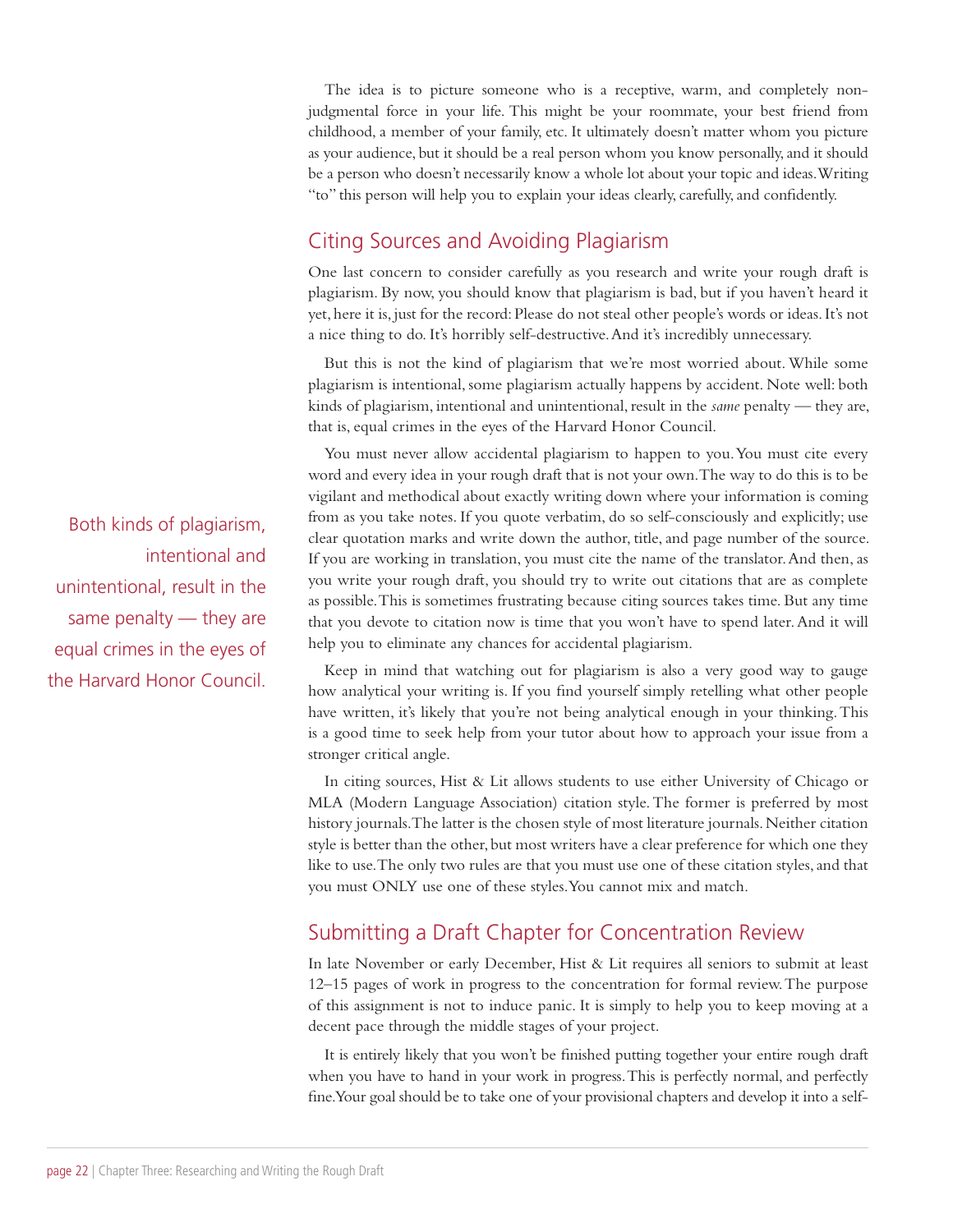contained essay. You must make an analytical argument in your work in progress, defend that argument with primary source evidence, and situate that argument in dialogue with some secondary scholarship, so an introduction to your thesis will probably not work for this assignment. But remember that this draft "chapter" does not need to contain the main argument of your thesis as a whole. In fact, it should not, because your main thesis argument should require more than 12–15 pages to make persuasively!

Talk to your tutor in early November about what you might submit for your draft chapter. The concentration will evaluate your submission and determine whether you have progressed far enough in your thesis work. If your draft "chapter" reveals that you might be struggling with your thesis work, you may be asked to meet with a member of the Hist & Lit administrative team, and perhaps to resubmit work before the winter break. Should this happen to you, just as in the proposal review process, you should not be embarrassed. The purpose of submitting your work in progress for review is simply to make sure that you are on track. If you're not on track, you want to know about it and plan how to fix the problem in December rather than in February!

In December, all seniors participate in a draft chapter peer review workshop with other Hist & Lit seniors and one or two tutors. These workshops offer the opportunity to learn about other seniors' projects and to get valuable feedback on your own. Workshops are scheduled during reading period, and the Assistant Directors of Studies will be in touch about them in late November.

#### Augmenting Your Research Plan

Occasionally students realize, as they work on constructing the rough draft, that they need more or different evidence to make their claims. This realization can be a difficult moment in the thesis writing process, so it's important to remain calm if it happens to you. Usually, the need for additional research means that you will spend a few more weeks reading source material, taking notes, and writing the suggested complete-sentence exercises. But sometimes it takes going back through the process of hunting for primary source evidence — talking further with professors and experts in your field, culling secondary material in search of further primary source evidence, and enlisting again the help of the research librarian assigned to Hist & Lit students.

If, in conversation with your tutor, you decide that you need more evidence for your argument, you will need to ask yourself the hard question of whether it's really a case of needing more evidence, or whether the evidence is actually not saying what you once thought it did. If the answer is the latter, then you will need to change your argument. If you decide that you need more evidence, however, you must then ask whether this evidence actually exists. If the evidence does exist, you spend a few more weeks going out and finding it. But if it doesn't, you may again need to change your argument, or even change your research question altogether to address more closely the primary source material that you do have.

This requires quick, decisive action and sometimes even conversation with the Director of Studies. Obviously, it is far easier to correct this problem if you can catch it early in the game, so it is absolutely crucial that you discuss with your tutor each and every week whether your sources are speaking directly to your research question. You must be brutally honest in these conversations. You are doing yourself no favors if you hide the fact that you are finding little useful data in your research.

In your work in progress for concentration review, you must make an analytical argument, defend that argument with primary source evidence, and situate that argument in dialogue with some secondary scholarship.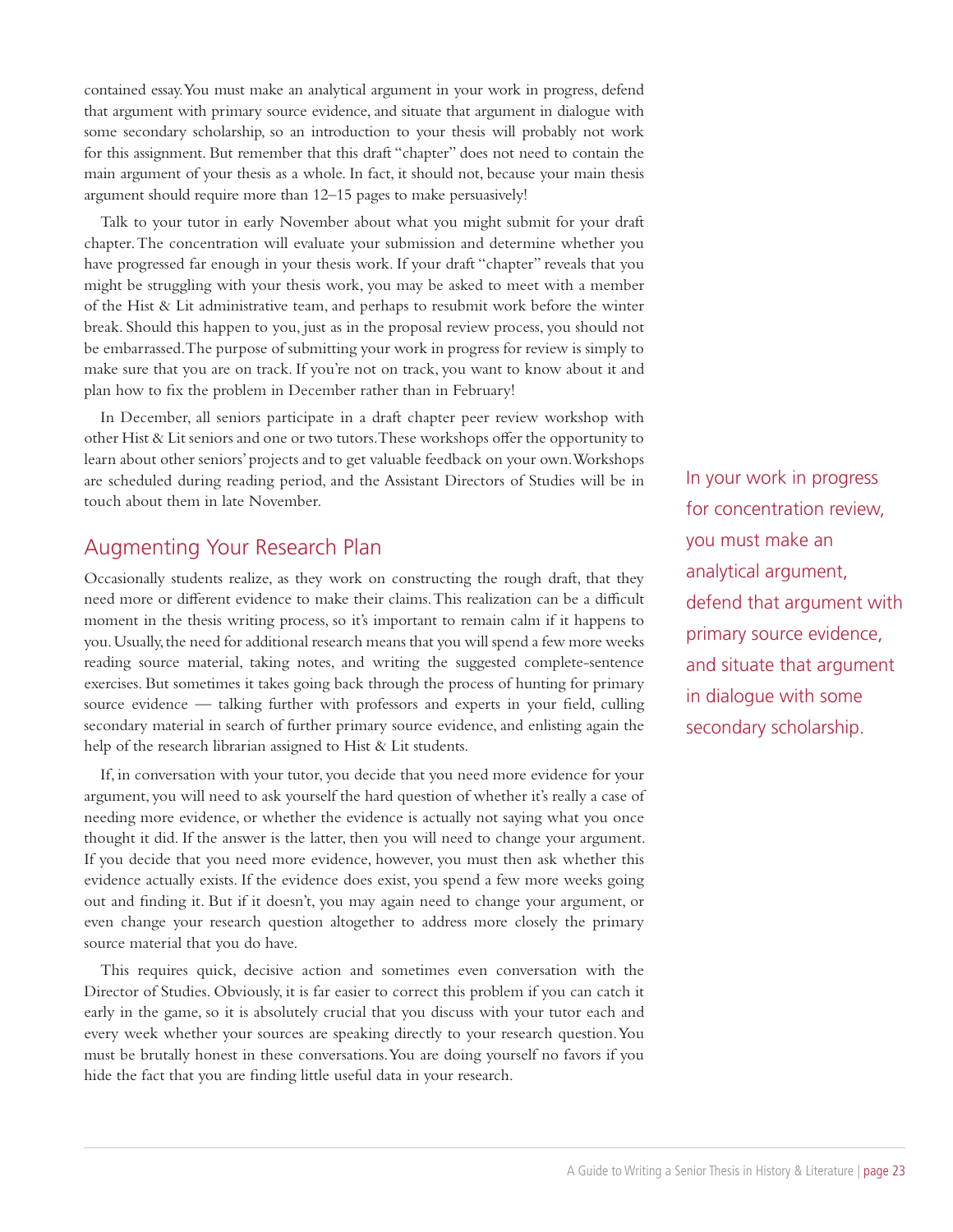#### Chapter Three Recap

The goal of the research and rough draft writing stage is to answer your research question in loose essay form. It's important to write as you research and to think about researching and writing as complementary, not separate activities. It's crucial, furthermore, to understand that the rough draft is completely different from the final draft. It is a storehouse of your ideas that you will use later as a tool for completing your final draft.

You should strive to be an active researcher. This means not just writing as you research, but also keeping your research question firmly in mind and making sure that you are using it to interrogate each and every one of your sources, both primary and secondary.

In writing the rough draft you should, in consultation with your tutor, formulate an argument, introduce that argument, describe how your evidence supports that argument, and explain the broader implications of that argument. And as you research and write, you should always be careful to cite any ideas and words that are not your own. If you didn't think it, or if you didn't choose the words, make sure that you've accurately explained and documented whence it comes.

Last, in each and every weekly conversation with your tutor, talk about how directly your primary sources are speaking to your research question. If you find that the evidence is not answering your question, you must decide whether you need to modify your question, or whether you simply need to do a little more research.

Remember that researching and rough draft writing does not have to feel, and indeed should not feel, like agony. Researching and writing is fun. As you conduct your research and write your rough draft, you should feel like you're in conversation with someone who has interests similar to your own. Together, you're figuring out a good answer to that fascinating question you've worked hard to devise during project development.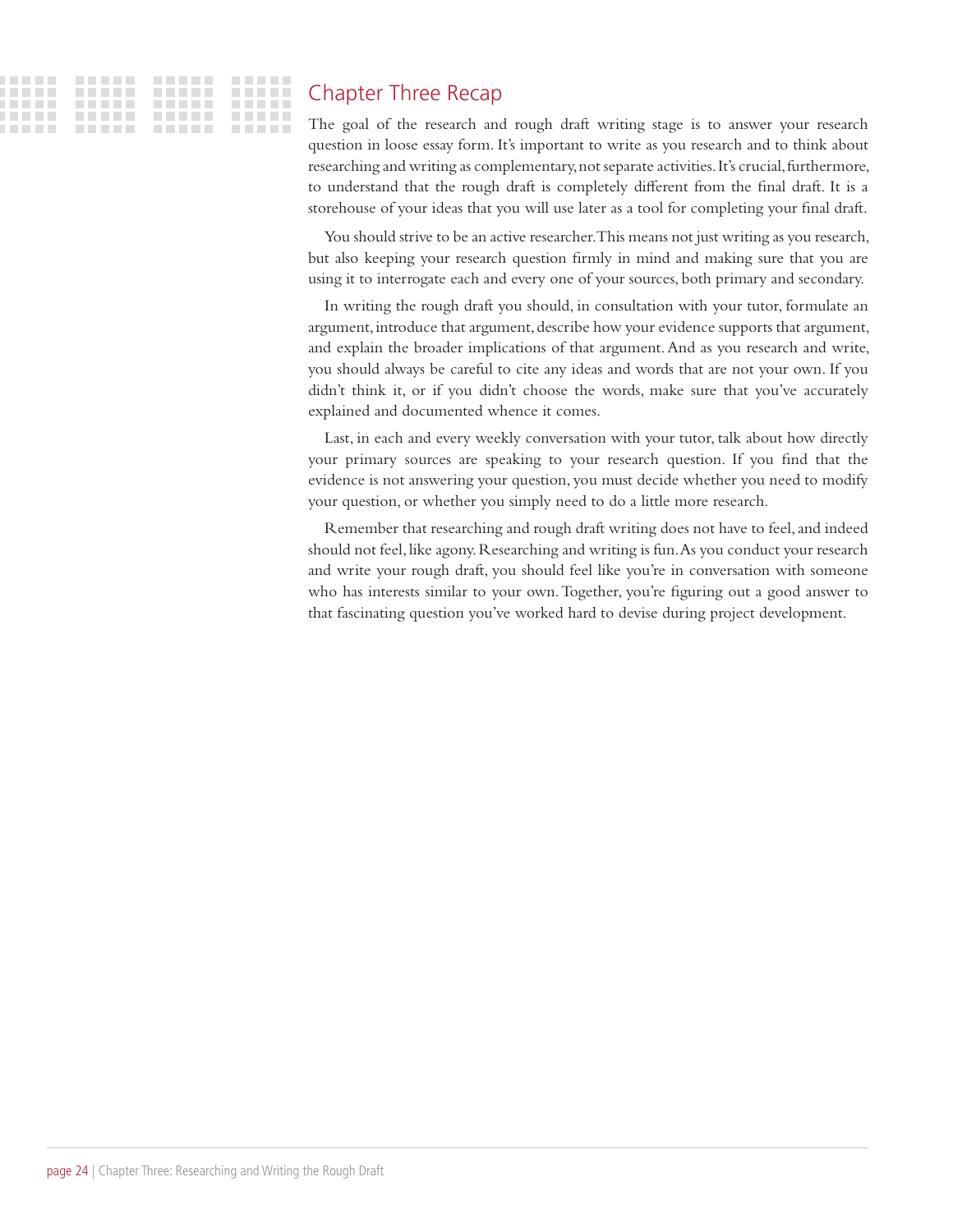# Revising, the Final Frontier

*Now that you've made* a great deal of headway in assembling your rough draft, it's time to start thinking about how to use it as a tool for creating the final product. To return yet again to our marathon metaphor, you're now well into the race and the majority is actually behind you. You're starting to sense the finish line. The crowds are a bit thicker along the race path and the excitement is palpably starting to build. You still have a few miles to go, however, so you want to continue to pace yourself and work methodically toward the end. You're even starting to get a little tired and your muscles run the risk of straining, so you must use the energy you have left in the most efficient way possible. To cross the finish line in stride, you absolutely cannot break into a sprint too soon.

This last major stage of the Hist  $\&$  Lit senior thesis marathon is the revising stage. Revising receives a chapter all its own in this handbook because all too often, the process of revision is overlooked. Students think about it in the final week or two of the project, when there is little time and even less brain energy left to devote. And they think of revising as simply a process of "cleaning up."

Revising should ideally be a much larger part of the project than this. It involves, literally, "re-seeing" (our word comes from the Latin, *revisere*, "to look at, visit again"). You should devote just as much time to it as you devoted to the assembly of the rough draft. It is where you take its raw materials and rearrange, eliminate, and augment them to create the final draft.

The precise task of the revising stage is therefore to take your rough draft and help it to evolve into its final form. Remember that your rough draft contains four basic elements: an introduction of your research question, in which you establish your research question and place it in dialogue with other scholars; an answer to your research question, which is your main argument; a presentation of your evidence, in which you systematically explain how primary source evidence supports your argument; and a conclusion of your argument, in which you explain the broader implications of your argument. You must now develop these elements into a tight, coherent essay, with a critical eye toward improving their precision, their clarity, and their persuasiveness.

### Developing a Productive Critical Eye: Thinking in Relative Terms about Precision, Clarity, and Persuasiveness

The revising stage is all about developing a productive critical eye and using it to improve your work. The important word here is *productive*. Writers typically tend toward one of two critical thinking extremes: they are either not critical enough about their work, or they are too critical of their work. You know which type of self-critic you are. Either you write and everything looks brilliant to you, or you write and slowly but surely determine that nothing you say is "good" enough. The former leads to sloppy writing; the latter leads to writer's block. Both are deadly enemies of thesis progress. Your goal is to reach a perfect happy medium between the two extremes. You want to be sufficiently critical of your work so that it is always improving. You want not to be too critical of your work so that it is always progressing.

chapter four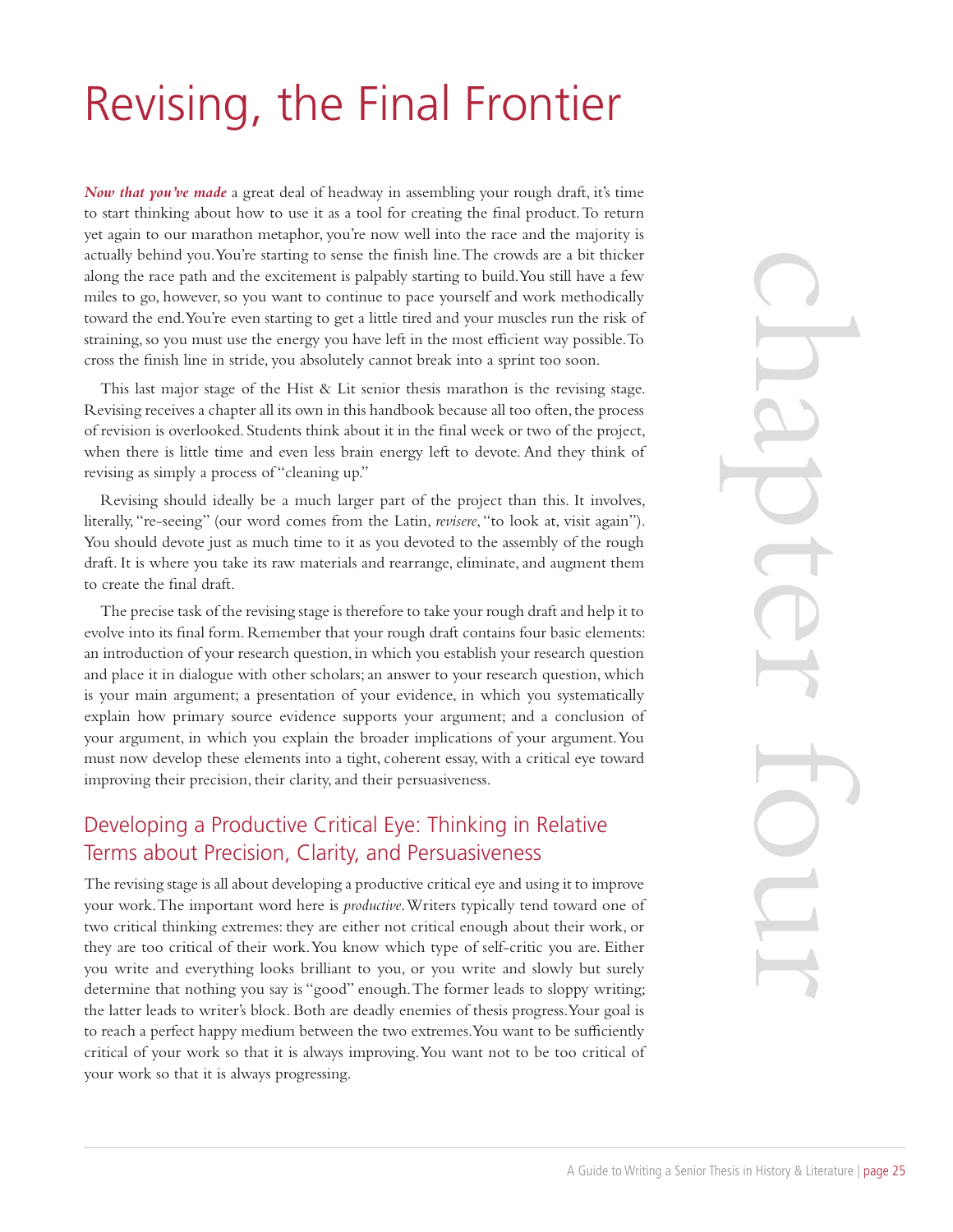As you work to develop a productive critical eye (and it takes work and practice!), a good trick is to think only about precision, clarity, and persuasiveness as your critical categories. Eliminate all other criteria from your vocabulary. Another trick is to realize that the primary reason that writers become unproductively (be it hypo- or hyper-) critical of their work is that they critique it according to absolute, rather than relative categories. Absolutes — "good," "bad," "right," "wrong" — are rarely, if ever, useful categories of critical analysis. The reason is that "good" and "bad," "smart" and "not smart," can't mean anything on their own. No scholarship is inherently "good" or inherently "bad." There is only scholarship that is "better" and "worse" than other scholarship: what actually exists are relative, rather than absolute, qualities.

Try to work, therefore, in relative terms. Your goal in revising is to make your work *more* precise, to render it *more* clear, and *more* persuasive than it was before. As you write and rewrite your ideas, you are continually transforming your work from a less precise, less clear, and less persuasive state toward a more precise, more clear, and more persuasive state. That's all revising is, really. If you focus your critical eye on these three *relative* categories and forget about everything else (truly, just these three and nothing more!), you will always be productively critical of your work. Your writing will improve every time you work on it. And best of all, you will never get in your own way and hinder your own progress.

Working the Thesis Statement

In the revising stage, you first job is to start honing your thesis statement down to size. Ideally, your reader should be able to read your thesis statement and know exactly what the main message of the thesis document will be. Revising your thesis statement is thus a crucial step in writing a precise, clear, and persuasive senior thesis. Many thesis statements contain several sentences, and this is fine.

In conversation with your tutor, take each and every key concept that you use in your argument and ask whether it conveys exactly what you want it to mean. Make sure that every term holds precise meaning: terms such as "society," or "religion," "class," or "culture," for example, can always be clarified more specifically. Remember also that precision is relative. The key is to strive constantly to make your terms more precise than they were before. Make sure that your thesis statement contains information about the "who" or the "what" of your argument, the "where" and the "when" of your argument. Narrow your terms as much as you possibly can to reflect precisely what you are going to discuss in your thesis. If you are arguing about "The Middle Ages" or "modern America," ask yourself whether you need to be more specific. Can you narrow it down to a year or fixed set of years? For the location of your argument, are you really talking about an entire nation, for example, or might you more precisely be talking about a particular region? Are you talking about all Americans, or rather one very specific group of Americans (of a certain class, of a certain ethnicity, of a certain city, neighborhood, etc.)? And what about your sources? Have you mentioned your specific source base in your argument? Are you talking about all of Walt Whitman's poetry? Or just a specific book, or even just a specific poem?

Being a productive selfcritic requires thinking in relative, rather than absolute terms as you assess the quality of your work.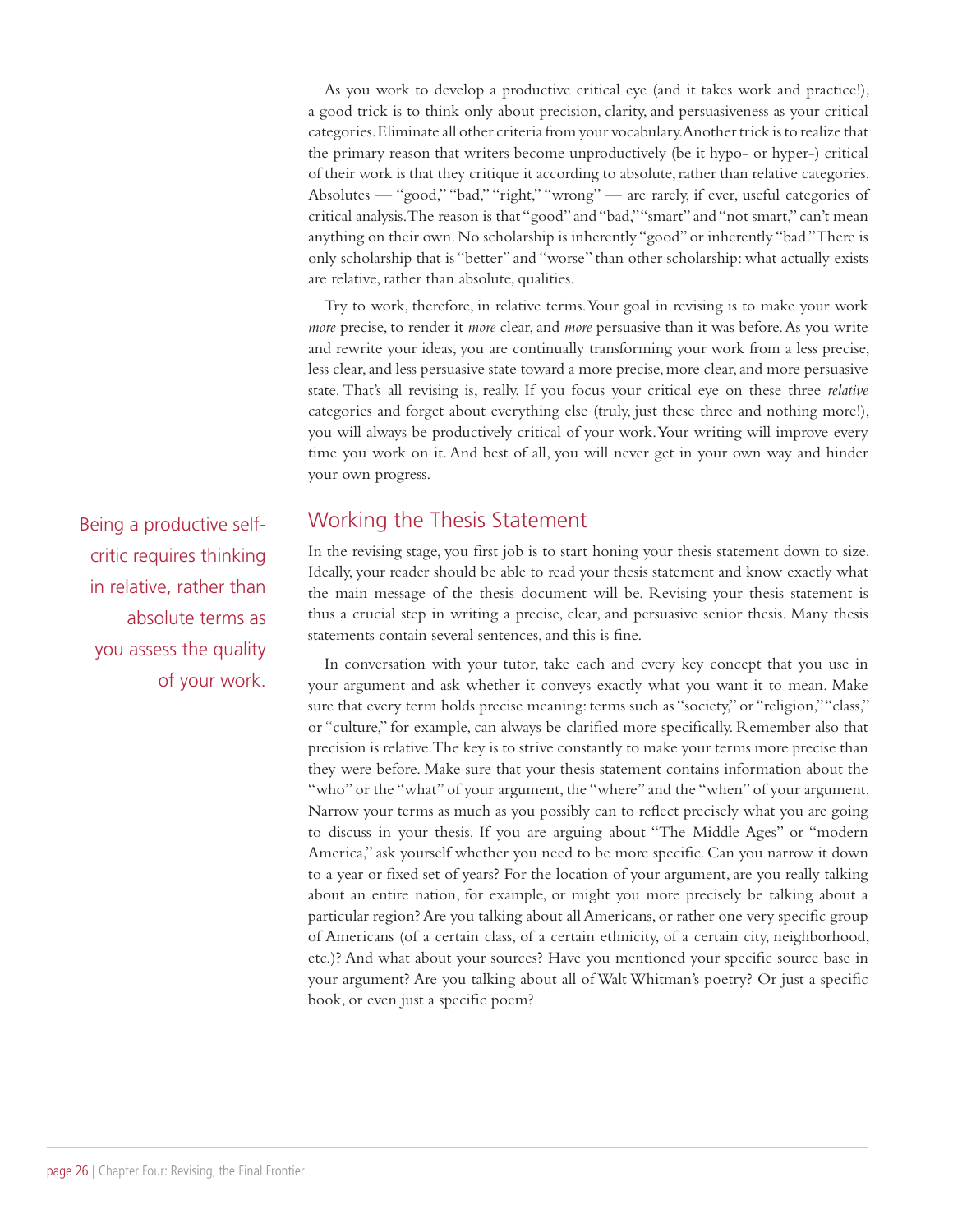### Finding the Best Structure for Your Ideas: Tell a Good Story

Once you have started running your thesis statement through the critical gauntlet, it's time to think about how best to convey that argument to an audience. Too often, students forget that the main purpose of writing the senior thesis is to *communicate* ideas to the world. In communicating your argument successfully, you must frame it and present it in terms that your reader can understand.

In researching and writing the rough draft, you began by developing a provisional structure for your ideas. Now that you've laid out your ideas according to this provisional arrangement, your job is to critique that structure and to figure out ways to make it stronger. The structure of your thesis helps you to make your thesis argument more precise, more clear, and more persuasive. So, in conversation with your tutor, you should discuss the best ways to order your thoughts and evidence so that you can present them in a logical, coherent, and convincing way. Remember that there is never only one way to communicate an idea to an audience. Think again about how many chapters you want your thesis to contain and what the precise argument of each of those chapters should be.

A very common mistake is to assume that readers know far more than they actually do about the subject of the thesis. The result is that students neglect to tell the whole story. Don't ever forget that you have a story to tell with your thesis, and that all theses, like traditional stories, must contain a beginning, middle, and end. Most students spend all of their time on the middle parts of their stories, which is where the analysis is, but then overlook entirely the beginning and end. Don't ever assume that your reader already knows the beginning and end of the story that you want to tell.

Here again is where picturing a friendly, but non-expert close friend as your conversant can be incredibly useful. The more you have that person firmly in mind as you write "to" him or her, the more likely you will be able to narrate your story precisely, clearly, and convincingly. And if you're worried about providing too much "common knowledge," ask your tutor for specific advice.

#### Critiquing Evidence

The last element of revising, as you hone your thesis statement and find the best structure for your ideas, involves thinking about how well your evidence supports your argument. This is sometimes very difficult to do alone, so regular discussion with your tutor about evidence will be crucially important. It's another cliché, but it can sometimes be helpful to envision yourself as a lawyer making a case to a jury. You must convince the jury that your particular answer to your research question is the best one out there.

In conversation with your tutor, ask yourself the following questions: Does your evidence really say what you claim? Do you have enough evidence to make your claim? Have you considered all of the obvious counterarguments? The more you put your evidence to the test, the more persuasive your arguments will become, and the more successful your thesis project will be.

Are you working with a complete rough draft that contains all four prescribed elements? If not, you are doing yourself a disservice by continuing onward. If you're not sure, talk to your tutor immediately and devise a good plan for proceeding.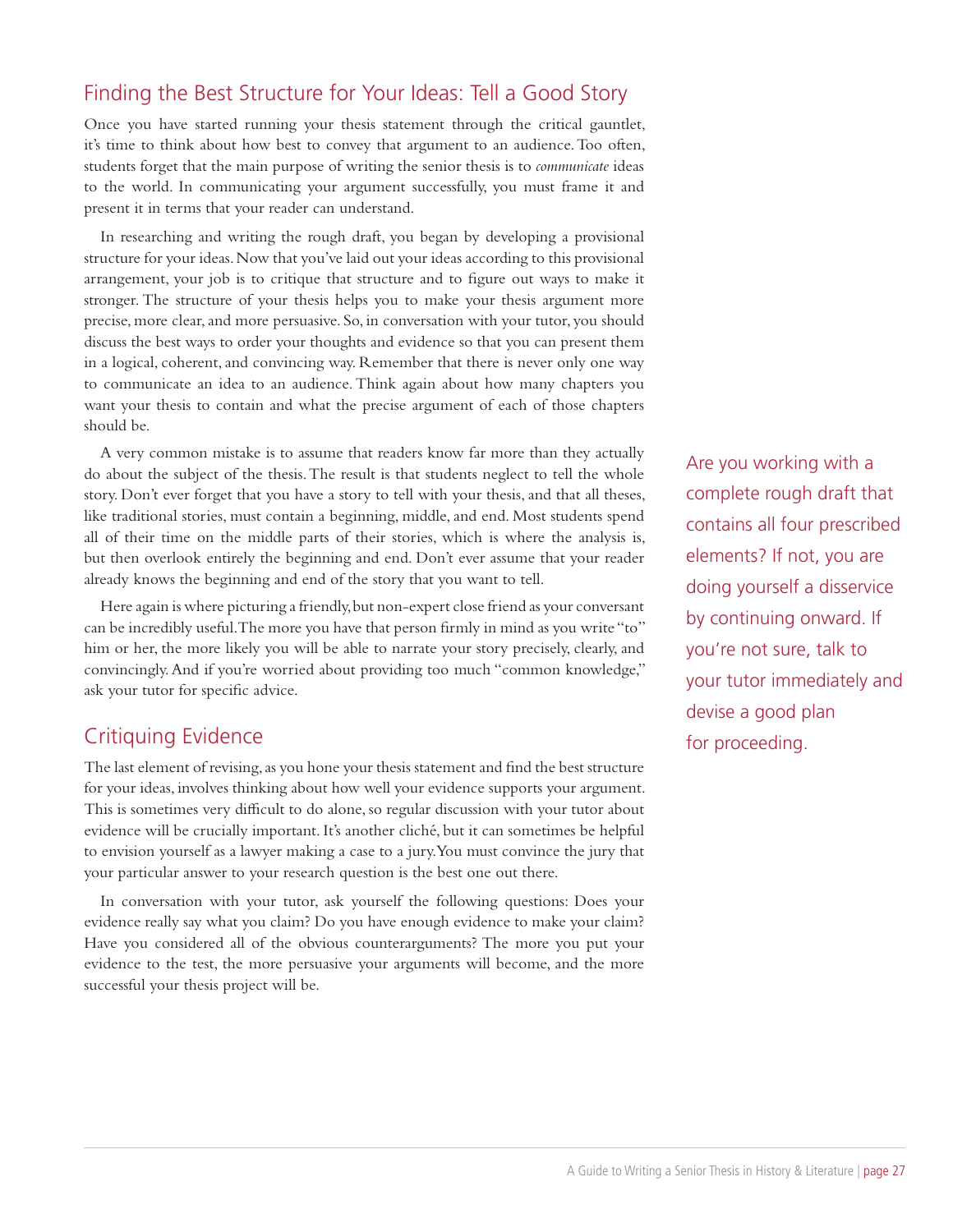#### More about Content

Here are some further items to consider carefully during the revising stage.

- **Text and Illustrations:** Illustrations may be inserted in the text or at the back. Highquality digital images are preferable to photocopies. Make sure that you properly cite the sources of illustrations.
- **Style:** Every student has her or his own writing style, but be sure to consult the University of Chicago's *The Chicago Manual of Style* or the Modern Language Association's *Style Manual* for grammatical rules. The Expository Writing Program guide, *Writing with Sources,* is also very useful.
- **Quotations:** Quotations of four lines or fewer, surrounded by quotation marks, should be incorporated into the body of the text. Longer extracts should be indented and should not include quotation marks. Each quotation should be accompanied by a reference.
- **Translations:** If you are quoting from a non-English source, you may quote in the original language directly in the body of the text, or you may quote the translation in the main body of the text. Regardless, you must provide English translation of all such material either in parentheses or in foot- or endnotes. Follow the general practice of the best periodicals in your field (ask your tutor for help). But remember to be consistent with whatever quotation format you choose, and to cite whether translations are your own or come from published sources.
- **Foreign Words:** Foreign words that are not quotations should be underlined or italicized.
- **Appendices:** An appendix is essentially an expanded footnote. Provide appendices if you believe that such material helps support your argument. One possible purpose for an appendix is to supply further but incidental support for an argument developed in the text.
- **Notes:** Remember that you may use either footnotes (at bottom of page), endnotes (at end of the thesis), or MLA style parenthetical notes. Use notes properly for the following purposes:
	- 1. to state precisely the source or other authority for a statement in the text, or to acknowledge indebtedness for insights or arguments taken from other writers;
	- 2. to make minor qualifications, to prevent misunderstanding, or otherwise to clarify the text when such statements, if put in the text, would interrupt the flow;
	- 3. to carry further some topic discussed in the text, when such discussion is needed but does not fit into the text.
- **Bibliography:** You must append a list of works cited to your thesis. It's a good idea to compile your bibliography as you write, rather than try to put it together all at once at the end (there are very powerful bibliography programs now available, such as Zotero and Endnote, that generate bibliographies automatically). The purpose of the bibliography is to be a convenience to the reader. In the works cited list, primary and secondary sources should be listed under separate headings.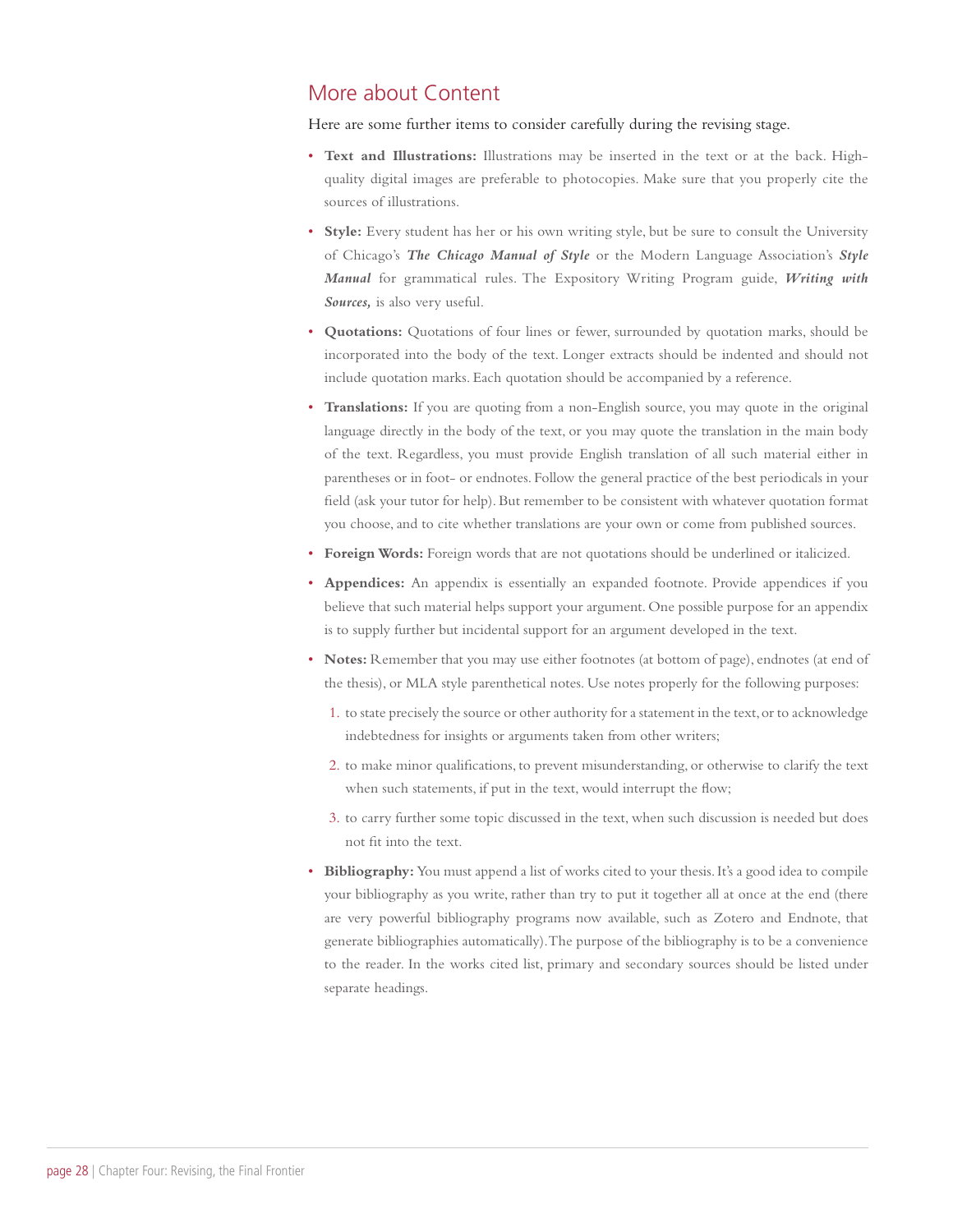#### 20,000+ Words? Should You Do It?

If you think that your thesis might exceed 20,000 words (without notes), your tutor will need to consult the Director of Studies on your behalf. Please note that students' requests to exceed 20,000 words must go through their tutors and that these requests must be made by mid-February (check the yearly calendar for the specific deadline).

You should not make the decision to go beyond 20,000 words lightly. Your sole criterion should be that the argument needs words in excess of 20,000 for it to be truly clear and persuasive. Remember: "bigger" does not necessarily translate into "better." The best theses tend to be tight, elegant, and to the point. And even if you do receive permission to exceed 20,000 words, remember that you can still be penalized if readers do not think that the excess length is warranted.

Any extension of the thesis beyond 20,000 words must therefore be merited by the nature of the topic, or sustained excellence in the treatment of the subject, or both. Talk it over with your tutor and make your decision wisely. If you can bring your thesis under 20,000 words with some good editing, by all means do that instead. Your thesis will only be stronger for it.

#### Chapter Four Recap

The revising stage involves developing a productive critical eye. The key to being *productively* critical is to think in relative, rather than absolute terms. Continually try to make your writing and analysis *more* precise, *more* clear, and *more* persuasive.

Start by critiquing your argument. Think about how best to organize your ideas so that they communicate your argument effectively. And think about how well your evidence supports your claims.

If you think you might want your thesis to exceed 20,000 words, consider carefully whether your argument warrants the extra length. The best Hist & Lit theses are tight, elegant, and to the point. Bigger does not necessarily translate into better.

Last, be creative when you revise. Remember that sometimes revision involves dramatic rearrangement of your ideas, so don't be afraid to try new things. And most of all, don't forget to enlist regular help from your tutor!

In considering the 20,000 word limit, remember that bigger does not equal better. The best theses tend to be tight, elegant, and to the point.

| _____________________ |  |
|-----------------------|--|
| _____________________ |  |
| _____________________ |  |
|                       |  |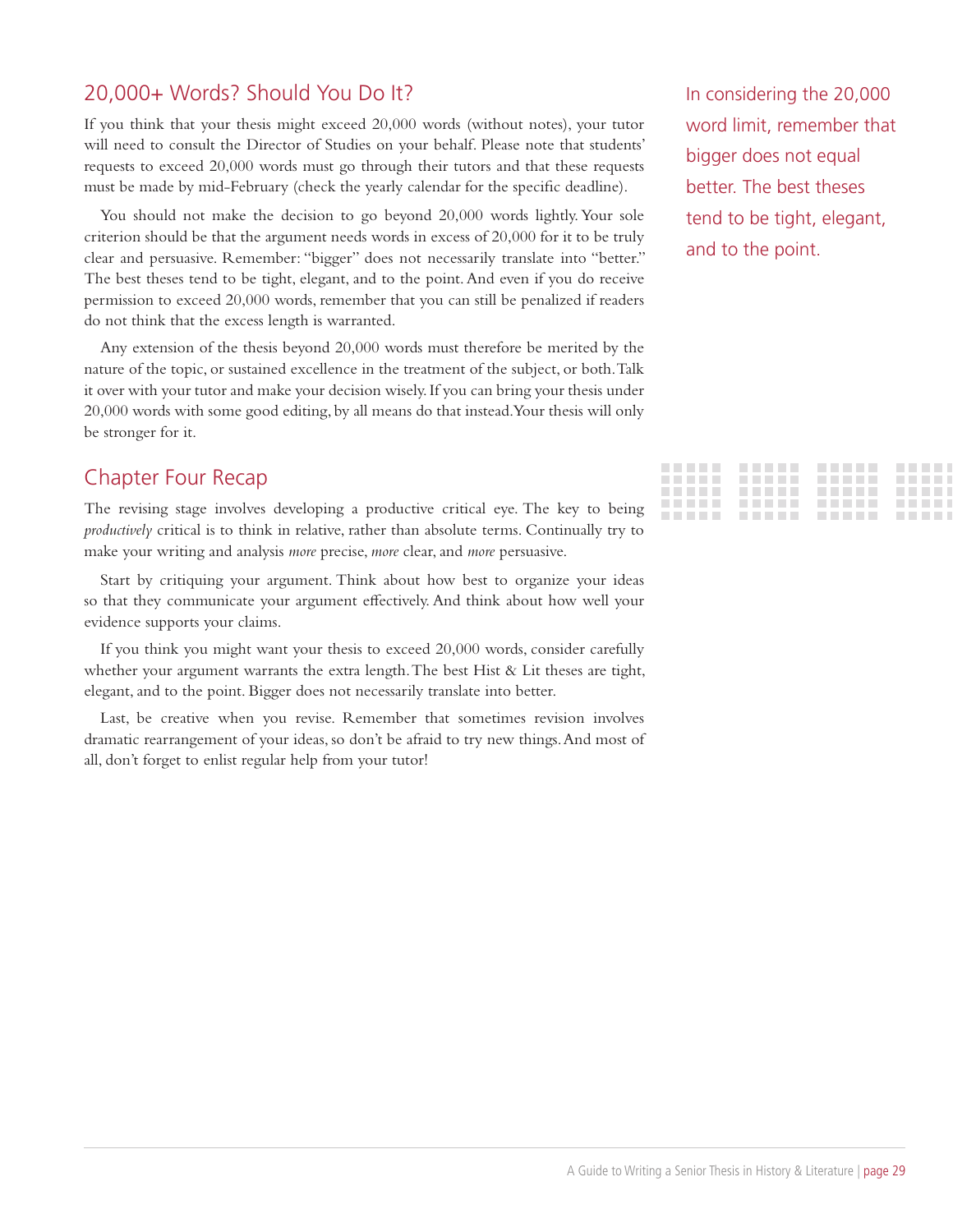## Finishing the Job

*The last stage of the senior thesis project* translates into the final .2 miles of the 26.2 mile marathon route. It is the final phase of the race, when the steady stride and momentum that you've worked hard to generate and maintain propels you, once and for all, through to the end. Over the deafening noise of the crowd cheering you to the finish line, we simply want to provide you with some words about proofreading, some guidelines for printing and binding, and some final thoughts about achieving closure for your project.

Congratulations! You're almost there!

### Proofreading

All of you have heard plenty of stern words from your professors and tutors about the necessities of proofreading, so we will spare you more diatribe here. We will simply assert that proofreading is, in fact, important. And we'll remind you that you should do your very best to leave yourself *at least* a full day or two at the end for it.

Proofreading helps you to present your work in a good light and ensures that your thesis will make a good first impression on your readers. Turning in a thesis that you have not proofread is the equivalent of showing up to an important job interview with unwashed hair, ratty clothes, and flip-flops.

The goal of proofreading is to make certain that your readers can concentrate fully on your ideas. You do not want to allow them to be distracted by anything else. Even the most brilliant ideas can become obscured by typos, incorrect citation styles, and bad grammar.

If you can, try to enlist a friend to proofread your work for you. You should proofread your work, too, but you are probably too close to your words to see them with 100% clarity. Ideally, another pair of eyes will help you to seek out and destroy all of the annoying and pesky little errors.

#### Submitting the Final Copies

All students must prepare and submit two, single-sided, complete copies of their senior thesis by 4:00 pm on the day of the deadline. **There will be no extensions of the senior thesis deadline, regardless of excuse.** Students should therefore allow ample time for any possible problems with computers. Be sure to backup your work daily. And don't leave anything to the last minute.

Both copies should be on  $8.5" \times 11"$  acid-free, acid-neutral (pH 7.0-8.5), or "buffered" paper (Xerox XXV, Howard Permalife, Hammermill Bond, or Crane's thesis paper are suggested by the Harvard Archive, but any kind of acid-free or acid-neutral paper will do; watermarked paper is fine). Laser printing is preferred, but clear ink-jet print or Xerox copies on acid-free paper are acceptable.

Both copies should be presented in a black spring binder. A small supply of used binders is available for purchase in the Hist  $\&$  Lit main office. Students in joint concentrations should submit two copies to Hist & Lit and one copy to the other

page 30 | Chapter Five: Finishing the Job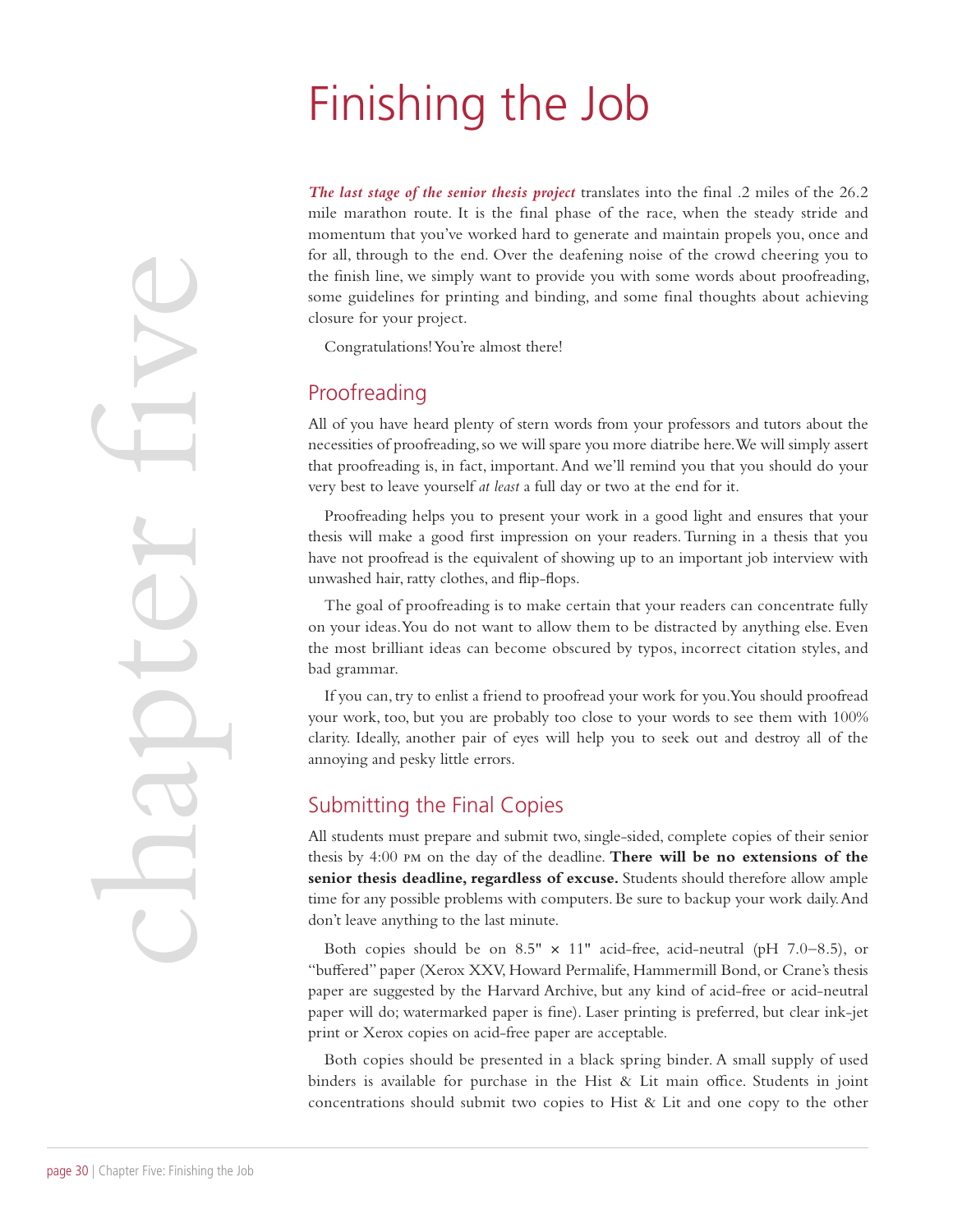concentration, all on or before the Hist & Lit deadline. Costs for paper, printing, and binding can run \$50 or more, so be sure to budget in advance for it.

Finally, be sure to take note of the following special information.

- **Title Page:** All theses must include a title page that accords with Harvard's required format (see **Appendix B** for a sample title page).
- **Word Count Page:** Immediately following the title page, you must insert a separate page indicating the word count for your thesis (see **Appendix B** for a sample word count page). This figure refers only to the text; it does not include footnotes, documents, bibliography, or appendices.
- **Table of Contents:** Every thesis requires a Table of Contents to guide the reader.
- **Body Format:** Margins should be 1½" on the left, 1" on the right, and pages should be numbered, beginning with the first page of the introduction. Left justify only; do not full justify. The lines of type must be double-spaced. Font size for the body text of the thesis should be 12 pt. Footnotes must be 10, 11, or 12 pt. in the same font as the body text. Times New Roman font is strongly recommended.
- **Acknowledgments:** Please do not include acknowledgments in the hard copies that you initially submit. Outside readers prefer not to know who directed your thesis, lest they be somehow swayed by that knowledge. If you wish, you may add acknowledgments after your thesis has been read.

### Celebrating the Process and Achieving Closure

The last, but most certainly not least, part of the senior thesis project is to celebrate its end. On the day that theses are due, Hist & Lit throws a champagne party to celebrate its seniors' wondrous accomplishments. Try to attend this party. Use it to take a moment to reflect upon and to celebrate what you have accomplished.

This party is your victory  $\log_2$  — a victory  $\log$  that you not only deserve, but owe to yourself to take. The Hist & Lit senior thesis is a project that will help you to grow as a scholar and as a human being. It is important to take some time to appreciate and to commemorate your work, regardless of its final grade, and to toast yourself and the process as you move on to your next life adventure!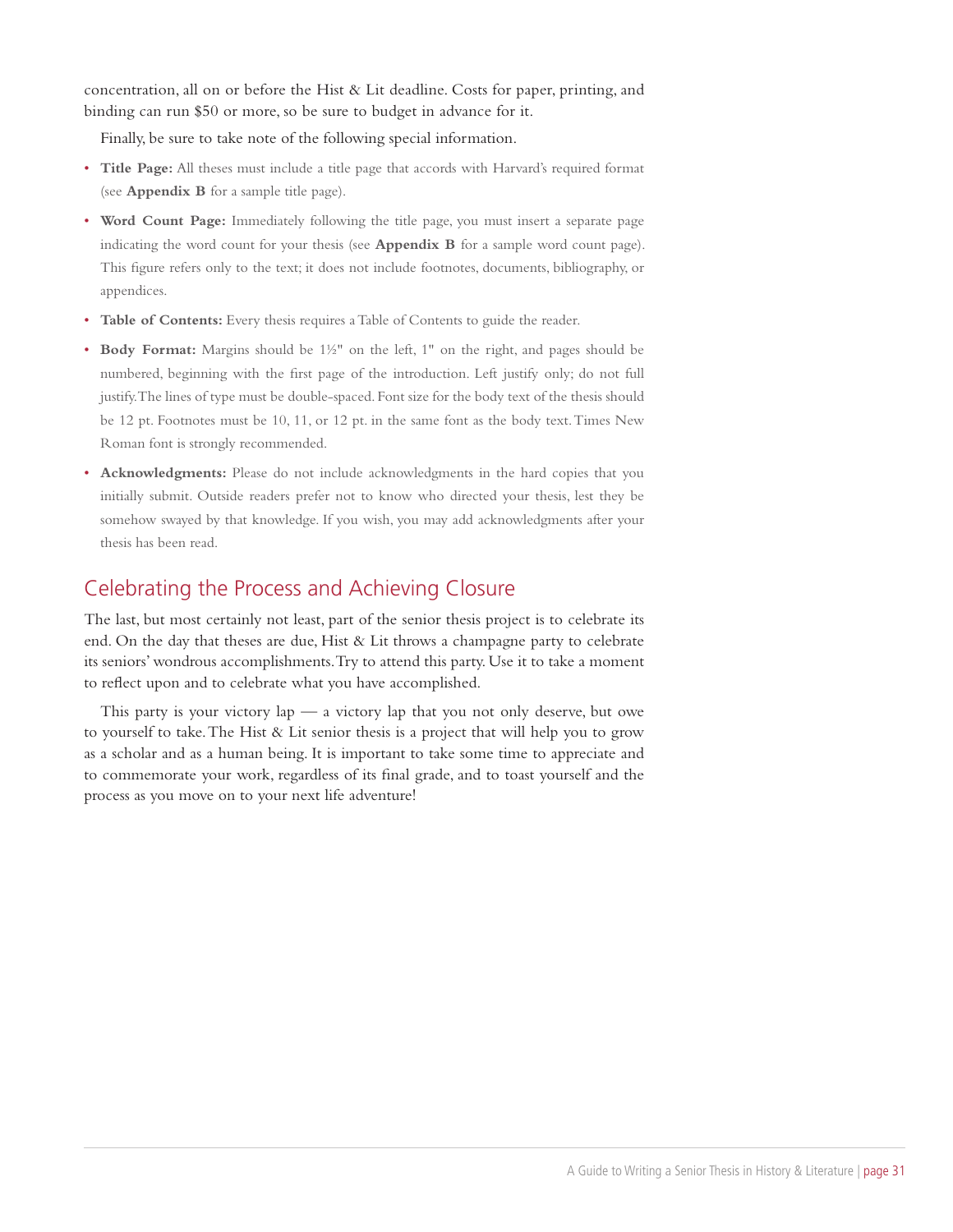## Funding Your Research

*In the spring of your junior year,* you will receive information about funding your senior thesis research. You certainly do not need to do summer research in order to write a successful thesis. (Some of our best theses have been started in September.) However, some students find it helpful to begin their research over the summer, often in conjunction with other jobs or internships.

You may be thinking that junior year is too early to apply for a thesis grant since you have not decided on a thesis topic. This is normal. For the purpose of your grant applications, you want to be as specific as possible about the primary materials with which you think you would like to work and the questions that you think you would like to answer. Grant committees understand that your topic will naturally evolve between the time that you submit your grant proposal and the time when you actually carry out your research. So even if you do not know the exact topic that you wish to study, you can at least work with your tutor in the beginning of the junior spring term on devising the general subject for your thesis research, on narrowing down possible source bases, and on identifying library collections that you could use in your research. This will be a useful exercise for you whether you receive a grant or not.

You can find Hist & Lit's Summer Funding Guide on the Hist & Lit website, which includes a list of thesis research grants that are the most likely matches for concentrators. It is by no means exhaustive. For more information about funding, consult the Harvard College Database of Funding and Opportunities for Undergraduates (FOUnd), the Office of Career Services, and the Office of Undergraduate Research and Fellowships. Note that there are some, albeit more limited, funding opportunities for research during the fall of the senior year, including the Harvard College Research Program.

Note that deadlines tend to be EARLY in the spring semester (for many, February and March). You should contact the relevant program to double-check deadline dates and to inquire about specific application procedures. When it comes time to write your application, the best person to advise you is your Hist  $\&$  Lit tutor, since he or she will be most familiar with the project you are formulating.

If you have further questions about funding, make an appointment with the Associate Director of Studies. The fellowships tutor in your house can be an additional source of support. Finally, there are workshops at Harvard in February on writing proposals and devising budgets that could be helpful to you; you will receive emails announcing these workshops near the beginning of the spring semester.

appendix a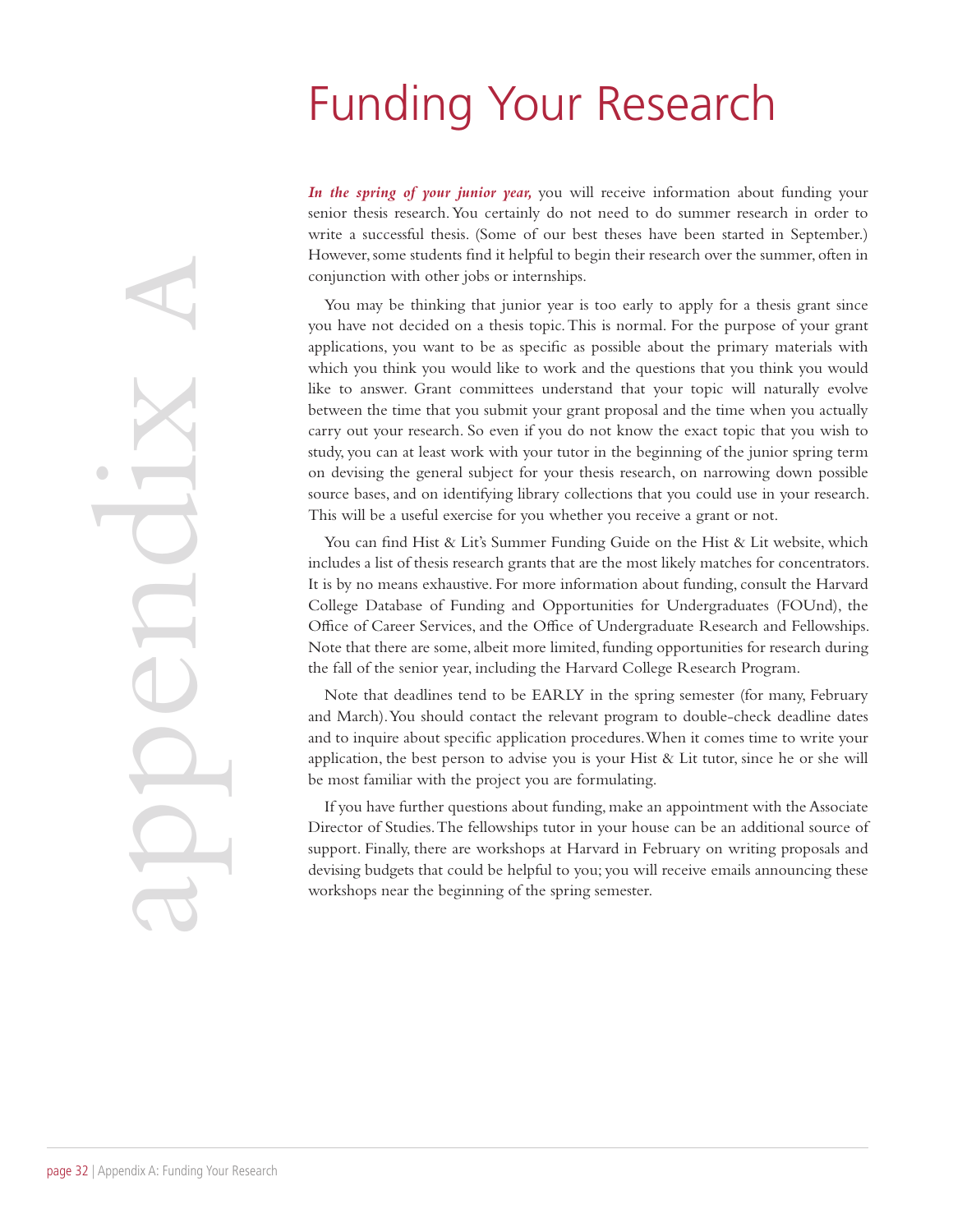# Sample Documents

*For your convenience,* we have included a sample title page, sample word count page, some sample grant proposals, and some sample thesis proposals (without bibliographies).

Please note that the title page and word count page accord with university guidelines that all students must follow.

The grant and thesis proposals are provided as examples only. They are not meant to be prescriptive in any way.

appendix b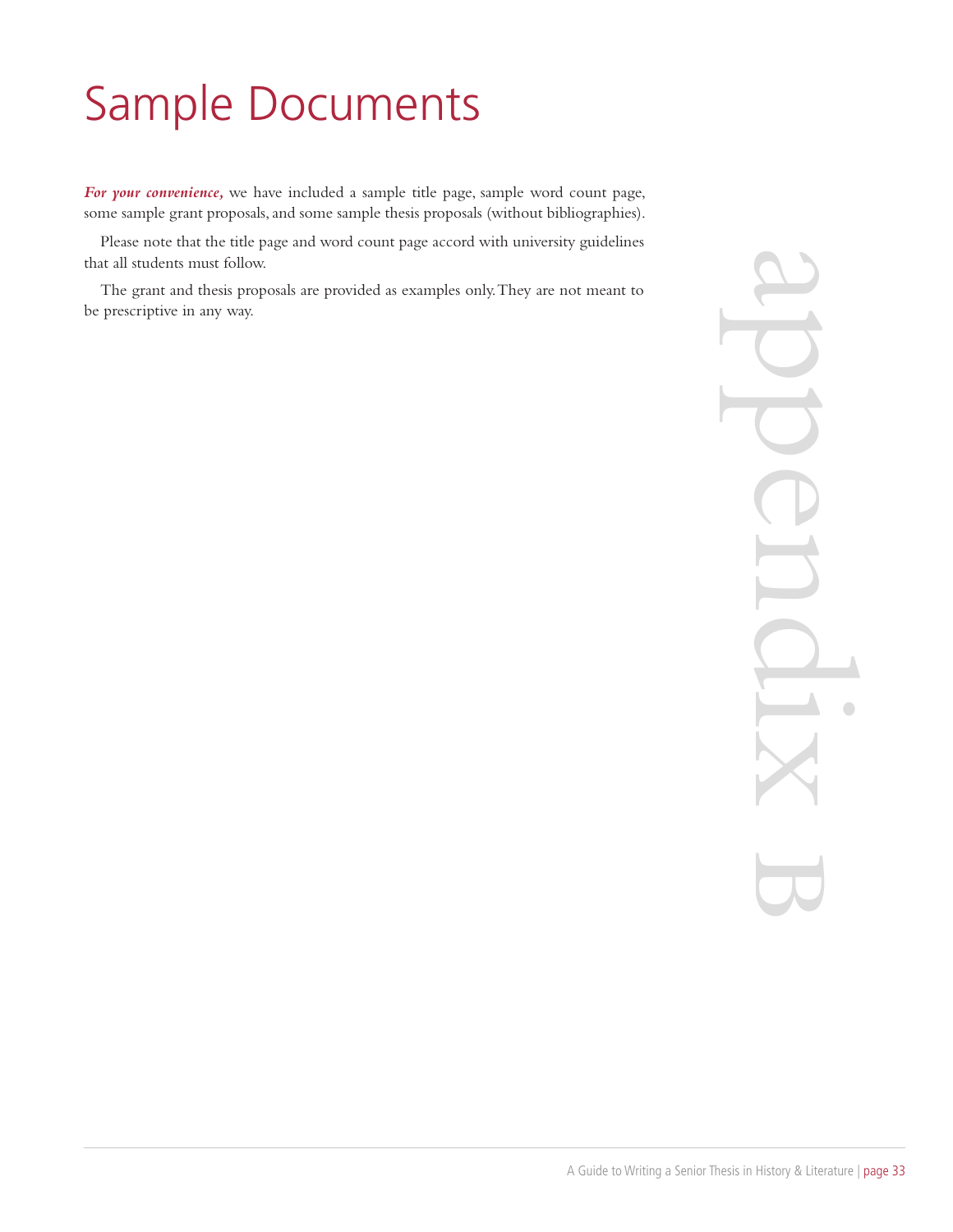### sample title page

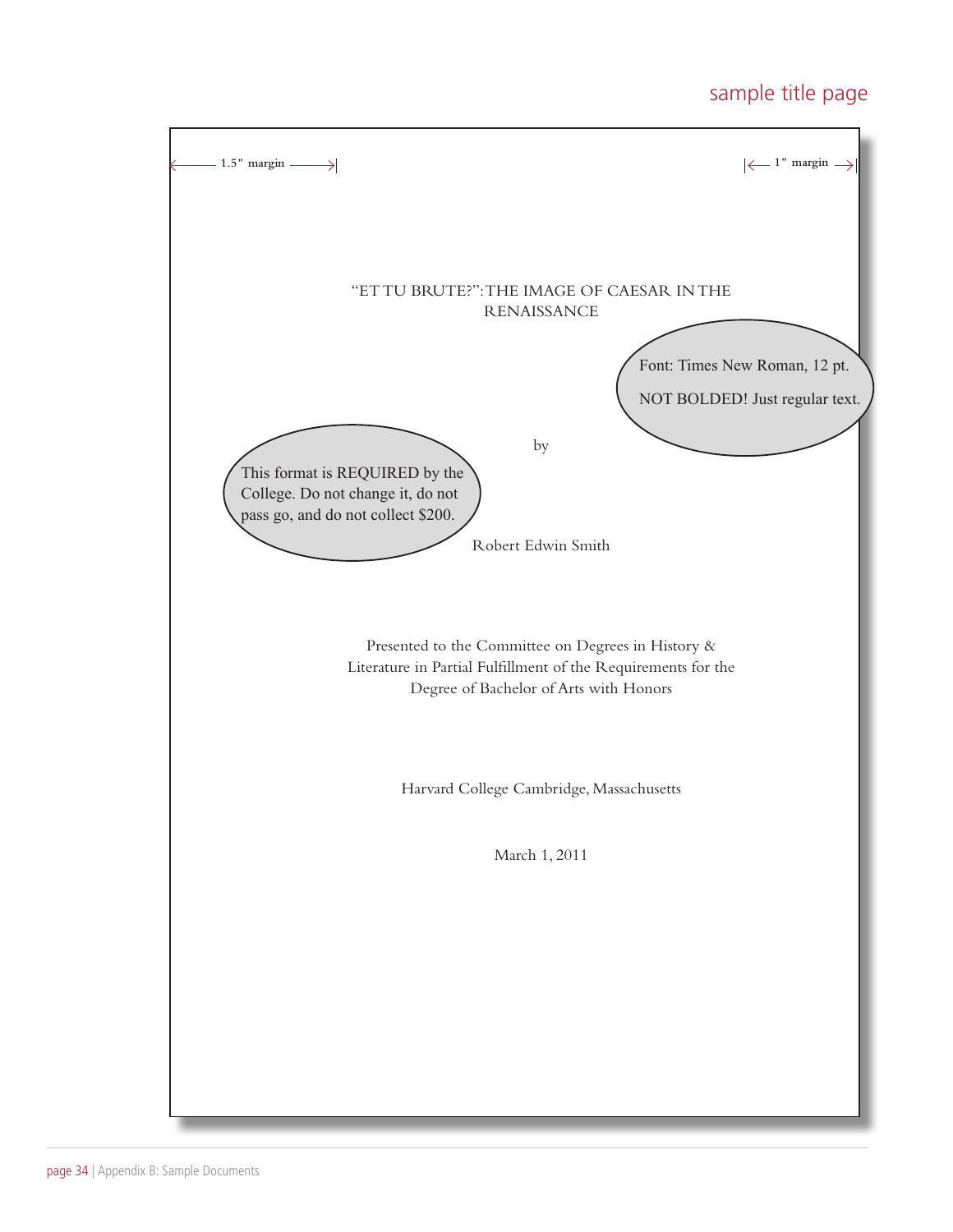## sample word count page<br> $\xleftarrow{+}$  1.5" margin  $\longrightarrow$

 $\rightarrow$   $\left| \leftarrow$  1" margin  $\rightarrow$   $\right|$ 

Word Count: 17,568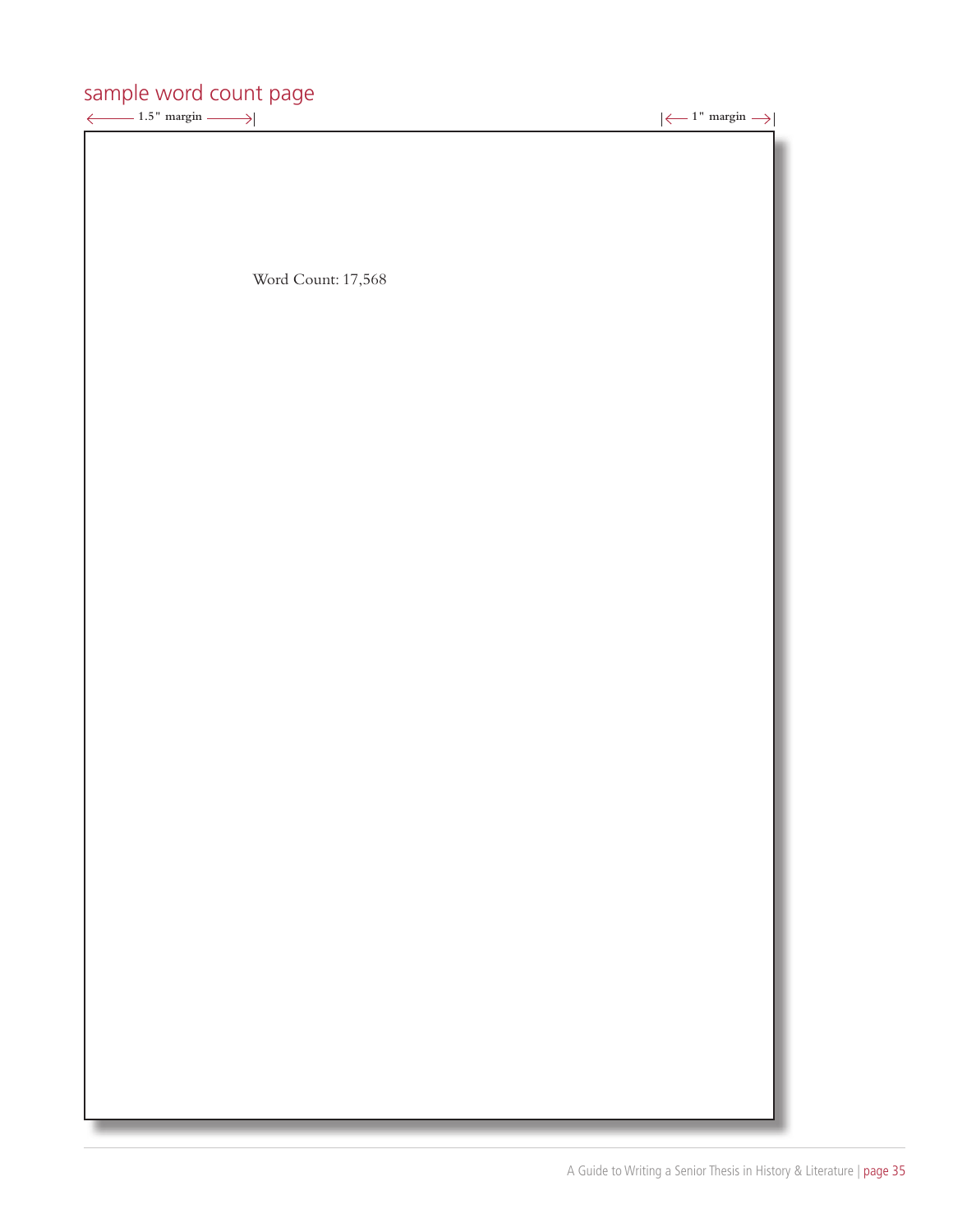Harvard College Research Program

Research Proposal

Anglo-American Modernism has long intrigued me. My interest was first piqued in high school, where I read T.S. Eliot's poetry in class and Virginia Woolf's *Mrs. Dalloway* at home, and then cemented during my first semester at Harvard in my Expository Writing course on Woolf and Hemingway. Largely because of my interest in these figures, I became a History & Literature concentrator in the Britain and America field at the end of my freshman year. Since then, I have encountered Woolf in English 10b (Major British Writers II) and written a sophomore essay for History & Literature entitled "'For all the world to read': Vita Sackville-West and Virginia Woolf's *Orlando*." This year, I have expanded my study beyond Woolf with a junior tutorial focused on British fiction in the Modernist and pre-Modernist periods. In addition to various articles, I have read such authors as James Joyce, Wyndham Lewis, Ford Madox Ford, and Henry James. My tutorial has emphasized British writers because my tutor, Michele Martinez, specializes in British literature. However, because my field is Britain and America, I have also engaged American Modernists outside of tutorial. For example, in History 1666, The World of William James, I have written one essay on the links between Gertrude Stein's aesthetic and James's description of consciousness, and I am writing a long research paper on the same subject and its implications for the interest of both Stein and James in painting. I have also sought to understand the place of Modernism in the history of literature by constructing a schedule of courses this spring that brackets my tutorial in British Modernism on one side with The World of William James and on the other with English 169, The Road to Postmodernism.

This longstanding interest in Modernism has culminated this year in my junior paper for History & Literature, entitled "'Swagger Sex': The Politics of the Female Body and Reproduction in Wyndham Lewis's *Tarr*." In this essay, I explore the character of Anastasya Vasek in Lewis's 1918 novel, focusing primarily on her control of her own sexuality, body, and reproduction and the threat that such autonomy presents for the title character, Frederick Tarr. Tarr remains caught between Anastasya and another sort of woman represented by Bertha Lunken and Rose Fawcett, whose children pin him down into forced, boring relationships. I examine the ways in which Lewis's biography to some extent lies beneath the development of these characters and Tarr's dilemma, trace the additions and revisions that Lewis made to *Tarr* over time, and turn finally to a discussion of Lewis's attitude toward contraceptives, which he presents as an aid to feminists in later writings. Ultimately, readers of Lewis might well view contraceptives as an aid to philandering male artists like Lewis and Tarr and as a partial solution to Tarr's dilemma.

For my senior thesis in History & Literature next year, I am planning an expansion of my junior paper, and it is for this project that I am applying for funding from the Harvard College Research Program. I will extend my examination of body politics to other works by Wyndham Lewis, particularly his 1937 novel *The Revenge for Love*. I also hope to undertake a comparison between the body politics of Lewis's work and life and the body politics of another Modernist. Gertrude Stein seems the most likely candidate for this comparison. Both she and Lewis spent many years in Paris in communities of artistic expatriates, and both possessed a passionate interest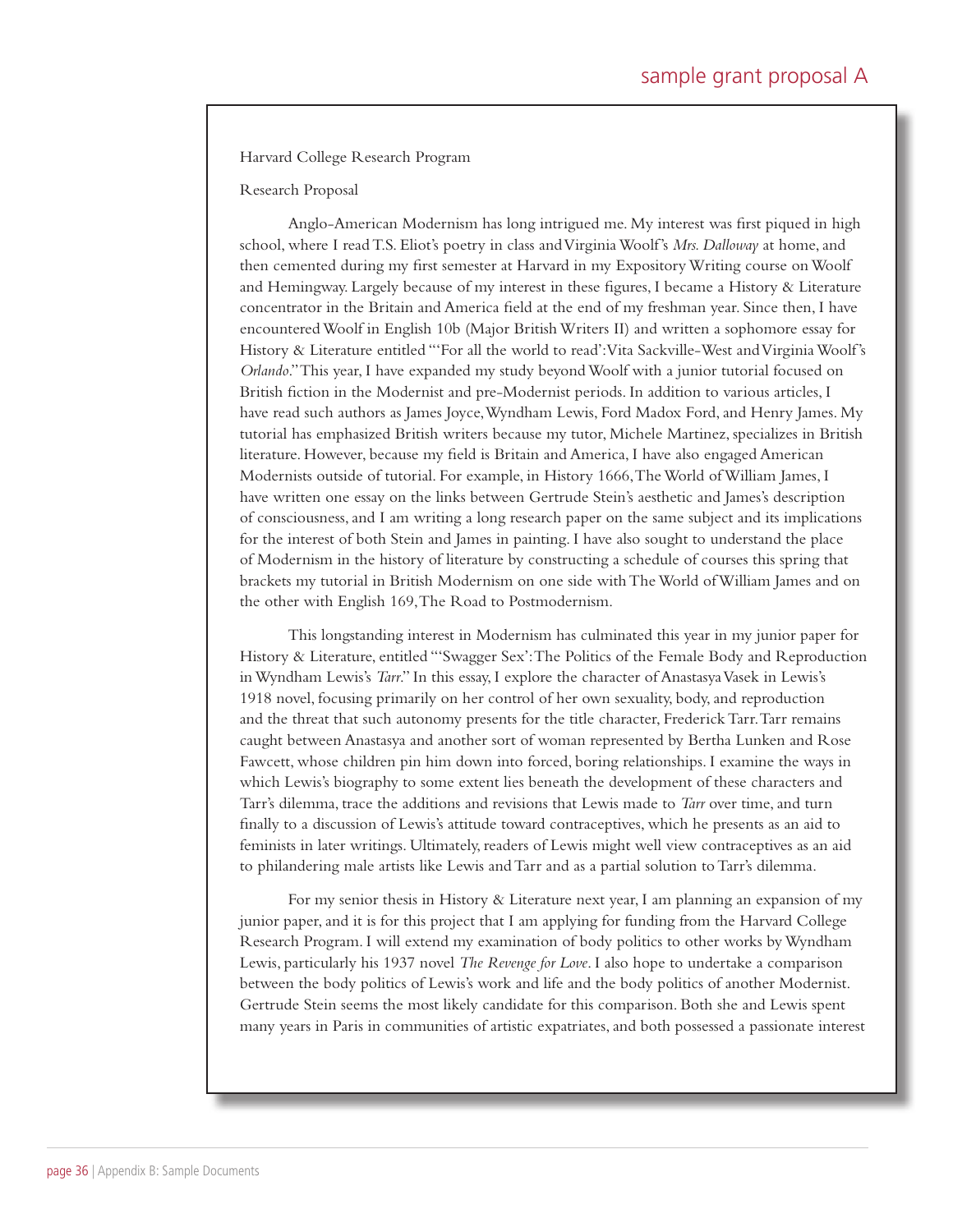in visual art; Lewis was a leading avant-garde painter as well as a writer, and Stein was an important collector and critic of art and a friend to artists such as Matisse and Picasso. Lewis and Stein even met once, in 1913 in Paris, and wrote about each other with marked vehemence. Indeed, Stein's American- and woman-centered life and work serve as an excellent contrast to Lewis's marked British masculinity. In my thesis, I would examine these connections and contrasts and focus on the body politics of both artists, particularly in relation to the representation of the female body and reproduction in their work. I would also investigate the responses of Lewis and Stein to the changing patterns of reproduction in the inter-war period, when fertility rates fell sharply and birth control became a political issue in Britain and United States for the first time.

In this project, I hope to be advised by Michele Martinez, a member of the Committee on Degrees in History & Literature and the Department of English and American Literature and Language. She has worked with me this year as my junior tutor, and her familiarity with feminist and other theories about the female body and the work of Wynham Lewis certainly qualify her to advise my thesis. However, because she specializes in British literature, any extension of my project to include Gertrude Stein would require me to seek some outside advice from a scholar of American literature.

I plan to undertake the research for my thesis during the summer at the Robert W. Woodruff Library at Emory University in Atlanta, GA, my home city. Since I must remain at Harvard for three weeks to fulfill my commitment to the Harvard University Student Porter Program, I will not be able to begin my research until July. Once I begin, however, I plan to research my thesis in lieu of finding employment, and I have applied for a stipend to support my work. I will spend the months of July and August at Emory, using their collections to read texts by Lewis and Stein and to research the cultural conceptions of the female body and reproduction that surrounded them and the ways in which these notions were changing at the time. At the end of the summer, I plan to travel for two or three days to the Carl A. Kroch Library at Cornell University and examine the papers of Wyndham Lewis in the Rare and Manuscripts Collections there. As a less frequently studied Modernist, his letters have not drawn the attention that Stein's papers have, and they are less readily available in collected form.

In order to support this project, I have applied for a stipend because research for my thesis will take the place of a job during July and August. I have also requested reimbursement for the expenses I will incur at the Woodruff Library, where I will be unable to take books out of the library and will need to photocopy all source material. Finally, I have requested reimbursement for transportation, lodging, and food during my brief trip to Cornell University in Ithaca, New York, at the end of August.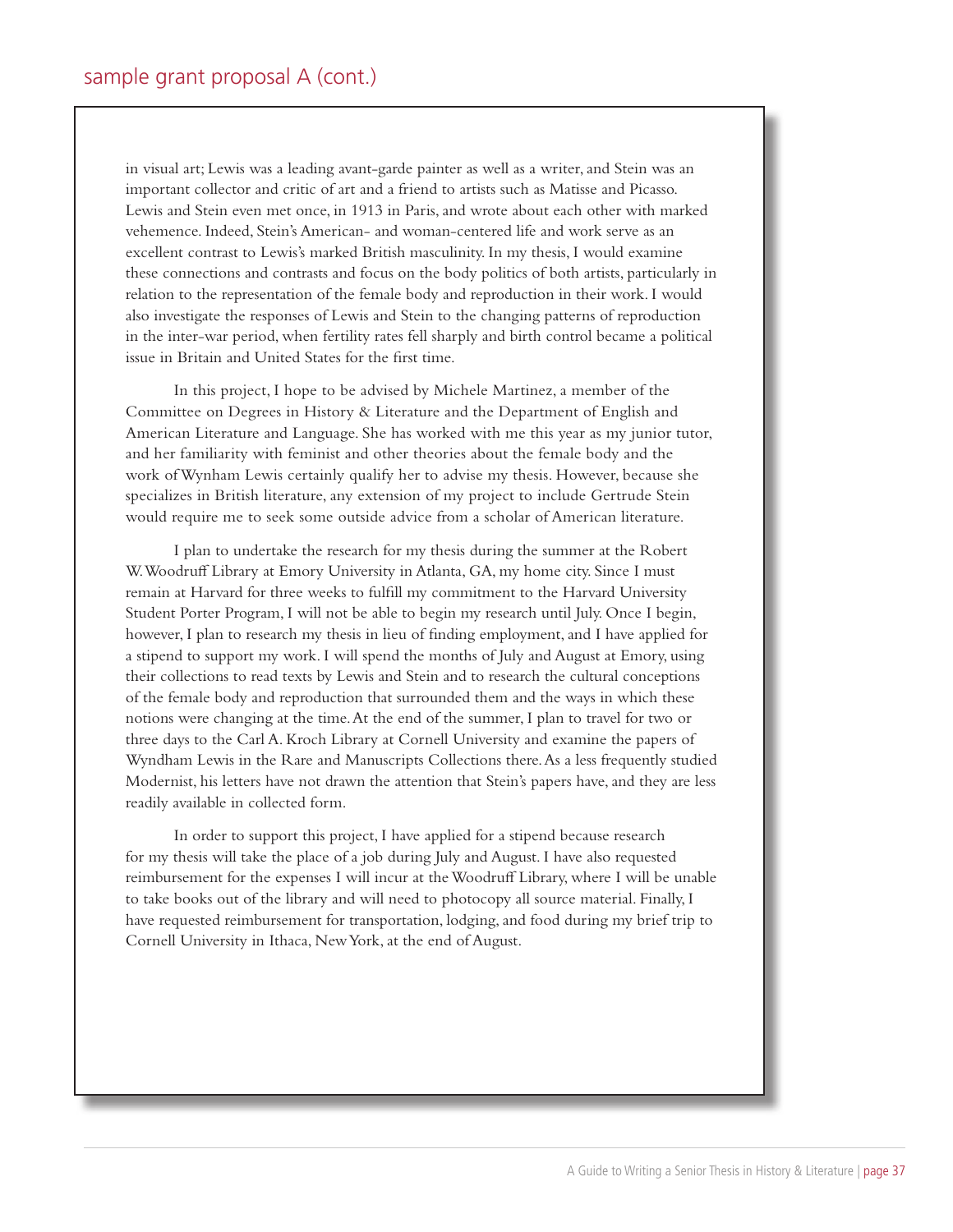Thesis Research Proposal for "Anti-Colonial Protest in Literature: Moroccan Theatre in the French Protectorate"

Most scholars agree that Napoleon's invasion of Egypt in 1798 catalyzed modernization in the Arab world through contact with the West. During a decline that had lasted several centuries, Arab literature had also stagnated, but the arrival of the printing press from Europe along with the influence of European writers provided Egyptians with new ideas and possibilities. Soon, Arabs had appropriated and experimented with the traditionally Western literary forms of the short story, the novel, and theatre.<sup>1</sup>

While many scholars have studied the West's influence on Egyptian, Levantine, and Iraqi literature of the 19th century, a much later Franco-Arab encounter has remained largely ignored. In 1912, Morocco was the last African country to be colonized. Although Moroccans had contact with the West before Spain and France divided their country into regions of separate European control, it is interesting to note that the first theatre in Morocco did not open until 1913. Furthermore, it seems that no Moroccan wrote Arabic-language drama until the early 1920s. Thereafter, two forms of theatre apparently became widely popular: plays by the French writer Molière (translated into Arabic), and anti- colonial drama performed in the Moroccan dialect of Arabic.<sup>2</sup>

Within this story lays a central paradox and many questions that I hope to answer. A combination of historical and literary methods may explain the effect of European influence on Moroccan literature as well as Moroccan strategies for struggling against colonialism. How and why did Moroccans adopt (and therefore accept) a European literary form to protest European politics? Why didn't theatre exist until the 1920s and then suddenly become widely popular? Why did writers use theatre to fight French and Spanish colonialism instead of other literary forms, or how did their use of theatre differ? How did European or other Arab literature influence Moroccan writing? How did Moroccan theatre affect the anti-colonial movement and the colonial powers, if at all?

While research has offered answers to similar questions for different parts of the world and other types of literature (my bibliography mentions examples of works on anticolonial poetry and drama from the Arab east, especially Egypt), little has been published that addresses this phenomenon in Morocco; moreover, the few works I have found lack a theoretical background, revealing close readings, or a synthesis of the evidence into conclusions that further our understanding of the cultural effects of political/military encounters on the one hand, and about methods of resisting colonialism on the other. Several barriers may have prevented scholars from researching this subject — a thorough study requires knowledge of the languages spoken in Morocco, for instance, to ensure

<sup>&</sup>lt;sup>1</sup> For an example of this widely accepted point of view, see M. M. Badawi, ed. The *Cambridge History of Arabic Literature*. Cambridge: Cambridge University Press, 1992. 2 Abdelwahed Ouzri. *Le Théâtre au Maroc: Structures et Tendances*. Casablanca: Les Editions Toubkal, 1997.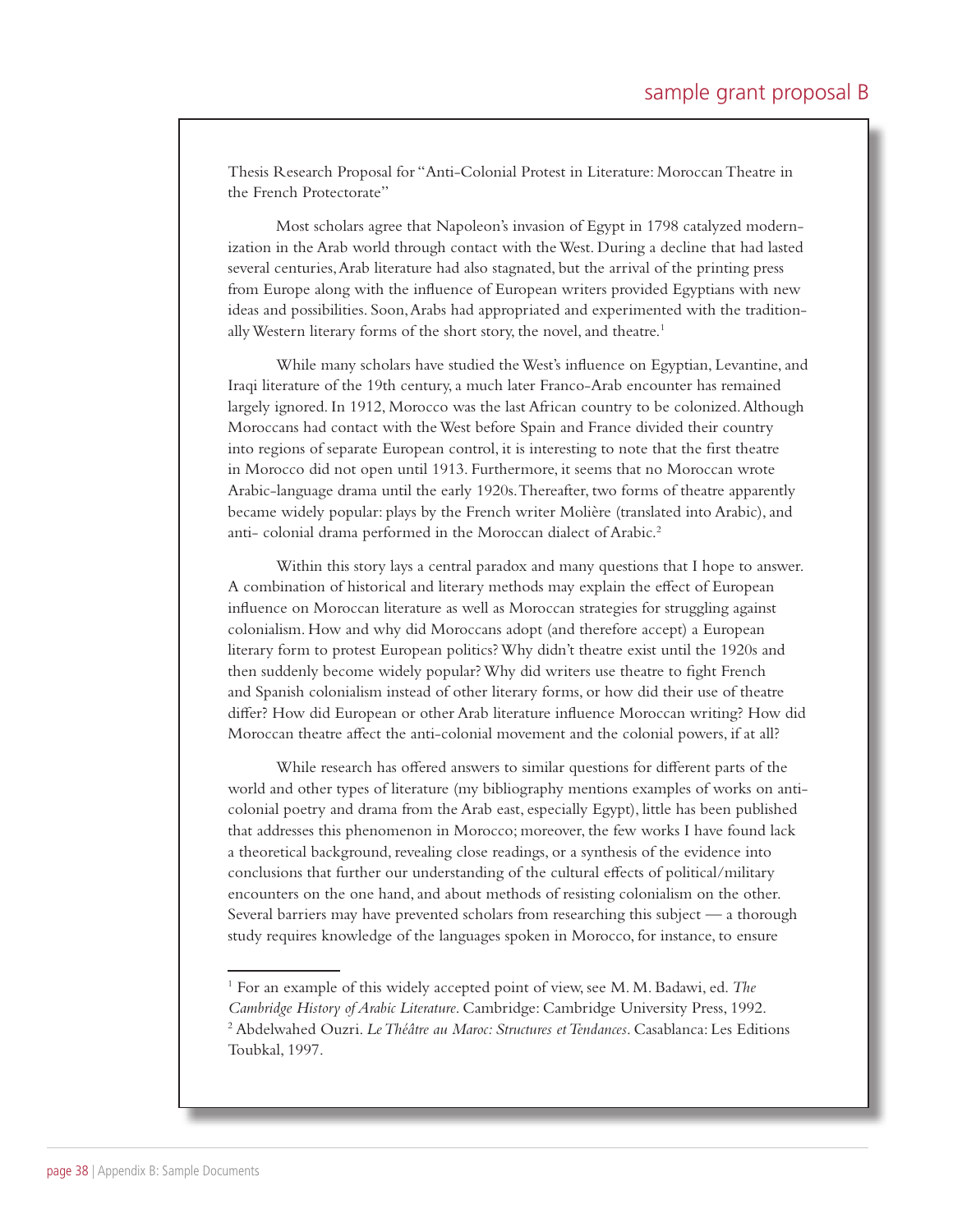access to primary and secondary sources (Moroccan Arabic, Standard Arabic, French, and Spanish are necessary, all of which I know). Furthermore, many of the sources — including theatrical pieces that were never published and recordings of the performances, in addition to the writers, dramaturges, and actors — are only available in Morocco.

This summer, I hope to travel to Casablanca, Rabat, Fès, and other parts of Morocco to work with these sources. Through archival research, I will search for the texts of plays unavailable in the United States and secondary sources on those plays. In stores as well as archives, I will look for recordings of plays that were shown on TV. Finally, I will meet with Moroccans researching similar subjects (I have already found a graduate student in Fès who said he would tell me about the dissertation he is writing on Moroccan theatre if I came to see him) and interview primary sources, too. I will almost certainly be in Casablanca for an eight-week internship and will start my thesis research then since, in addition to having Casablanca's resources available, I will be able to make day-trips to Rabat (the national archives are open on days I will most likely have free from work) and contact my human sources by phone. I would like to devote at least three weeks after my internship solely to thesis research, however, so that I can continue working in the archives in Rabat and elsewhere, in addition to conducting interviews in other parts of the country.

After spending this spring preparing for my summer research, I will arrive in Morocco with the tools, plans, and knowledge necessary to make the most of my time there. I am already delving into preliminary research with Professor William Granara, my tutor for my one-on-one Near Eastern Languages junior tutorial and Harvard's leading academic of North African literature. He will probably become my faculty adviser for my thesis and continue working with me on this topic throughout next year, but, at the moment, he is helping me explore the subject of anti-colonial poetry from the Arab east and helping me find lesser-known materials touching on this theme in the context of Moroccan theatre. Furthermore, since the research topic I have chosen is considered cutting-edge in my field, I am lucky to have found many other instructors so interested in my work that they have already offered their resources, including my History & Literature junior tutorial leader Zahr Stauffer (who is especially helpful at working through frustrating moments of long-term projects with me, as well as directing my attention to productive questions), a graduate student in Near Eastern Languages applying to work for the History & Literature department, Jonathan Smolin (he is writing his dissertation on Moroccan theatre and has already provided me with a list of useful references and information about conducting research in Morocco), and Susan Slyomovics, an anthropology professor at MIT for whom I worked freshman year and who will put me in touch with her contacts in Morocco.

Thank you for considering to provide the funds necessary to make this project possible.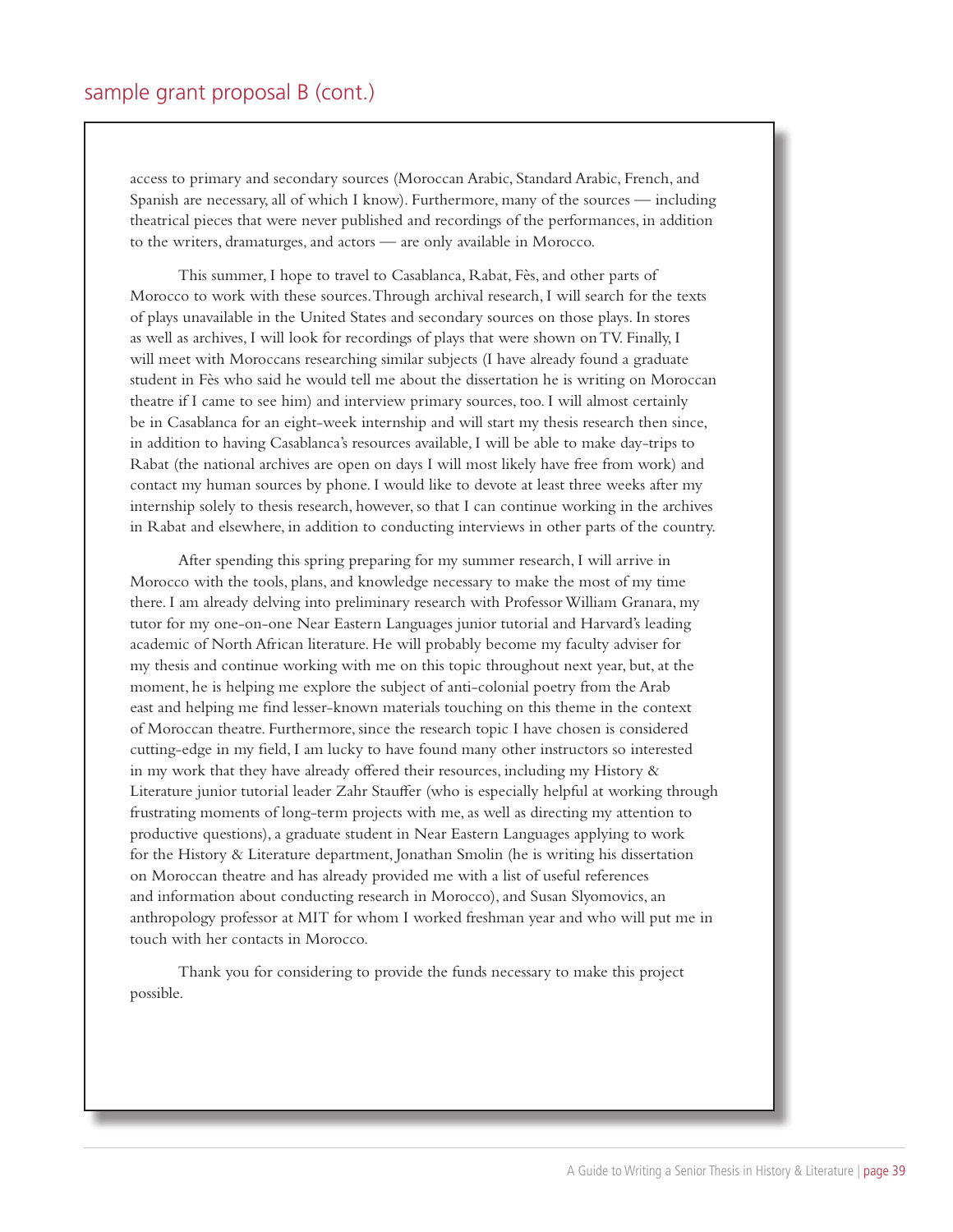**Name: Field in History & Literature:** European Studies **Tutor: Thesis Topic or Title:** Issues of Gender in Travel Literature: Lady Mary Wortley Montagu's *Turkish Embassy Letters*

In 1716 Edward Wortley Montagu was appointed Ambassador to Turkey, a position that involved travel through Europe to Constantinople, the epitome of the exotic and unknown. While Edward's diplomatic negotiations took place in Sultan Ahmed III's palace, his wife, Lady Mary Wortley Montagu caught a glimpse of an even more forbidden world, exoticised in accounts by European travelers and fantasized about by the literate European public—the seraglio. She kept a diary based on her experiences there, which she later transformed into a collection of 'letters' written to family, friends, admirers, literary men, and her husband. Although she published numerous works upon her return to England—many of which extolled the intellectual capacities of women, disparaged their current societal position and responded to male authors' chauvinism—*The Turkish Embassy Letters* (1763) were not published until a year after Lady Mary's death. In her lifetime, the manuscript circled among a small circle of friends, the most noteworthy of whom was Mary Astell, an English proto-feminist writer who wrote the a short introduction to the *Letters* in 1724.

In this thesis, I will examine Lady Mary Wortley Montagu's *Turkish Embassy Letters* as an indirect critique of the condition of women in Enlightenment England. I will specifically focus on the descriptions of the women in the harem and Lady Mary's relationship with them, keeping four main backdrops in mind: the genre of the epistolary novel, the oriental tale and orientalism, the epistolary correspondence between Montagu and her circle of confidants, and the pamphlets on women's conduct and position in early eighteenth-century England. Generally, I will ask: what did *TEL* mean to its few English readers before 1750 and what would it have meant to a wider English readership?

Lady Mary works hard to debunk prevailing stereotypes about the harem and the Near East. In so doing, she makes common cause with writers of the same period (Montesquieu, Johnson, Voltaire), who both take advantage of the newfound popularity of the Oriental tale and undercut its exoticism. Of particular interest in this connection is Montesquieu's *Persian Letters* (1721), which gives to the epistolary novel an orientalist tinge to accomplish a social critique (of France) as well. By tracing the reception of these oriental tales in England, I hope to set Lady Mary's work in relation to widespread public interest in the Near East.

The epistolary character of Lady Mary's work necessitates an examination of the conventions of letter-writing in the period. Secondary essays will help me assess whether style was associated strongly with gender (female or male) or with a topic (travel writing or politics).

A significant focus of my investigation will comprise Lady Mary's circle(s) of acquaintance and the travels of her manuscript within these circles. Lady Mary was close with both Mary Astell, the champion of women's learning and critic of the institution of marriage, and Alexander Pope, the famed Catholic poet. She also participated in London Coffeehouse society (Kit-Kat Club). I will continue to trace the circles of readers of the manuscript after Lady Mary's death up until the publication(s) of *TEL*.

Finally, Lady Mary's social critique in her portrait of the harem must be examined in relation to the larger debates over the proper role and position of women in English society. Primarily examined through Astell's and Lady Mary's publications, correspondences between Lady Mary, Astell and Pope, and secondary literature, I will characterize the "proto-feminist" movement of the time, evaluating its coherence, composition, tenets and activity.

As a whole, this thesis will weave together themes of gender, travel and social commentary to argue the significance of *The Turkish Embassy Letters* in eighteenth-century England and to capture the interplay between culture(s) and text(s).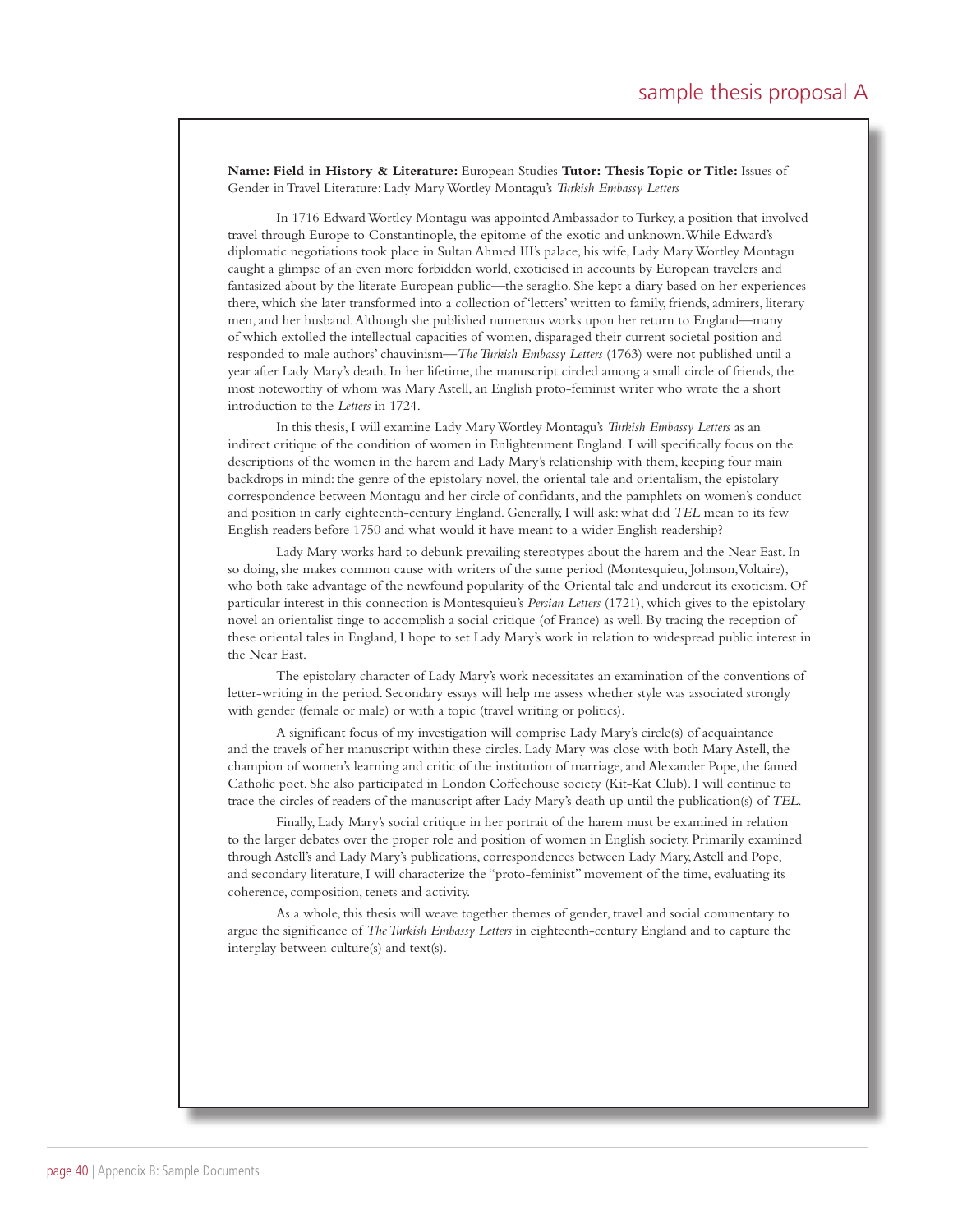#### **Name: Field:** American Studies **Tutor:** Thesis

Prospectus: Queer on the Frontier: Cultural Representations of the Gay Cowboy in Art & Cinema *"It is an assault on children because it is sending them the message that homosexuality is an acceptable,* 

*normal lifestyle. It is also a perversion of Westerns. All Western heroes have been portrayed as straight shooters — and that just doesn't mean hitting a target with a gun. It's a matter of character." - Robert Knight, director of Concerned Women for America's Culture and Family Institute, commenting on Marvel Comics' gay cowboy series* The Rawhide Kid *in 2002.*

Robert Knight's comments reflect the cowboy figure's status as a paragon of idealized American masculinity. Defined as a rugged hero and a self-made man, the cowboy sits at the center of a mythical frontier West that enchants the imagination of Hollywood and society. Yet as Annie Proulx's recent short story "Brokeback Mountain" (1997) demonstrates, even that archetypal image of manhood can be recast in a manner that jeopardizes the cowboy's standing in a testosterone driven, heterosexual culture. This thesis seeks to chronicle late 20th century representations of the cowboy that offer an ambiguous or subversive portrayal of his sexuality.

Though the thesis will focus on the post-Stonewall era, it will begin by asking: how queer was the nineteenth-century frontier? Scholars have already attempted to draw out latent homo-erotic undertones in nineteenth-century representations of cowboys by examining the work of Frederic Remington and other iconic Western artists. This thesis breaks new ground by moving to examine 20th-century representations of cowboys, beginning with the Western genre films of the post-war era including Howard Hawks's *Red River* (1948), *The Left-Handed Gun* (1958, based on Gore Vidal's teleplay), and Andy Warhol's *Lonesome Cowboys* (1968). This brief section of the thesis will work to demonstrate that the image of the cowboy was charged with homo-eroticism even prior to the more public expressions of gay identity that developed after 1969.

More important to the focus of the thesis, however, is an examination of how explicitly queer representations of the cowboy are being deployed by gay communities and artists following the riots on Christopher St. Important questions include: How did gay culture appropriate, subvert, and challenge the myth of the cowboy, and to what ends? Were certain subsets of gay culture intent on defining themselves in opposition to traditionally effete stereotypes of homosexuality? Were some images of the gay cowboy focused instead on tarnishing and undermining the poster-boy figure of aggressive masculinity that represented the oppression and hostility of the heterosexual male majority? Are images of queer cowboys driven by a fetishization of a cultural and physical ideal, and if so, what are the implications for gays' conceptions of themselves? What is the significance of placing images of gay identity within the aesthetic history of the Western frontier? Little scholarship has been devoted to these questions, and this thesis hopes to address this gap in the critical literature.

In examining these questions, the thesis will look to primary sources of gay stories, cartoons, and erotica published in the gay press during the 1970s, 80s, and 90s. Another primary source is the art of Delmas Howe, which offers a particularly interesting oeuvre relevant to this subject; his series of large homo-erotic paintings, *Rodeo Pantheon*, depicts classical characters such as Hercules or Theseus but dresses them up as cowboys and places them against a Western frontier background. Since little has been written on Howe, his paintings provide an important source of fresh primary source material related to the thesis's focus. If time and resources permit, the thesis will include an oral history section devoted to interviews with real-life gay cowboys that would be obtained during a trip to the final round of the International Gay Rodeo competition that takes place in Dallas next month.

The thesis will end by moving beyond the gay community to look at more mainstream representations of cowboys, including John Schlessinger's 1969 classic *Midnight Cowboy*, Ang Lee's upcoming film adaptation of Proulx's story, and a gay cowboy comic book character named The Rawhide Kid that Marvel introduced in 2002 to the public consternation of family conservatives. An analysis of these works combined with the critical reception that they received in the mainstream press will allow an examination of the various heterosexual responses to subversive cowboys, and will highlight the anxieties that surround queer appropriation of traditionally macho subjects. The thesis will reflect on the question from a historical perspective, examining how the significance of subversive cowboys differs across cultural moments, for surely the circumstances surrounding *Midnight Cowboy* in 1969 differ from the current social climate that will receive Lee's version of *Brokeback Mountain*. Drawing on queer theory, film theory, and art analysis, the thesis will apply a "myth and symbol" methodology to examine just how "straight" is the "straight-shooter" figure that Knight invokes as an iconic American myth.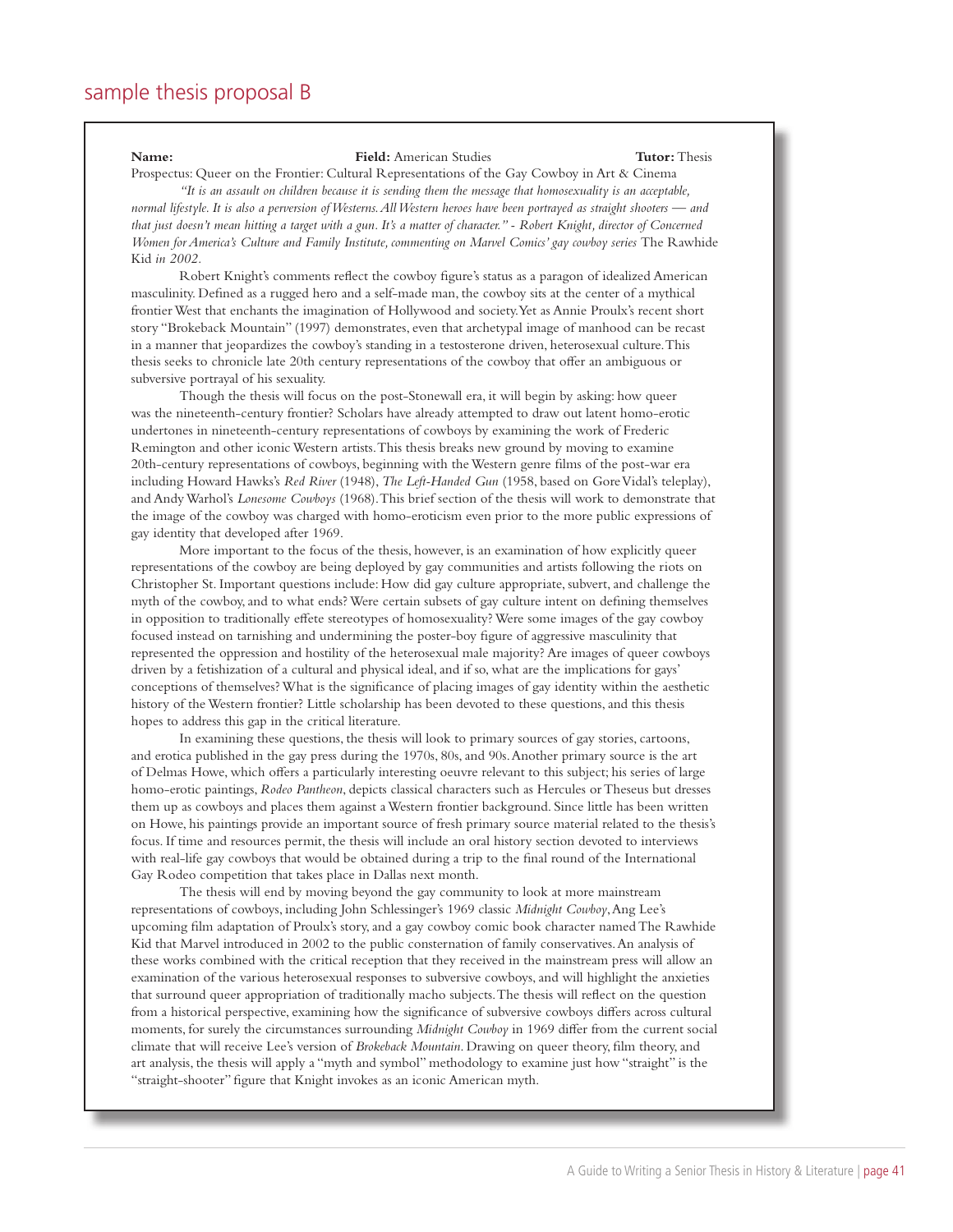# Staying Healthy

### Bureau of Study Counsel Writing Groups

*From the BSC website (bsc.harvard.edu):* 

The Bureau of Study Counsel is a resource center for students' academic and personal development. The Bureau encourages the development of the "whole person" in the interrelated realms of intellectual, emotional, and interpersonal life. Students consult the Bureau with a wide variety of academic and personal concerns, and the Bureau staff welcomes any topic for discussion. Services include:

- academic and personal counseling
- groups and workshops
- Harvard Course in Reading and Study Strategies
- peer tutoring (course-based or English as a Second Language)
- supervision of peer counseling and peer education groups
- consultation and outreach
- referral to other services or providers, either within or outside the Harvard community

The undergraduate and graduate student years are times of intense growth and development — intellectually, emotionally, and interpersonally. During these years, students will form an adult identity, develop their capacities for critical and creative thinking, and explore such aspects of their lives as relationships, sexuality, health choices, and career direction. While being a student can be stimulating, it can also be stressful. Students may encounter academic, emotional, and relationship difficulties that test the limits of their current coping strategies. The Bureau can help students claim their existing strengths and develop new ones in their efforts to live a life that feels true to the whole of who they are.

At the Bureau, students can expect to find responsive people — counselors, mentors, advisors, facilitators, and other students — who can help them feel less alone with their experience and better able to face the academic and personal challenges of being a Harvard student. The Bureau is here to help students enhance their engagement in their learning, improve their scholastic performance, trust their emotions, enjoy their relationships, and deepen their connection to their sense of self and to what really matters to them in life.

#### UHS Resources

#### *From the UHS Mental Health Services website*

#### *(huhs.harvard.edu/services/counseling-and-mental-health):*

Counseling and mental health staff are available to assist with a variety of concerns, including academic issues, relationship conflicts, problems with alcohol use, unwanted sexual contact, and depression or anxiety. Our staff consists of both male and female

Page 42 | Appendix C: Staying Healthy  $\bigcup$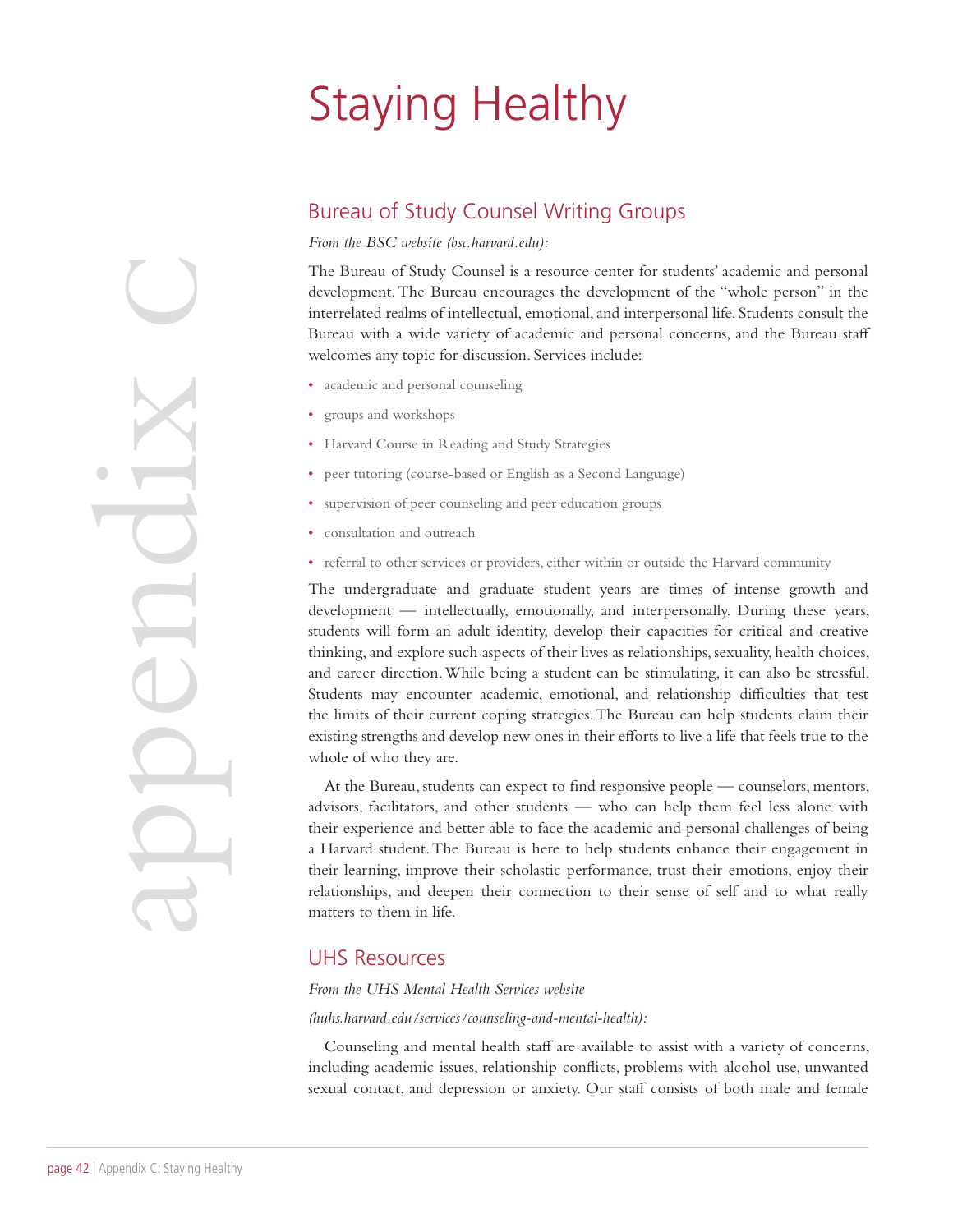professionals who are trained and experienced in dealing with issues specific to university students. Many have special interests in areas such as eating concerns, academic concerns, relationship issues, alcohol and other drugs, and chronic illnesses.

We encourage you to schedule an appointment with one of our staff members to discuss personal concerns and to develop new ways of resolving issues. Available services include individual, couple, family, or group meetings, depending on your needs. A variety of counseling and support groups specifically designed for students are offered each year.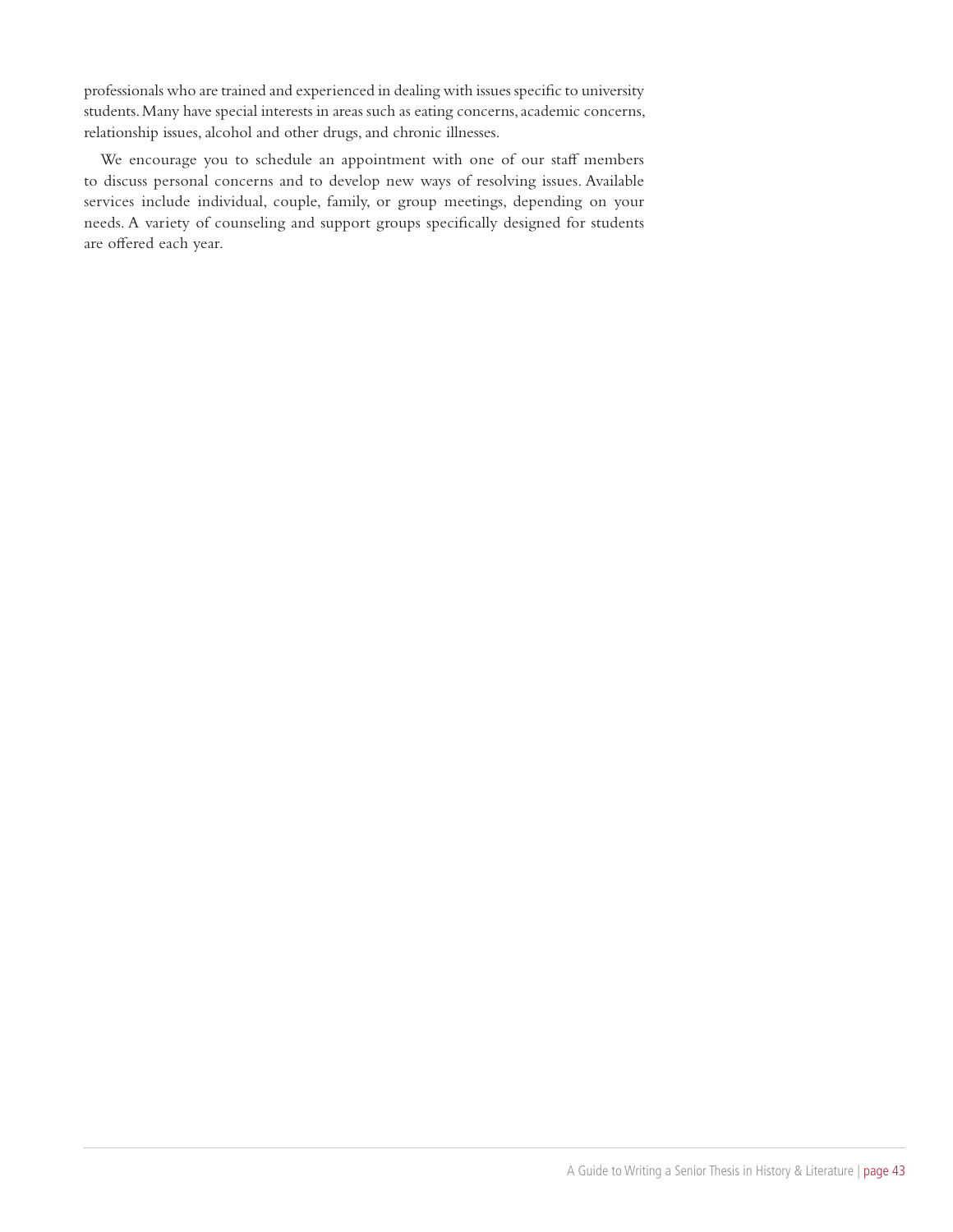## Good Habits to Develop Early

#### **DO be an active researcher.**

**To conduct research efficiently, you will need to concentrate on being active, and never passive. Being an active researcher does not mean only that you are "alert" while reading, with pen and paper always at the ready. It means that you should constantly be engaging your source material head-on — interrogating it with your research question and pulling out any answers that it might yield. You should be acting upon your sources, rather than just allowing them to act upon you. Keeping your research question firmly in mind is the key. The main reason that students grow passive when researching is that they lose sight of the question that they are asking. Without the question in mind, it's impossible to know what, exactly, is important in the sources. The result is either that students try to note everything down or (more common) that they note nothing at all. Recite your research question like a mantra in your head and follow where it leads. Write it on a note card or a postit and attach it to your computer. Write it on the back of your hand if you must. Just do whatever you can to keep it at the forefront of your mind. If you do that, you will always be active as you research.**

#### **DO be brutally honest with your tutor.**

**The senior tutorial is no time for being coy, and it's no time for putting on a show of strength and understanding when you have none. Be as confidently and stridently honest about your work and your progress as you possibly can, as soon as you possibly can, and as often as you possibly can with your tutor. Tell your tutor every time you see her or him precisely where you are in the process and how you are feeling about it. Your tutor may exhibit seemingly magical powers of wisdom and insight, but no tutor can read your mind. If you hide the fact that you're struggling, or procrastinating, or whatever, your tutor can't help you. And what your tutor wants more than anything is to help you. Your tutor can help you best when she or he know what you need. And to know, you've got to give up the info.**

#### **DO sleep, eat, and exercise.**

**This should probably be number one on this list, because it is perhaps the most important. Because the senior thesis is a marathon and not a sprint, if you don't pace yourself and take care of yourself along the way, you quite honestly will have a very difficult time making it to the end. Physical and mental wellness through the long months of your thesis project starts with the basics, and it has to start right now. There is no time to waste. Get into a healthy routine. Maybe choose to go out one fewer night each week (or at least, not quite as late) so you can keep up with your sleep. Go for the salad bar instead of the fries at least once a day, every day. Finally make good on those Harvard gym privileges. Or start that yoga class. Whatever. Just take care of yourself! You will thank yourself in February (and for the rest of your life as you realize that starting up those habits now will keep you young). Oh, and by the way, taking care of yourself also means allowing yourself to put your thesis aside and to have fun every once in a while, too. Working all the time isn't healthy, either.**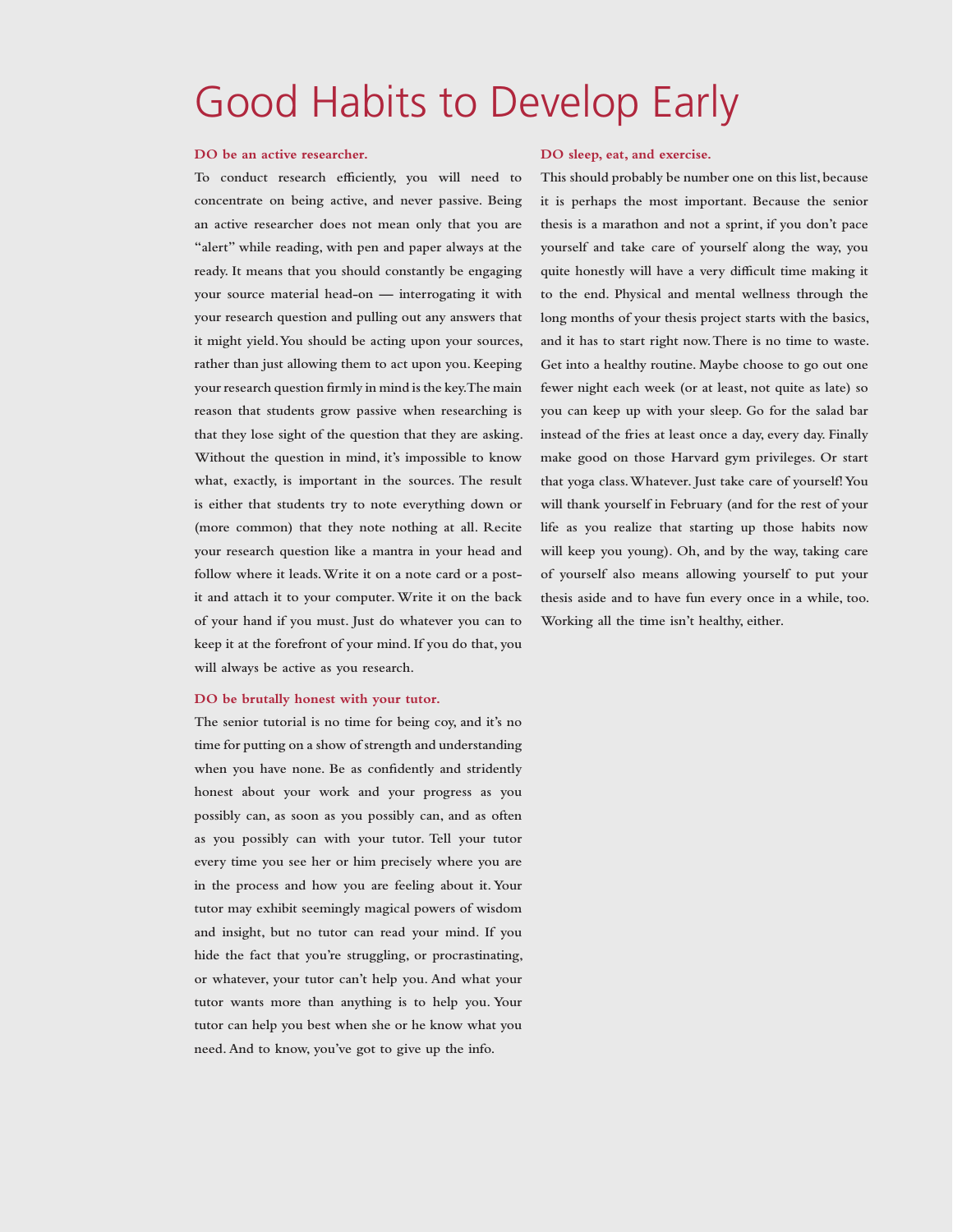## Bad Habits to Break Right Away

#### **DON'T make it your goal to write an awardwinning essay.**

**Over-achievement is something that has been ingrained in many of us at Harvard from the very beginning: we are a community of perfectionists. If you are one of the many, we're not even going to try to suggest that you eliminate your perfectionist impulses from your brain (that would be a pipe dream). What we will do, however, is strongly urge you to set some smaller goals for yourself first, and right away. Start by making Goal #1 a well-designed research question. Make Goal #2 a complete rough draft. And make Goal #3 a strong final draft: one that asks a strong, well-conceived research question; that makes a precise, clear, and persuasive analytical argument; and that has a clear beginning, middle, and end. Once you have a strong final draft, then you can make Goal #4 to polish it into award-winning shape. Every Hist & Lit student is capable of truly amazing work. And we mean every single student. So the best theses are not a reflection of some innate mystical capacity that certain students have and most don't. The best theses are almost always (99% of the time) the ones that start efficiently and stay efficient from beginning to end. If you make it your goal to be efficient and organized, not to skip steps, and to work that way throughout the entire course of your project, we can pretty much guarantee that success will follow.**

**DON'T shut yourself out from the rest of the world. This goes partly with the good habit of talking to your tutor and allowing yourself some healthy fun from time to time. But it also means that you need to remember that your senior thesis is only one aspect of your life, not your entire life. The best theses, once again, are almost never the ones that are all-consuming in a given student's life. Shutting yourself out from the rest of the world, thinking that it will help you to "be serious," actually will cause you to lose perspective, which does not make for good analytical work. Keep your perspective. Stay integrated with the rest of your life.**

#### **DON'T think of your senior thesis as a reflection of you.**

**Ready? Everyone repeat: "I am not my thesis. My thesis is not me." This should be a mantra running through your head each day, every day, for the next year. No one (and we mean no one) will think less of you — or more of you — based on the results of your thesis.**